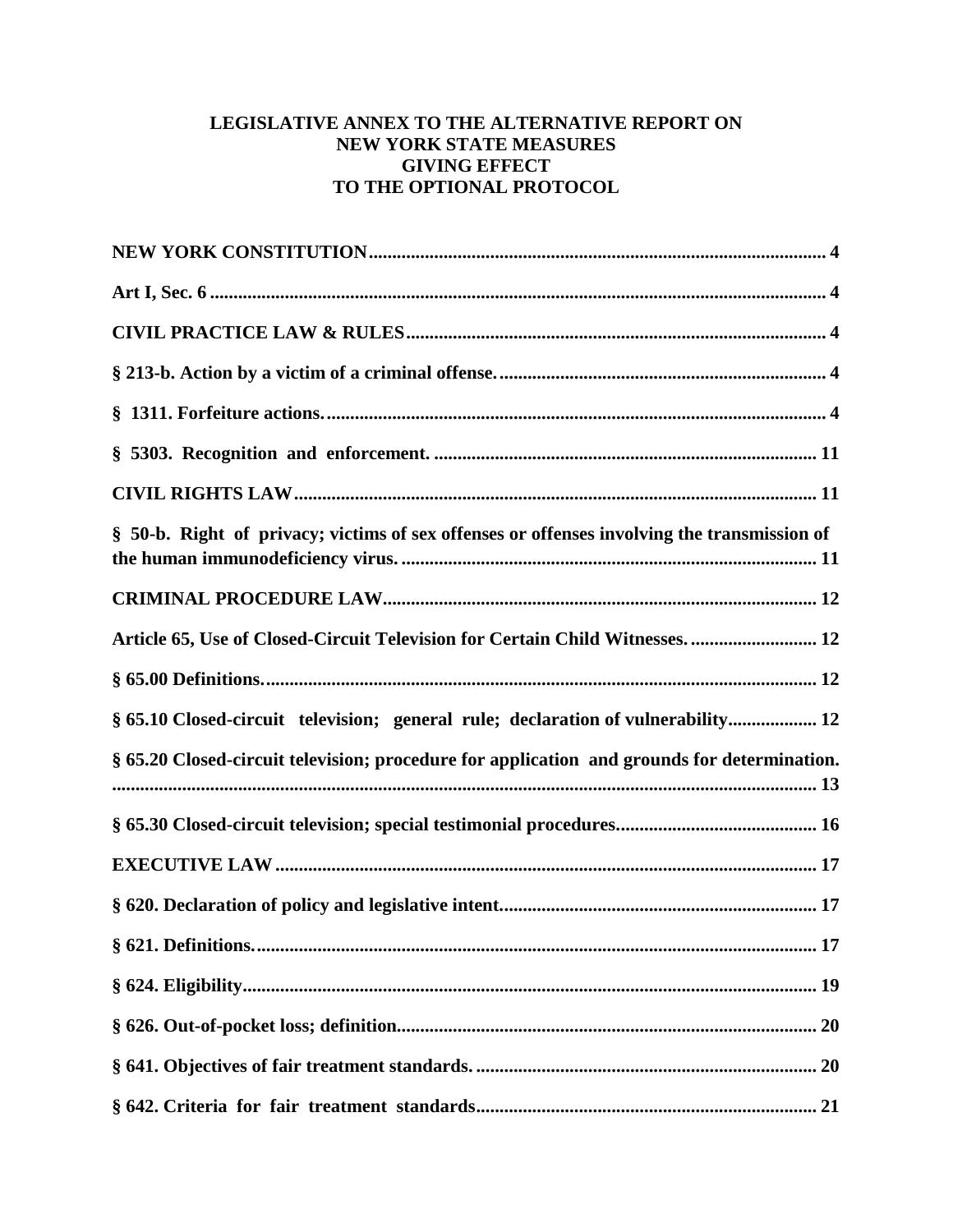| .30 |  |
|-----|--|
|     |  |
|     |  |
|     |  |
|     |  |
|     |  |
|     |  |
|     |  |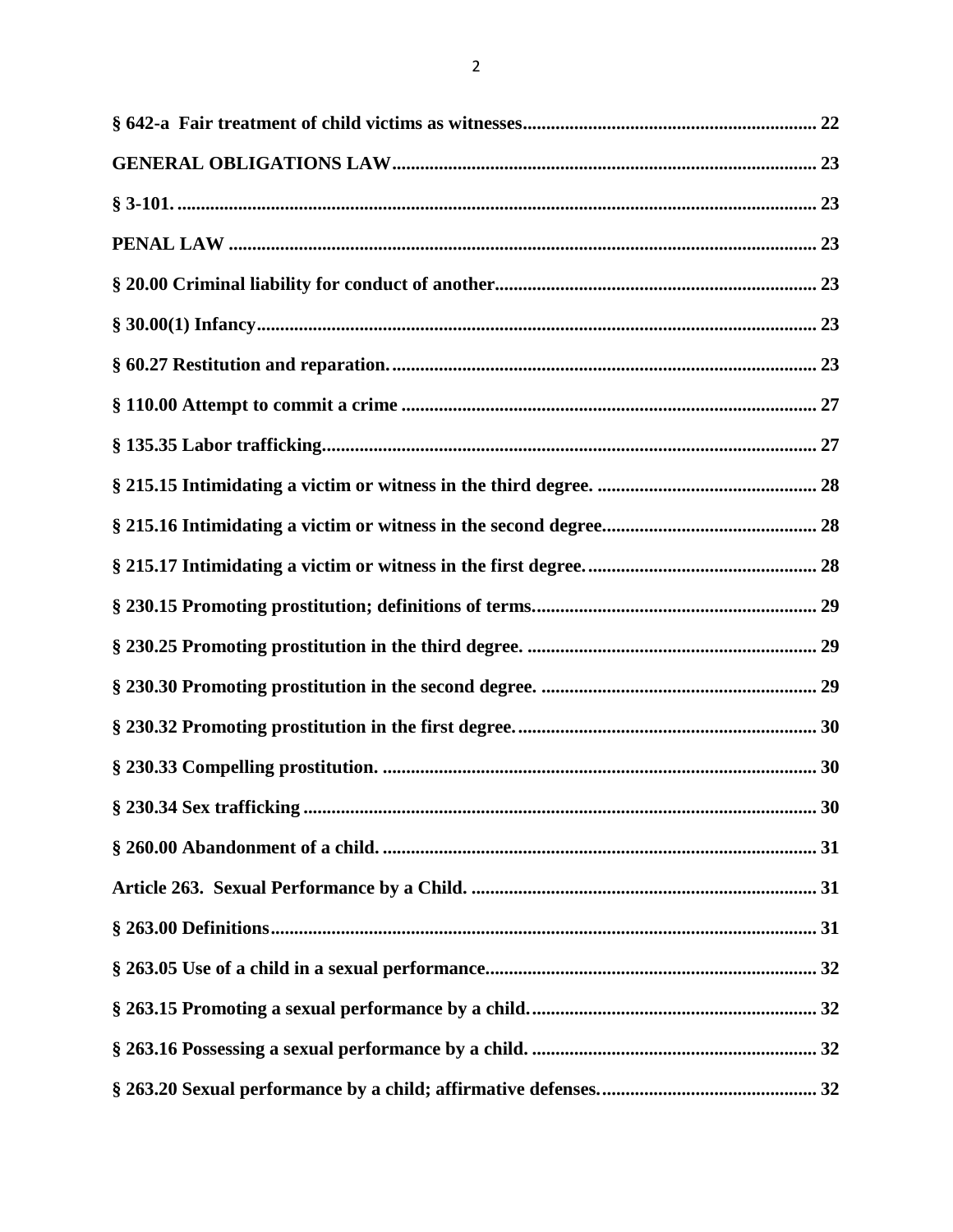| § 263.30 Facilitating a sexual performance by a child with a controlled substance or                                                                                            |
|---------------------------------------------------------------------------------------------------------------------------------------------------------------------------------|
| § 410.00 Seizure and forfeiture of equipment used in photographing, filming, producing,<br>manufacturing, projecting or distributing pornographic still or motion pictures.  33 |
|                                                                                                                                                                                 |
|                                                                                                                                                                                 |
| § 2329. Houses of prostitution; injunction; order of abatement; sale and removal of                                                                                             |
|                                                                                                                                                                                 |
|                                                                                                                                                                                 |
|                                                                                                                                                                                 |
|                                                                                                                                                                                 |
| Title 8-A,                                                                                                                                                                      |
|                                                                                                                                                                                 |
|                                                                                                                                                                                 |
|                                                                                                                                                                                 |
|                                                                                                                                                                                 |
| 40                                                                                                                                                                              |
|                                                                                                                                                                                 |
| PROPOSED LEGISLATION: A9804, Trafficking Victims Protection and Justice Act, as                                                                                                 |
|                                                                                                                                                                                 |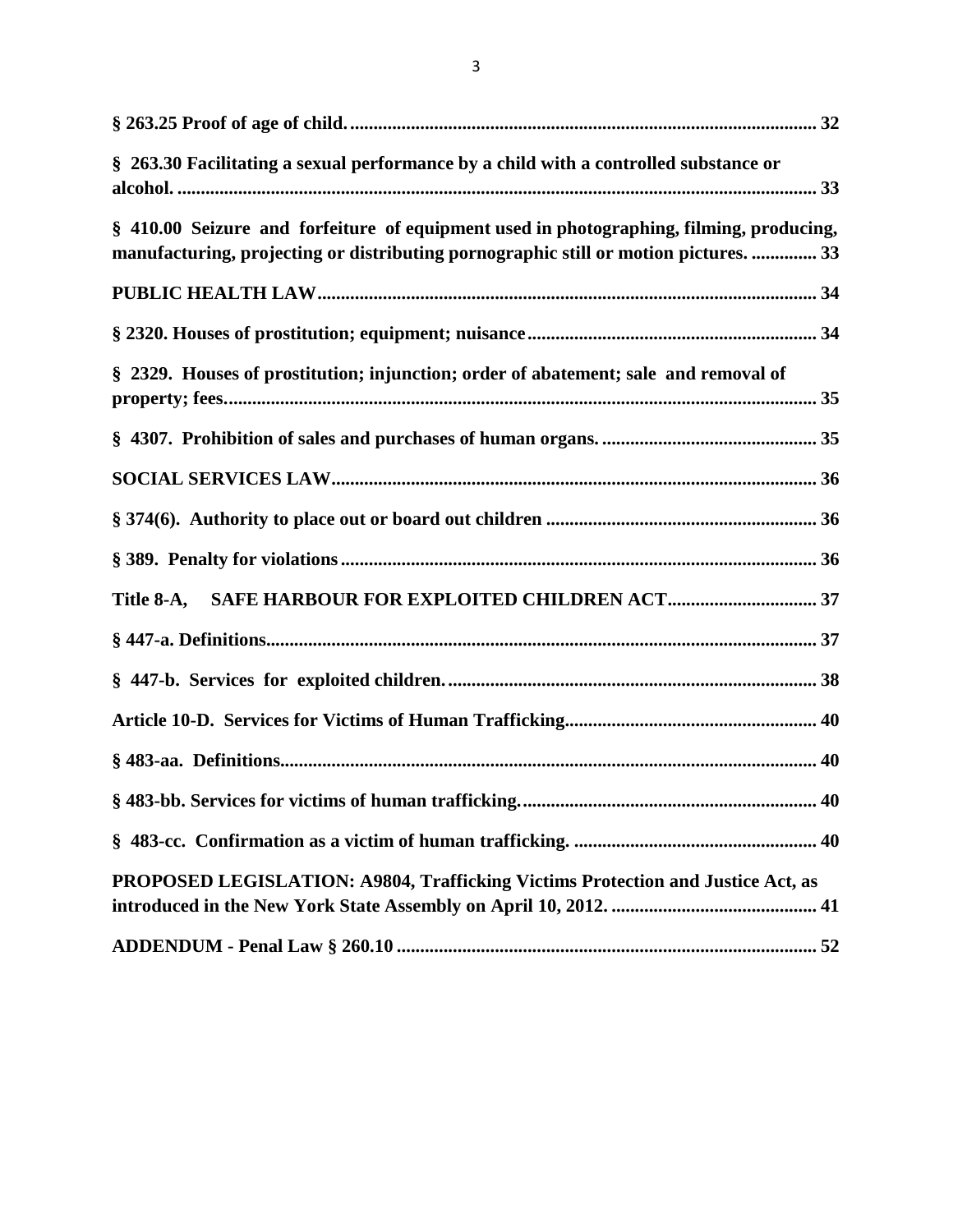## <span id="page-3-0"></span>**NEW YORK CONSTITUTION**

## <span id="page-3-1"></span> **Art I, Sec. 6**

**. . . . .** No person shall be deprived of life, liberty or property without due process of law.

## <span id="page-3-2"></span>**CIVIL PRACTICE LAW & RULES**

## **§ 208. Infancy, insanity.**

Infancy, insanity. If a person entitled to commence an action is under a disability because of infancy or insanity at the time the cause of action accrues, and the time otherwise limited for commencing the action is three years or more and expires no later than three years after the disability ceases, or the person under the disability dies, the time within which the action must be commenced shall be extended to three years after the disability ceases or the person under the disability dies, whichever event first occurs; if the time otherwise limited is less than three years, the time shall be extended by the period of disability. The time within which the action must be commenced shall not be extended by this provision beyond ten years after the cause of action accrues, except, in any action other than for medical, dental or podiatric malpractice, where the person was under a disability due to infancy. This section shall not apply to an action to recover a penalty or forfeiture, or against a sheriff or other officer for an escape.

## <span id="page-3-3"></span>**§ 213-b. Action by a victim of a criminal offense.**

Action by a victim of a criminal offense. Notwithstanding any other limitation set forth in this article or in article five of the estates, powers and trusts law, an action by a crime victim, or the representative of a crime victim, as defined in subdivision six of section six hundred twenty-one of the executive law, may be commenced to recover damages from a defendant: (1) convicted of a crime which is the subject of such action, for any injury or loss resulting therefrom within seven years of the date of the crime or (2) convicted of a specified crime as defined in paragraph (e) of subdivision one of section six hundred thirty-two-a of the executive law which is the subject of such action for any injury or loss resulting therefrom within ten years of the date the defendant was convicted of such specified crime.

## <span id="page-3-4"></span>**§ 1311. Forfeiture actions.**

1. A civil action may be commenced by the appropriate claiming authority against a criminal defendant to recover the property which constitutes the proceeds of a crime, the substituted proceeds of a crime, an instrumentality of a crime or the real property instrumentality of a crime or to recover a money judgment in an amount equivalent in value to the property which constitutes the proceeds of a crime, the substituted proceeds of a crime, an instrumentality of a crime, or the real property instrumentality of a crime. A civil action may be commenced against a non-criminal defendant to recover the property which constitutes the proceeds of a crime, the substituted proceeds of a crime, an instrumentality of a crime, or the real property instrumentality of a crime provided, however, that a judgment of forfeiture predicated upon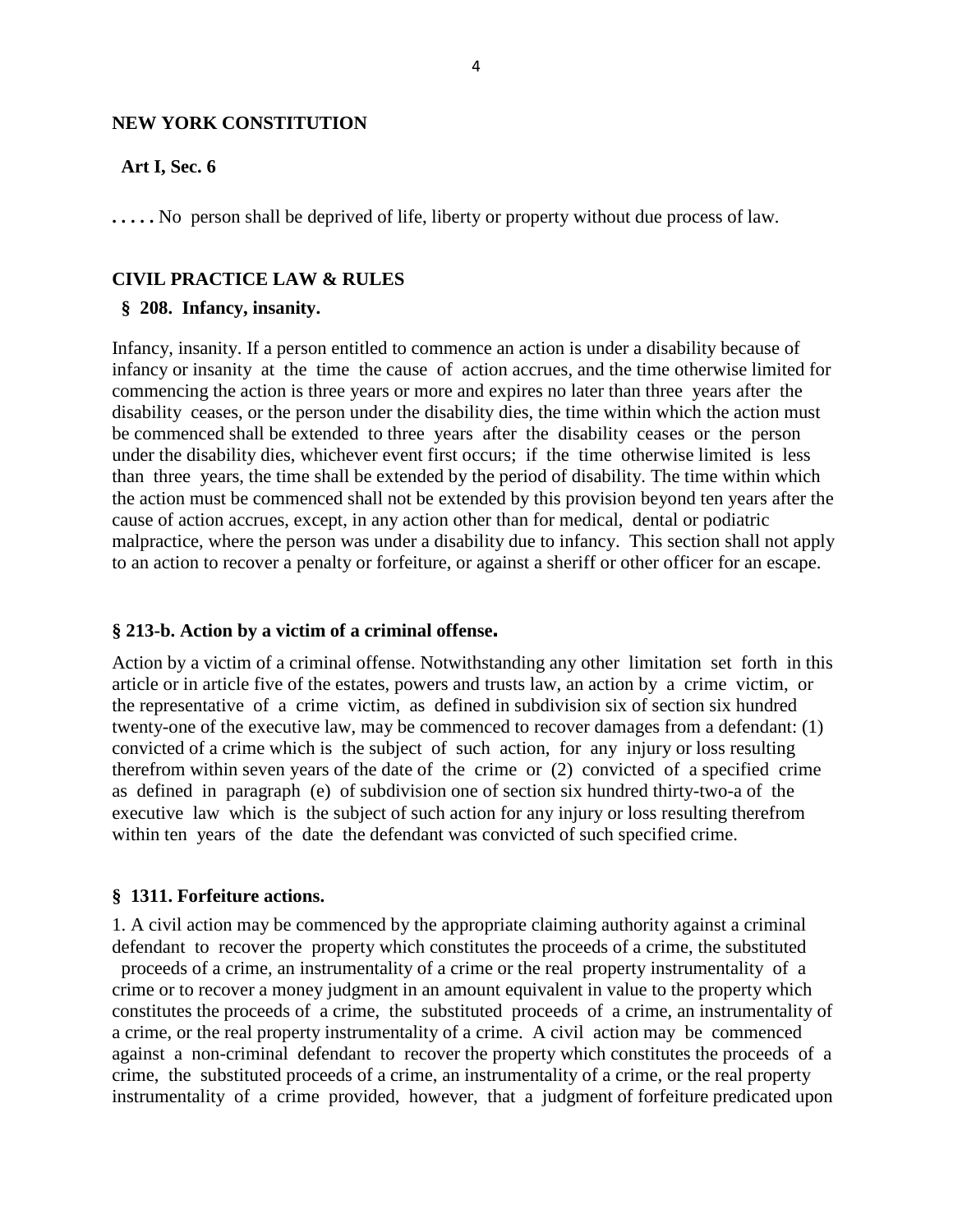clause (A) of subparagraph (iv) of paragraph (b) of subdivision three hereof shall be limited to the amount of the proceeds of the crime. Any action under this article must be commenced within five years of the commission of the crime and shall be civil, remedial, and in personam in nature and shall not be deemed to be a penalty or criminal forfeiture for any purpose. Except as otherwise specially provided by statute, the proceedings under this article shall be governed by this chapter. An action under this article is not a criminal proceeding and may not be deemed to be a previous prosecution under article forty of the criminal procedure law.

 (a) Actions relating to post-conviction forfeiture crimes. An action relating to a postconviction forfeiture crime must be grounded upon a conviction of a felony defined in subdivision five of section one thousand three hundred ten of this article, or upon criminal activity arising from a common scheme or plan of which such a conviction is a part, or upon a count of an indictment or information alleging a felony which was dismissed at the time of a plea of guilty to a felony in satisfaction of such count. A court may not grant forfeiture until such conviction has occurred. However, an action may be commenced, and a court may grant a provisional remedy provided under this article, prior to such conviction having occurred. An action under this paragraph must be dismissed at any time after sixty days of the commencement of the action unless the conviction upon which the action is grounded has occurred, or an indictment or information upon which the asserted conviction is to be based is pending in a superior court. An action under this paragraph shall be stayed during the pendency of a criminal action which is related to it; provided, however, that such stay shall not prevent the granting or continuance of any provisional remedy provided under this article or any other provisions of law.

 (b) Actions relating to pre-conviction forfeiture crimes. An action relating to a preconviction forfeiture crime need not be grounded upon conviction of a pre-conviction forfeiture crime, provided, however, that if the action is not grounded upon such a conviction, it shall be necessary in the action for the claiming authority to prove the commission of a preconviction forfeiture crime by clear and convincing evidence. An action under this paragraph shall be stayed during the pendency of a criminal action which is related to it; provided, that

 upon motion of a defendant in the forfeiture action or the claiming authority, a court may, in the interest of justice and for good cause, and with the consent of all parties, order that the forfeiture action proceed despite the pending criminal action; and provided that such stay shall not prevent the granting or continuance of any provisional remedy provided under this article or any other provision of law.

 2. All defendants in a forfeiture action brought pursuant to this article shall have the right to trial by jury on any issue of fact.

3. In a forfeiture action pursuant to this article the following burdens of proof shall apply:

 (a) In a forfeiture action commenced by a claiming authority against a criminal defendant, except for those facts referred to in paragraph (b) of subdivision nine of section one thousand three hundred ten and paragaph (b) of subdivision one of this section which must be proven by clear and convincing evidence, the burden shall be upon the claiming authority to prove by a preponderance of the evidence the facts necessary to establish a claim for forfeiture.

(b) In a forfeiture action commenced by a claiming authority against a non-criminal defendant:

 (i) in an action relating to a pre-conviction forfeiture crime, the burden shall be upon the claiming authority to prove by clear and convincing evidence the commission of the crime by a person, provided, however, that it shall not be necessary to prove the identity of such person.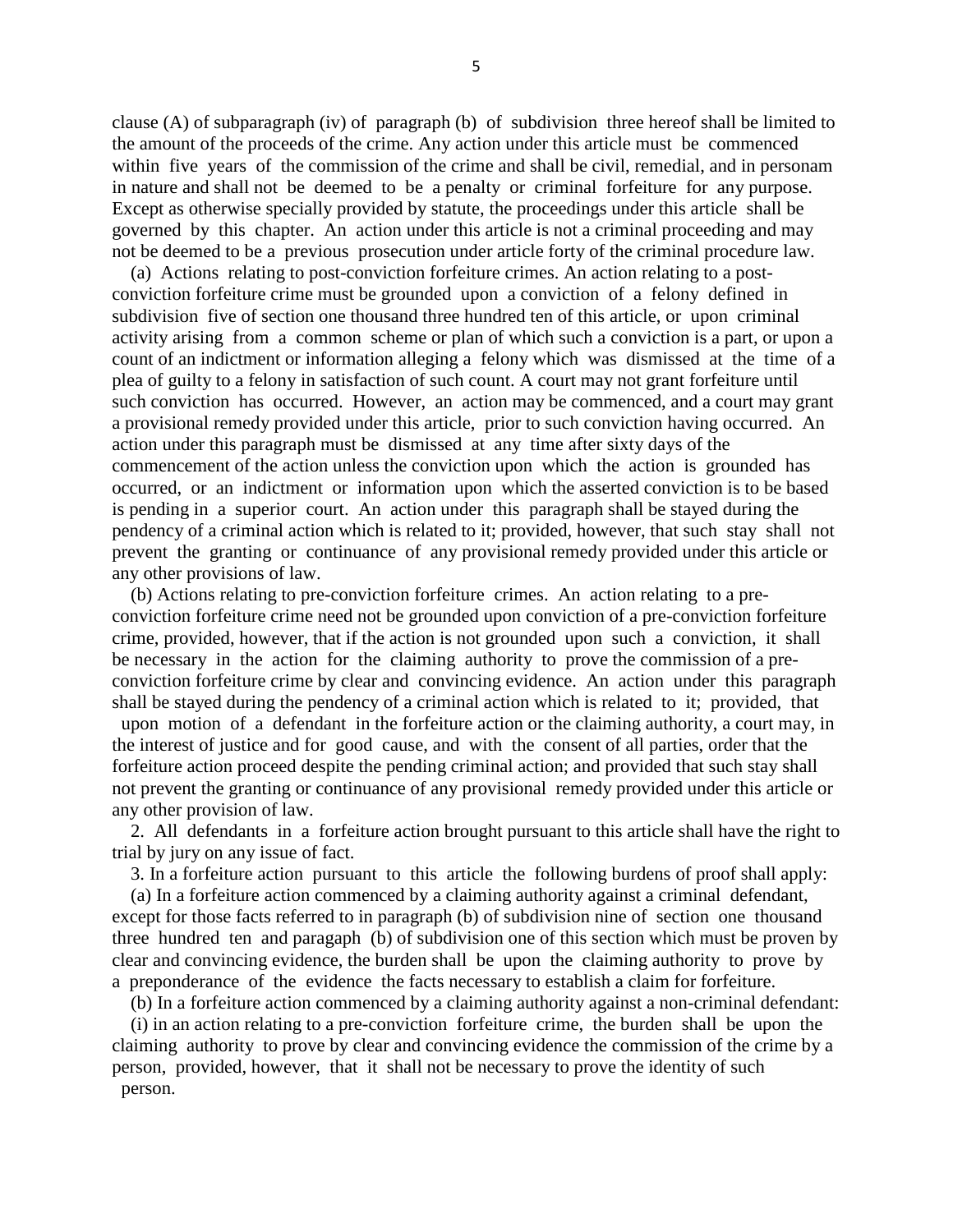(ii) if the action relates to the proceeds of a crime, except as provided in subparagraph (i) hereof, the burden shall be upon the claiming authority to prove by a preponderance of the evidence the facts necessary to establish a claim for forfeiture and that the non-criminal defendant either (A) knew or should have known that the proceeds were obtained through the commission of a crime, or (B) fraudulently obtained his or her interest in the proceeds to avoid forfeiture.

 (iii) if the action relates to the substituted proceeds of a crime, except as provided in subparagraph (i) hereof, the burden shall be upon the claiming authority to prove by a preponderance of the evidence the facts necessary to establish a claim for forfeiture and that the non-criminal defendant either (A) knew that the property sold or exchanged to obtain an interest in the substituted proceeds was obtained through the commission of a crime, or (B) fraudulently obtained his or her interest in the substituted proceeds to avoid forfeiture.

 (iv) if the action relates to an instrumentality of a crime, except as provided for in subparagraph (i) hereof, the burden shall be upon the claiming authority to prove by a preponderance of the evidence the facts necessary to establish a claim for forfeiture and that the non-criminal defendant either (A) knew that the instrumentality was or would be used in the commission of a crime or (B) knowingly obtained his or her interest in the instrumentality to avoid forfeiture.

 (v) if the action relates to a real property instrumentality of a crime, the burden shall be upon the claiming authority to prove those facts referred to in subdivision four-b of section thirteen hundred ten of this article by clear and convincing evidence. The claiming authority shall also prove by a clear and convincing evidence that the non-criminal defendant knew that such property was or would be used for the commission of specified felony offenses, and either (A) knowingly and unlawfully benefitted from such conduct or (B) voluntarily agreed to

 the use of such property for the commission of such offenses by consent freely given. For purposes of this subparagraph, a non-criminal defendant knowingly and unlawfully benefits from the commission of a specified felony offense when he derives in exchange for permitting the use or occupancy of such real property by a person or persons committing such specified offense a substantial benefit that would otherwise not accrue as a result of the lawful use or occupancy of such real property. "Benefit" means benefit as defined in subdivision seventeen of section 10.00 of the penal law.

 (c) In a forfeiture action commenced by a claiming authority against a non-criminal defendant the following rebuttable presumptions shall apply:

 (i) a non-criminal defendant who did not pay fair consideration for the proceeds of a crime, the substituted proceeds of a crime or the instrumentality of a crime shall be presumed to know that such property was the proceeds of a crime, the substituted proceeds of a crime, or an instrumentality of a crime.

 (ii) a non-criminal defendant who obtains an interest in the proceeds of a crime, substituted proceeds of a crime or an instrumentality of a crime with knowledge of an order of provisional remedy relating to said property issued pursuant to this article, shall be presumed to know that such property was the proceeds of a crime, substituted proceeds of a crime, or an instrumentality of a crime.

 (iii) in an action relating to a post-conviction forfeiture crime, a non-criminal defendant who the claiming authority proves by clear and convincing evidence has criminal liability under section 20.00 of the penal law for the crime of conviction or for criminal activity arising from a common scheme or plan of which such crime is a part and who possesses an interest in the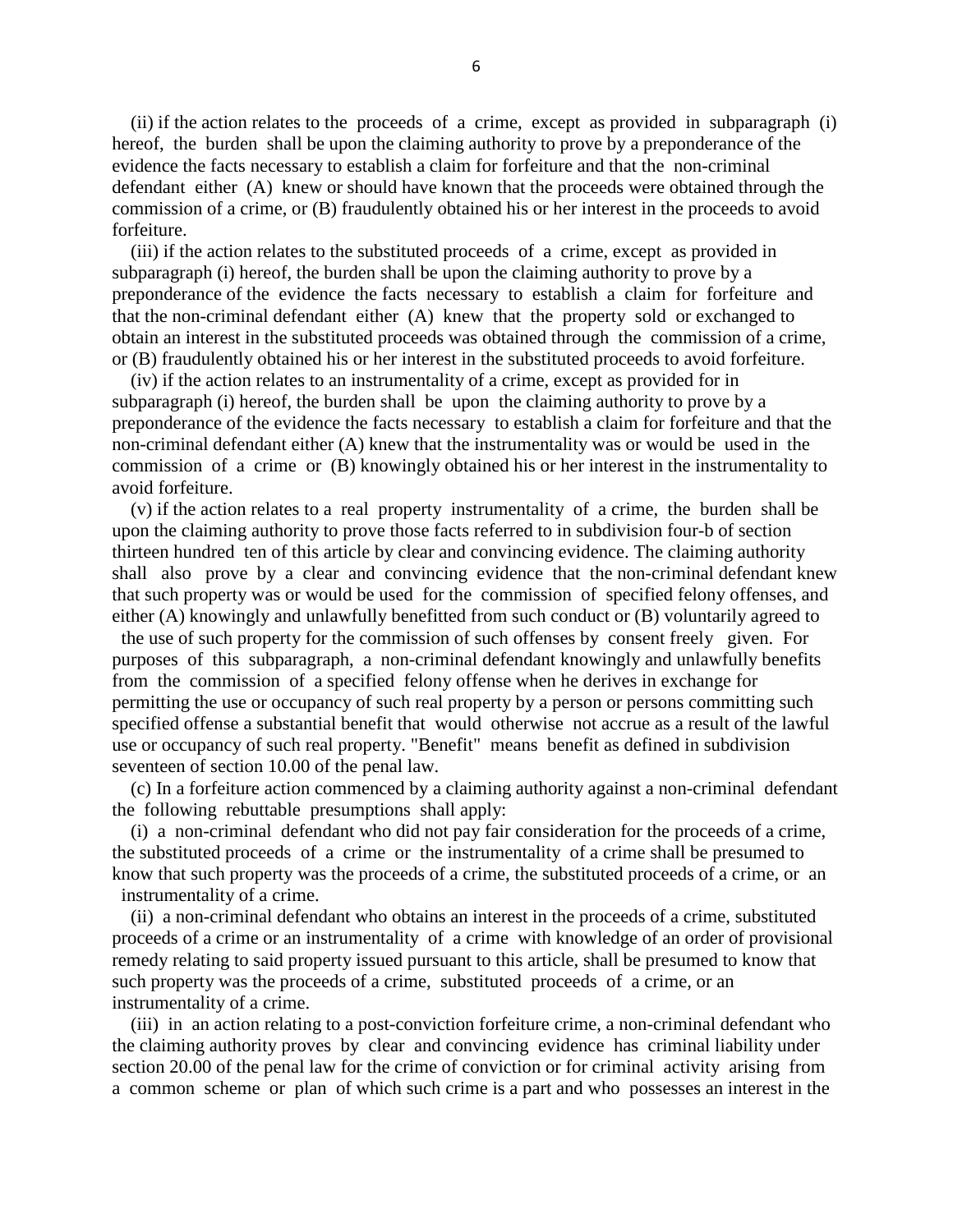proceeds, the substituted proceeds, or an instrumentality of such criminal activity is presumed to know that such property was the proceeds of a crime, the substituted proceeds of a crime, or an instrumentality of a crime.

 (iv) a non-criminal defendant who participated in or was aware of a scheme to conceal or disguise the manner in which said non-criminal obtained his or her interest in the proceeds of a crime, substituted proceeds of a crime, or an instrumentality of a crime is presumed to know that such property was the proceeds of a crime, the substituted proceeds of a crime, or an instrumentality of a crime.

 (d) In a forfeiture action commenced by a claiming authority against a defendant, the following rebuttable presumption shall apply: all currency or negotiable instruments payable to the bearer shall be presumed to be the proceeds of a pre-conviction forfeiture crime when such currency or negotiable instruments are (i) found in close proximity to a controlled substance unlawfully possessed by the defendant in an amount sufficient to constitute a violation of section 220.18 or 220.21 of the penal law, or (ii) found in close proximity to any quantity of a controlled substance or marihuana unlawfully possessed by such defendant in a room, other than a public place, under circumstances evincing an intent to unlawfully mix, compound, distribute, package or otherwise prepare for sale such controlled substance or marihuana.

 (e) The presumption set forth pursuant to paragraph (d) of this subdivision shall be rebutted by credible and reliable evidence which tends to show that such currency or negotiable instrument payable to the bearer is not the proceeds of a preconviction forfeiture crime. In an

 action tried before a jury, the jury shall be so instructed. Any sworn testimony of a defendant offered to rebut the presumption and any other evidence which is obtained as a result of such testimony, shall be inadmissible in any subsequent proceeding relating to the forfeiture action, or in any other civil or criminal action, except in a prosecution for a violation of article two hundred ten of the penal law. In an action tried before a jury, at the commencement of the trial, or at such other time as the court reasonably directs, the claiming authority shall provide notice to the court and to the defendant of its intent to request that the court charge such presumption.

 3-a. Conviction of a person in a criminal action upon an accusatory instrument which includes one or more of the felonies specified in subdivision four-b of section thirteen hundred ten of this article, of any felony other than such felonies, shall not preclude a defendant, in any subsequent proceeding under this article where that conviction is at issue, from adducing evidence that the conduct underlying the conviction would not establish the elements of any of the felonies specified in such subdivision other than the one to which the criminal defendant pled guilty. If the defendant does adduce such evidence, the burden shall be upon the claiming authority to prove, by clear and convincing evidence, that the conduct underlying the criminal conviction would establish the elements of the felony specified in such subdivision. Nothing contained in this subdivision shall affect the validity of a settlement of any forfeiture action negotiated between the claiming authority and a criminal defendant contemporaneously with the taking of a plea of guilty in a criminal action to any felony defined in article two hundred twenty or section 221.30 or 221.55 of the penal law, or to a felony conspiracy to commit the same.

 4. The court in which a forfeiture action is pending may dismiss said action in the interests of justice upon its own motion or upon an application as provided for herein.

 (a) At any time during the pendency of a forfeiture action, the claiming authority who instituted the action, or a defendant may (i) apply for an order dismissing the complaint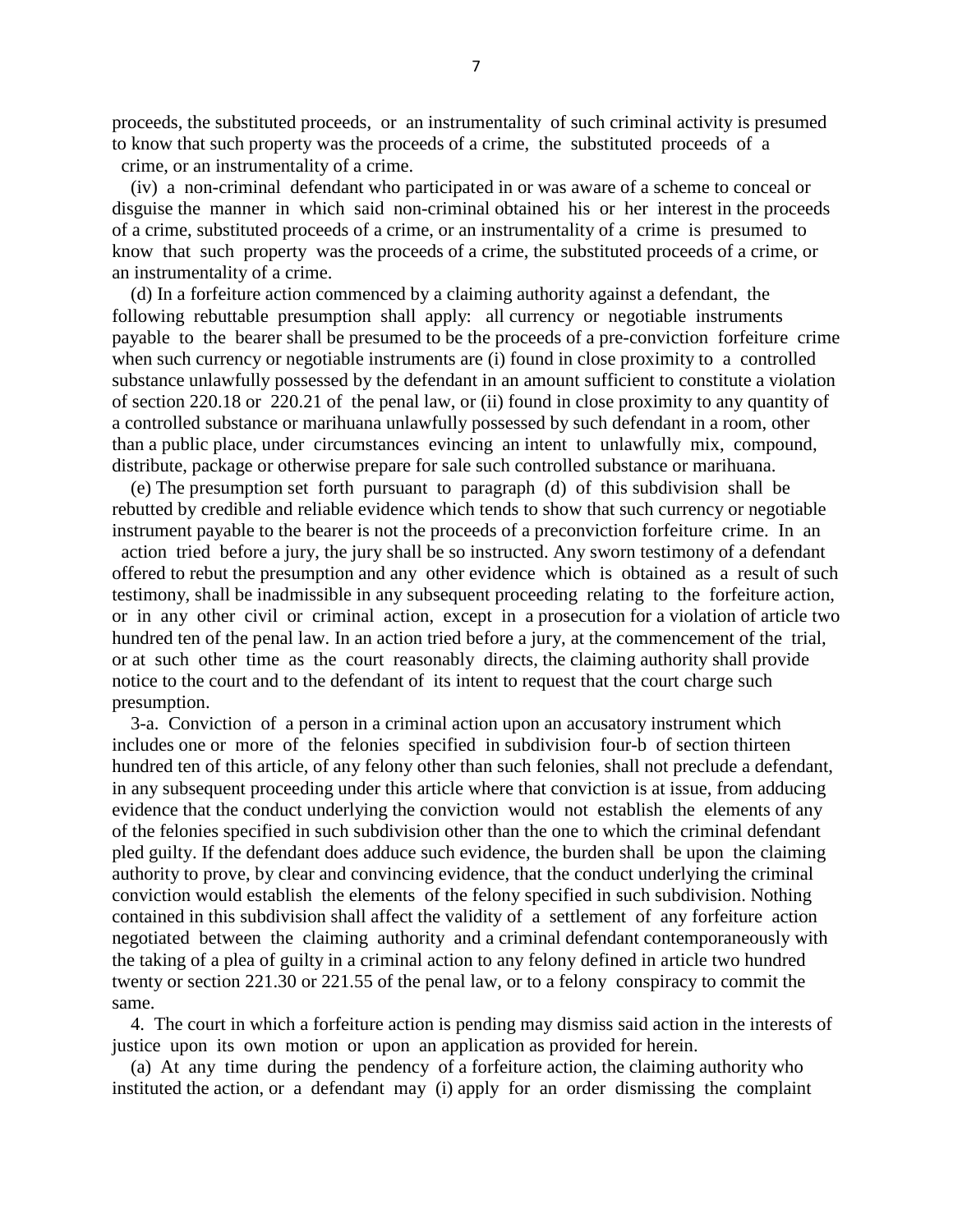and terminating the forfeiture action in the interest of justice, or (ii) may apply for an order limiting the forfeiture to an amount equivalent in value to the value of property constituting the proceeds or substituted proceeds of a crime in the interest of justice.

 (b) Such application for the relief provided in paragraph (a) hereof must be made in writing and upon notice to all parties. The court may, in its discretion, direct that notice be given to any other person having an interest in the property.

 (c) An application for the relief provided for in paragraph (a) hereof must be brought exclusively in the superior court in which the forfeiture action is pending.

 (d) The court may grant the relief provided in paragraph (a) hereof if it finds that such relief is warranted by the existence of some compelling factor, consideration or circumstance demonstrating that forfeiture of the property of any part thereof, would not serve the ends of justice. Among the factors, considerations and circumstances the court may consider, among others, are:

 (i) the seriousness and circumstances of the crime to which the property is connected relative to the impact of forfeiture of property upon the person who committed the crime; or

(ii) the adverse impact of a forfeiture of property upon innocent persons; or

 (iii) the appropriateness of a judgment of forfeiture in an action relating to pre-conviction forfeiture crime where the criminal proceeding based on the crime to which the property is allegedly connected results in an acquittal of the criminal defendant or a dismissal of the accusatory instrument on the merits; or

 (iv) in the case of an action relating to an instrumentality, whether the value of the instrumentality substantially exceeds the value of the property constituting the proceeds or substituted proceeds of a crime.

 (e) The court must issue a written decision stating the basis for an order issued pursuant to this subdivision.

 4-a. (a) The court in which a forfeiture action relating to real property is pending may, upon its own motion or upon the motion of the claiming authority which instituted the action, the defendant, or any other person who has a lawful property interest in such property, enter an order:

 (i) appointing an administrator pursuant to section seven hundred seventy-eight of the real property actions and proceedings law when the owner of a dwelling is a defendant in such action, and when persons who are not defendants in such action lawfully occupy one or more units within such dwelling, in order to maintain and preserve the property on behalf of such persons or any other person or entity who has a lawful property interest in such property, or in order to remedy any other condition which is dangerous to life, health or safety; or

 (ii) otherwise limiting, modifying or dismissing the forfeiture action in order to preserve or protect the lawful property interest of any non-criminal defendant or any other person who is not a criminal defendant, or the lawful property interest of a defendant which is not subject to forfeiture; or

 (iii) where such action involves interest in a residential leasehold or a statutory tenancy, directing that upon entry of a judgment of forfeiture, the lease or statutory tenancy will be modified as a matter of law to terminate only the interest of the defendant or defendants, and to continue the occupancy or tenancy of any other person or persons who lawfully reside in such demised premises, with such rights as such parties would otherwise have had if the defendant's interest had not been forfeited pursuant to this article.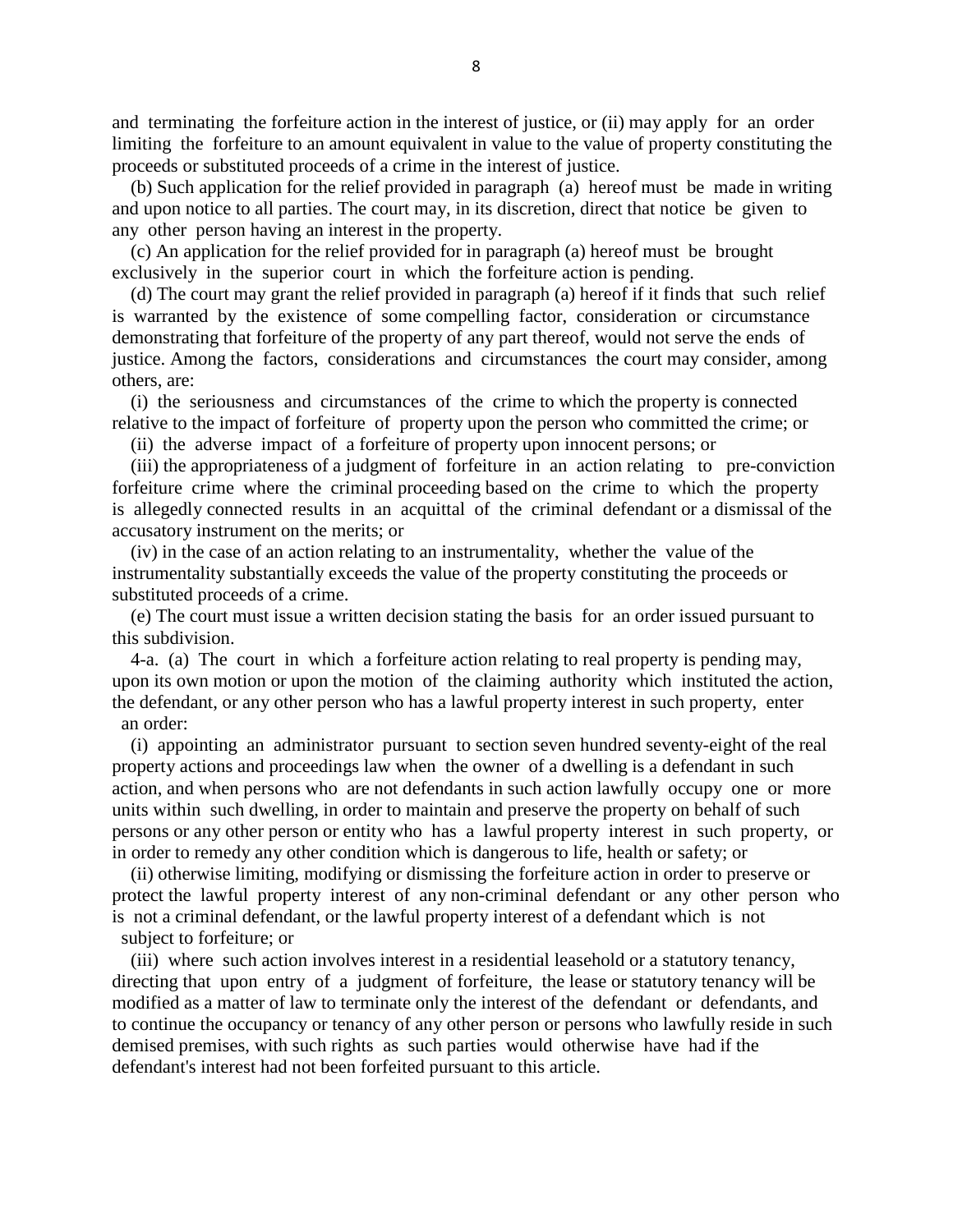(b) For purposes of this subdivision the term "owner" has the same meaning as prescribed for that term in section seven hundred eighty-one of the real property actions and proceedings law and the term "dwelling" shall mean any building or structure or portion thereof which is principally occupied in whole or part as the home, residence or sleeping place of one or more human beings.

 5. An action for forfeiture shall be commenced by service pursuant to this chapter of a summons with notice or summons and verified complaint. No person shall forfeit any right, title, or interest in any property who is not a defendant in the action. The claiming authority shall also file a copy of such papers with the state division of criminal justice services; provided, however, failure to file such papers shall not be grounds for any relief by a defendant in this section.

 6. On the motion of any party to the forfeiture action, and for good cause shown, a court may seal any papers, including those pertaining to any provisional remedy, which relate to the forfeiture action until such time as the property which is the subject of the forfeiture action has been levied upon. A motion to seal such papers may be made ex parte and in camera.

 7. Remission. In addition to any other relief provided under this chapter, at any time within one year after the entry of a judgment of forfeiture, any person, claiming an interest in the property subject to forfeiture who did not receive actual notice of the forfeiture action may petition the judge before whom the forfeiture action was held for a remission or mitigation of the forfeiture and restoration of the property or the proceeds of any sale resulting from the forfeiture, or such part thereof, as may be claimed by him. The court may restore said property upon such terms and conditions as it deems reasonable and just if (i) the petitioner stablishes that he or she was without actual knowledge of the forfeiture action or any related proceeding for a provisional remedy and did not know or should not have known that the forfeited property was connected to a crime or fraudulently conveyed and (ii) the court determines that restoration of the property would serve the ends of justice.

 8. The total amount that may be recovered by the claiming authority against all criminal defendants in a forfeiture action or actions involving the same crime shall not exceed the value of the proceeds of the crime or substituted proceeds of the crime, whichever amount is greater, and, in addition, the value of any forfeited instrumentality used in the crime. Any such recovery against criminal defendants for the value of the proceeds of the crime or substituted proceeds of the crime shall be reduced by an amount which equals the value of the same proceeds of the same crime or the same substituted proceeds of the same crime recovered against all non-criminal defendants. Any such recovery for the value of an instrumentality of a crime shall be reduced by an amount which equals the value of the same instrumentality recovered against any non-criminal defendant. The total amount that may be recovered against all non-criminal defendants in a forfeiture action or actions involving the same crime shall not exceed the value of the proceeds of the crime or the substituted proceeds of the crime, whichever amount is greater, and, in addition, the value of any forfeited instrumentality used in the crime. Any such recovery against non-criminal defendants for the value of the

 proceeds of the crime or substituted proceeds of the crime shall be reduced by an amount which equals the value of the proceeds of the crime or substituted proceeds of the crime recovered against all criminal defendants. A judgment against a non-criminal defendant pursuant to clause (A) of subparagraph (iv) of paragraph (b) of subdivision three of this section shall be limited to the amount of the proceeds of the crime. Any recovery for the value of an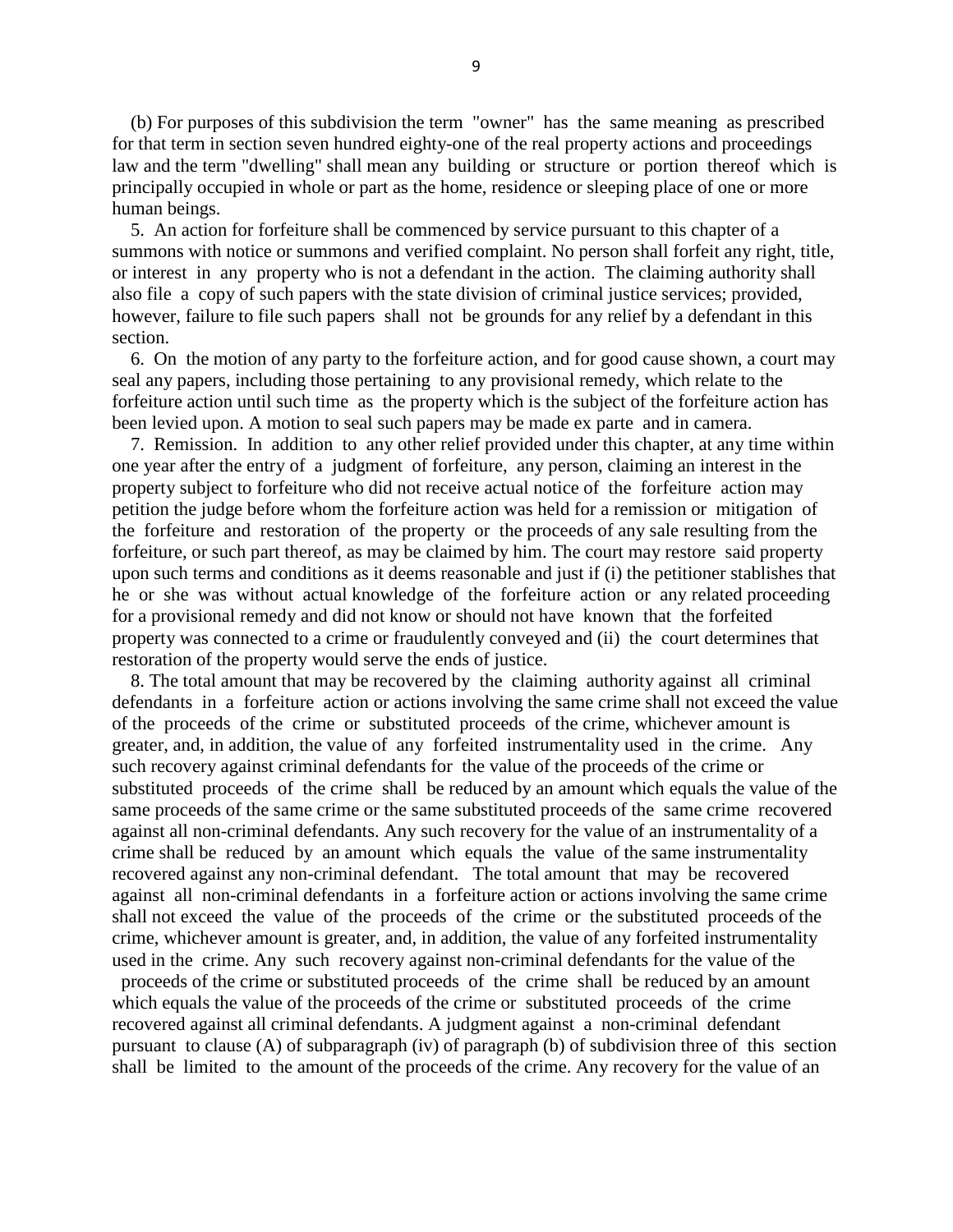instrumentality of the crime shall be reduced by an amount equal to the value of the same instrumentality recovered against any criminal defendant.

 9. Any defendant in a forfeiture action who knowingly and intentionally conceals, destroys, dissipates, alters, removes from the jurisdiction, or otherwise disposes of, property specified in a provisional remedy ordered by the court or in a judgment of forfeiture in knowing contempt of said order or judgment shall be subject to criminal liability and sanctions under sections 80.05 and 215.80 of the penal law.

10. The proper venue for trial of an action for forfeiture is:

 (a) In the case of an action for post-conviction forfeiture commenced after conviction, the county where the conviction occurred.

 (b) In all other cases, the county where a criminal prosecution could be commenced under article twenty of the criminal procedure law, or, in the case of an action commenced by the office of prosecution, special narcotics courts of the city of New York, under section one hundred seventy-seven-b of the judiciary law.

 11. (a) Any stipulation or settlement agreement between the parties to a forfeiture action shall be filed with the clerk of the court in which the forfeiture action is pending. No stipulation or settlement agreement shall be accepted for filing unless it is accompanied by an affidavit from the claiming authority that written notice of the stipulation or settlement agreement, including the terms of such, has been given to the office of victim services, the state division of criminal justice services, and in the case of a forfeiture based on a felony defined in article two hundred twenty or section 221.30 or 221.55 of the penal law, to the state division of substance abuse services.

 (b) No judgment or order of forfeiture shall be accepted for filing unless it is accompanied by an affidavit from the claiming authority that written notice of judgment or order, including the terms of such, has been given to the office of victim services, the state division of criminal justice services, and in the case of a forfeiture based on a felony defined in article two hundred twenty or section 221.30 or 221.55 of the penal law, to the state division of substance abuse services.

 (c) Any claiming authority or claiming agent which receives any property pursuant to chapter thirteen of the food and drug laws (21 U.S.C. §801 et seq.) of the United States and/or chapter four of the customs duties laws (19 U.S.C. §1301 et seq.) of the United States and/or chapter 96 of the crimes and criminal procedure laws (18 U.S.C. §1961 et seq.) of the United States shall provide an affidavit to the commissioner of the division of criminal justice services stating the estimated present value of the property received.

 12. Property acquired in good faith by an attorney as payment for the reasonable and bona fide fees of legal services or reimbursement of reasonable and bona fide expenses related to the representation of a defendant in connection with a civil or criminal forfeiture proceeding or a related criminal matter, shall be exempt from a judgment of forfeiture. For purposes of this subdivision and subdivision four of section one thousand three hundred twelve of this article, "bona fide" means that the attorney who acquired such property had no reasonable basis to believe that the fee transaction was a fraudulent or sham transaction designed to shield property from forfeiture, hide its existence from governmental investigative agencies, or was conducted for any purpose other than for legitimate legal representation.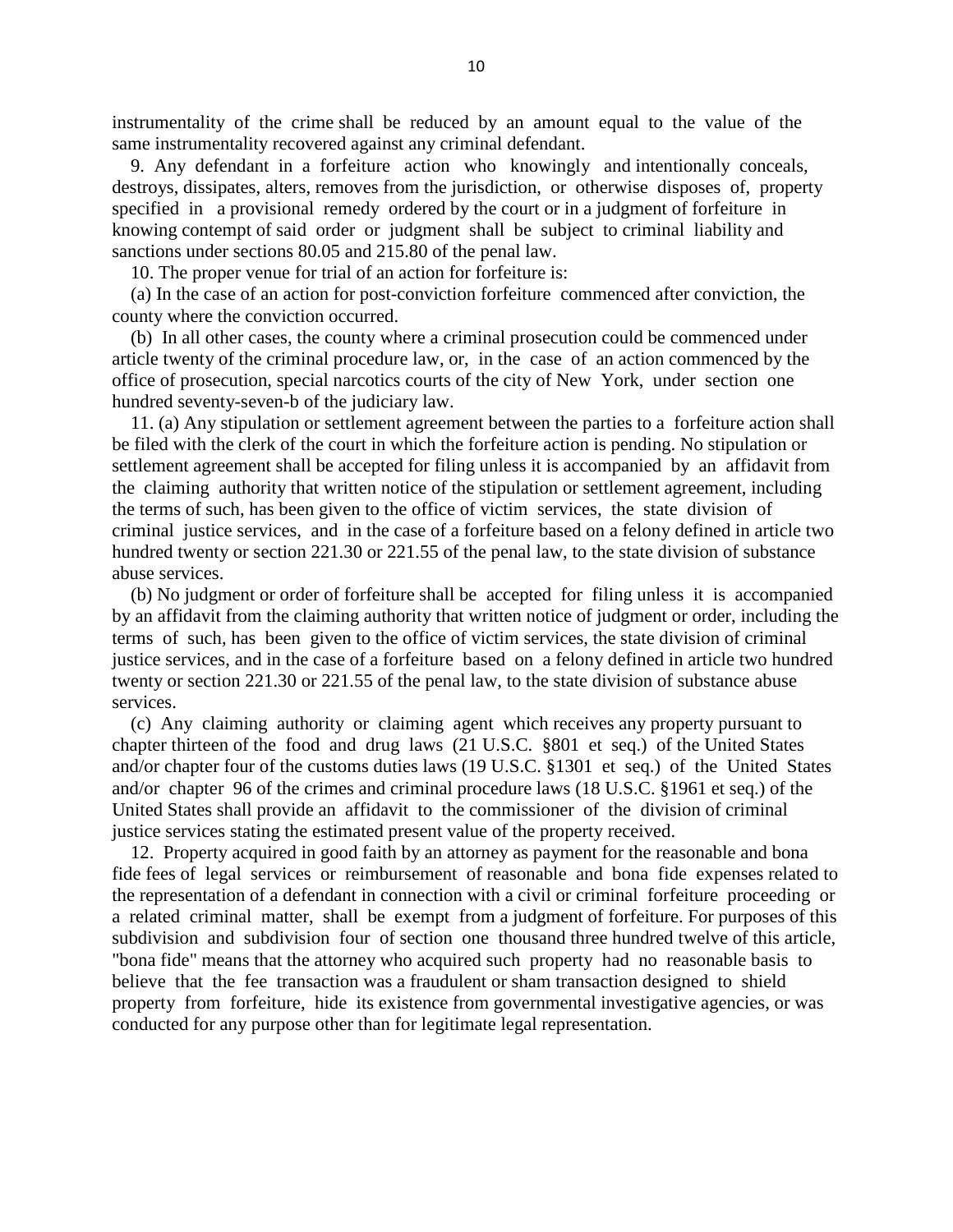#### <span id="page-10-0"></span>**§ 5303. Recognition and enforcement.**

Recognition and enforcement. Except as provided in section 5304, a foreign country judgment meeting the requirements of section 5302 is conclusive between the parties to the extent that it grants or denies recovery of a sum of money. Such a foreign judgment is enforceable by an action on the judgment, a motion for summary judgment in lieu of complaint, or in a pending action by counterclaim, cross-claim or affirmative defense.

## <span id="page-10-1"></span>**CIVIL RIGHTS LAW**

## <span id="page-10-2"></span>**§ 50-b. Right of privacy; victims of sex offenses or offenses involving the transmission of the human immunodeficiency virus.**

1. The identity of any victim of a sex offense, as defined in article one hundred thirty or section 255.25, 255.26 or 255.27 of the penal law, or of an offense involving the alleged transmission of the human immunodeficiency virus, shall be confidential. No report, paper, picture, photograph, court file or other documents, in the custody or possession of any public officer or employee, which identifies such a victim shall be made available for public inspection. No such public officer or employee shall disclose any portion of any police report, court file, or other document, which tends to identify such a victim except as provided in subdivision two of this section.

 2. The provisions of subdivision one of this section shall not be construed to prohibit disclosure of information to:

 a. Any person charged with the commission of an offense, as defined in subdivision one of this section, against the same victim; the counsel or guardian of such person; the public officers and employees charged with the duty of investigating, prosecuting, keeping records relating to the offense, or any other act when done pursuant to the lawful discharge of their duties; and any necessary witnesses for either party; or

 b. Any person who, upon application to a court having jurisdiction over the alleged offense, demonstrates to the satisfaction of the court that good cause exists for disclosure to that person. Such application shall be made upon notice to the victim or other person legally responsible for the care of the victim, and the public officer or employee charged with the duty of prosecuting the offense; or

 c. Any person or agency, upon written consent of the victim or other person legally responsible for the care of the victim, except as may be otherwise required or provided by the order of a court.

 3. The court having jurisdiction over the alleged offense may order any restrictions upon disclosure authorized in subdivision two of this section, as it deems necessary and proper to preserve the confidentiality of the identity of the victim.

 4. Nothing contained in this section shall be construed to require the court to exclude the public from any stage of the criminal proceeding.

 5. No disclosure of confidential HIV related information, as defined in section twenty-seven hundred eighty of the public health law, including the identity of the victim of an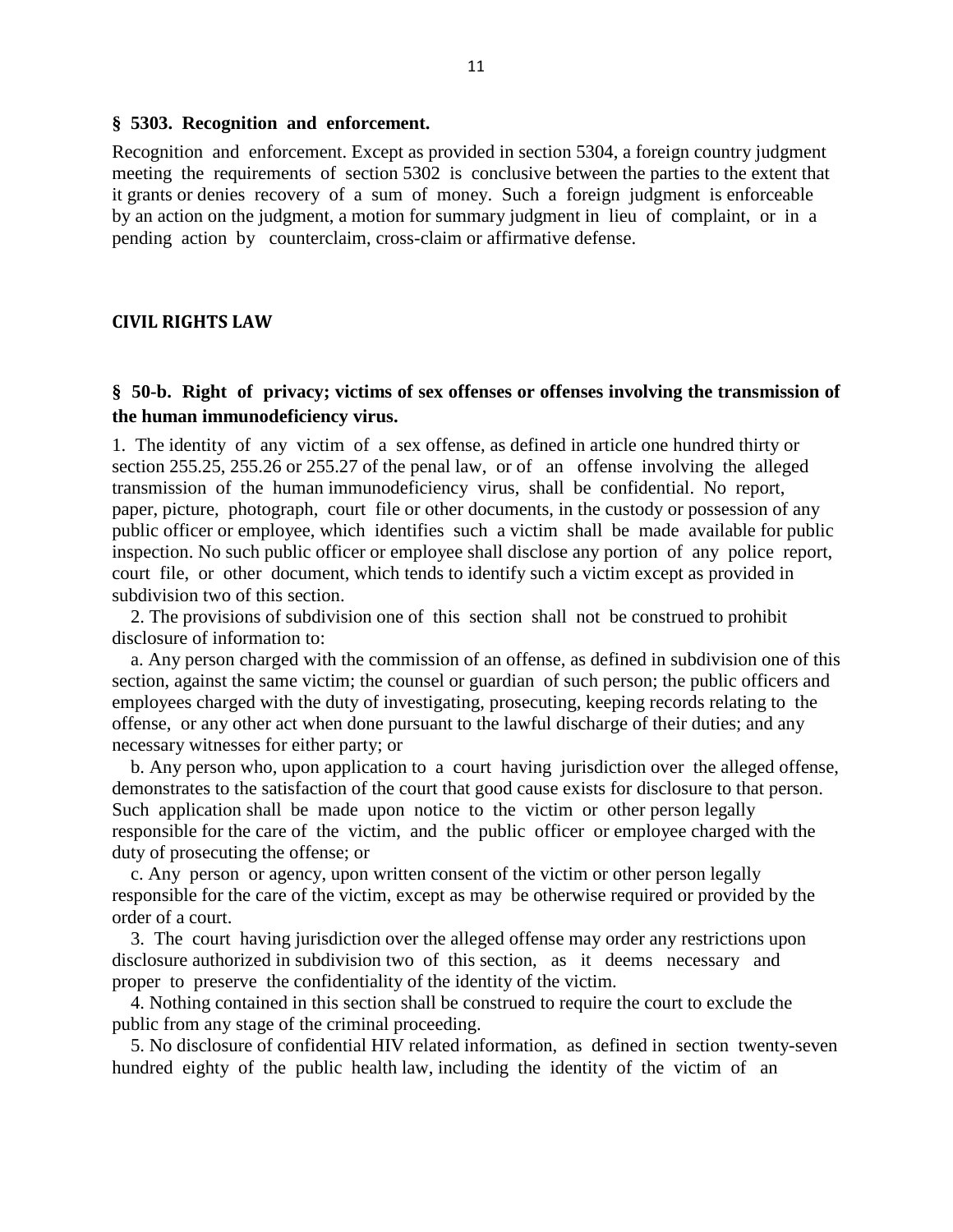offense involving transmission of the human immunodeficiency virus, shall be permitted under this section contrary to article twenty-seven-F of the public health law.

### <span id="page-11-0"></span>**CRIMINAL PROCEDURE LAW**

#### <span id="page-11-1"></span>**Article 65, Use of Closed-Circuit Television for Certain Child Witnesses.**

[Note: this Article will be repealed September 1, 2013]

#### <span id="page-11-2"></span>**§ 65.00 Definitions.**

As used in this article:

 1. "Child witness" means a person fourteen years old or less who is or will be called to testify in a criminal proceeding, other than a grand jury proceeding, concerning an offense defined in article one hundred thirty of the penal law or section 255.25, 255.26 or 255.27 of such law which is the subject of such criminal proceeding.

 2. "Vulnerable child witness" means a child witness whom a court has declared to be vulnerable.

 3. "Testimonial room" means any room, separate and apart from the courtroom, which is furnished comfortably and less formally than a courtroom and from which the testimony of a vulnerable child witness can be transmitted to the courtroom by means of live, two-way closedcircuit television.

 4. "Live, two-way closed-circuit television" means a simultaneous transmission, by closedcircuit television, or other electronic means, between the courtroom and the testimonial room in accordance with the provisions of section 65.30.

 5. "Operator" means the individual authorized by the court to operate the closed-circuit television equipment used in accordance with the provisions of this article.

 6. A person occupies "a position of authority with respect to a child" when he or she is a parent, guardian or other person responsible for the custody or care of the child at the relevant time or is any other person who maintains an ongoing personal relationship with such parent, guardian or other person responsible for custody or care, which relationship involves his or her living, or his or her frequent and repeated presence, in the same household or premises as the child.

## <span id="page-11-3"></span>**§ 65.10 Closed-circuit television; general rule; declaration of vulnerability.**

 1. A child witness shall be declared vulnerable when the court, in accordance with the provisions of section 65.20, determines by clear and convincing evidence that it is likely that such child witness will suffer serious mental or emotional harm if required to testify at a criminal proceeding without the use of live, two-way closed-circuit television and that the use of such live, two-way closed-circuit television will diminish the likelihood or extent of, such harm.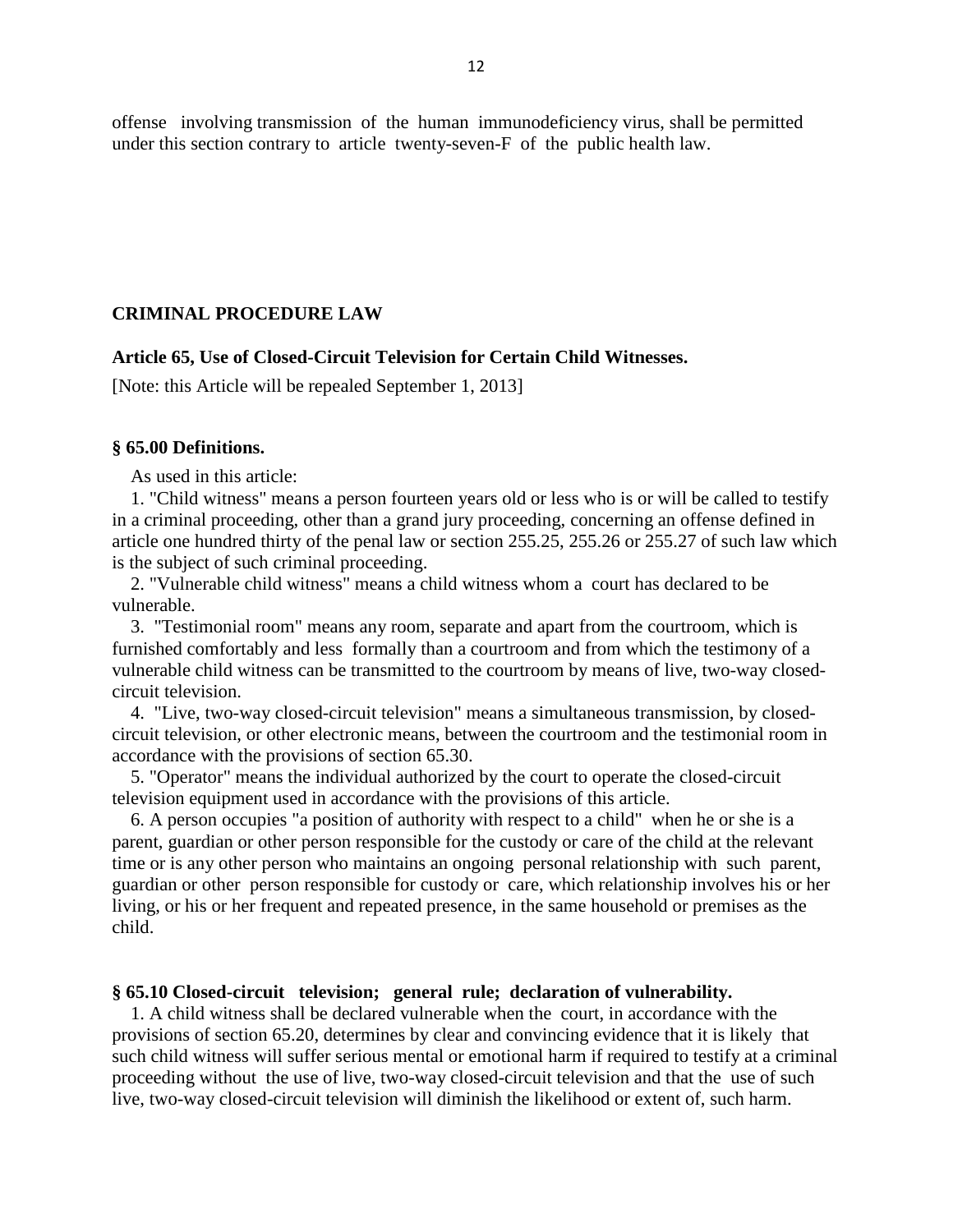2. When the court declares a child witness to be vulnerable, it shall, except as provided in subdivision four of section 65.30, authorize the taking of the testimony of the vulnerable child witness from the testimonial room by means of live, two-way closed-circuit television.

 Under no circumstances shall the provisions of this article be construed to authorize a closedcircuit television system by which events in the courtroom are not transmitted to the testimonial room during the testimony of the vulnerable child witness.

 3. Nothing herein shall be contrued to preclude the court from exercising its power to close the courtroom or from exercising any authority it otherwise may have to protect the well-being of a witness and the rights of the defendant.

## <span id="page-12-0"></span> **§ 65.20 Closed-circuit television; procedure for application and grounds for determination.**

 1. Prior to the commencement of a criminal proceeding; other than a grand jury proceeding, either party may apply to the court for an order declaring that a child witness is vulnerable.

 2. A child witness should be declared vulnerable when the court, in accordance with the provisions of this section, determines by clear and convincing evidence that the child witness would suffer serious mental or emotional harm that would substantially impair the child witness' ability to communicate with the finder of fact without the use of live, two-way closedcircuit television.

 3. A motion pursuant to subdivision one of this section must be made in writing at least eight days before the commencement of trial or other criminal proceeding upon reasonable notice to the other party and with an opportunity to be heard.

 4. The motion papers must state the basis for the motion and must contain sworn allegations of fact which, if true, would support a determination by the court that the child witness is vulnerable. Such allegations may be based upon the personal knowledge of the deponent or upon information and belief, provided that, in the latter event, the sources of such information and the grounds for such belief are stated.

 5. The answering papers may admit or deny any of the alleged facts and may, in addition, contain sworn allegations of fact relevant to the motion, including the rights of the defendant, the need to protect the child witness and the integrity of the truth-finding function of the trier of fact.

 6. Unless all material facts alleged in support of the motion made pursuant to subdivision one of this section are conceded, the court shall, in addition to examining the papers and hearing oral argument, conduct an appropriate hearing for the purpose of making findings of fact essential to the determination of the motion. Except as provided in subdivision six of this section, it may subpoena or call and examine witnesses, who must either testify under oath or be permitted to give unsworn testimony pursuant to subdivision two of section 60.20 and must authorize the attorneys for the parties to do the same.

 7. Notwithstanding any other provision of law, the child witness who is alleged to be vulnerable may not be compelled to testify at such hearing or to submit to any psychological or psychiatric examination.

 The failure of the child witness to testify at such hearing shall not be a ground for denying a motion made pursuant to subdivision one of this section. Prior statements made by the child witness relating to any allegations of conduct constituting an offense defined in article one hundred thirty of the penal law or incest as defined in section 255.25, 255.26 or 255.27 of such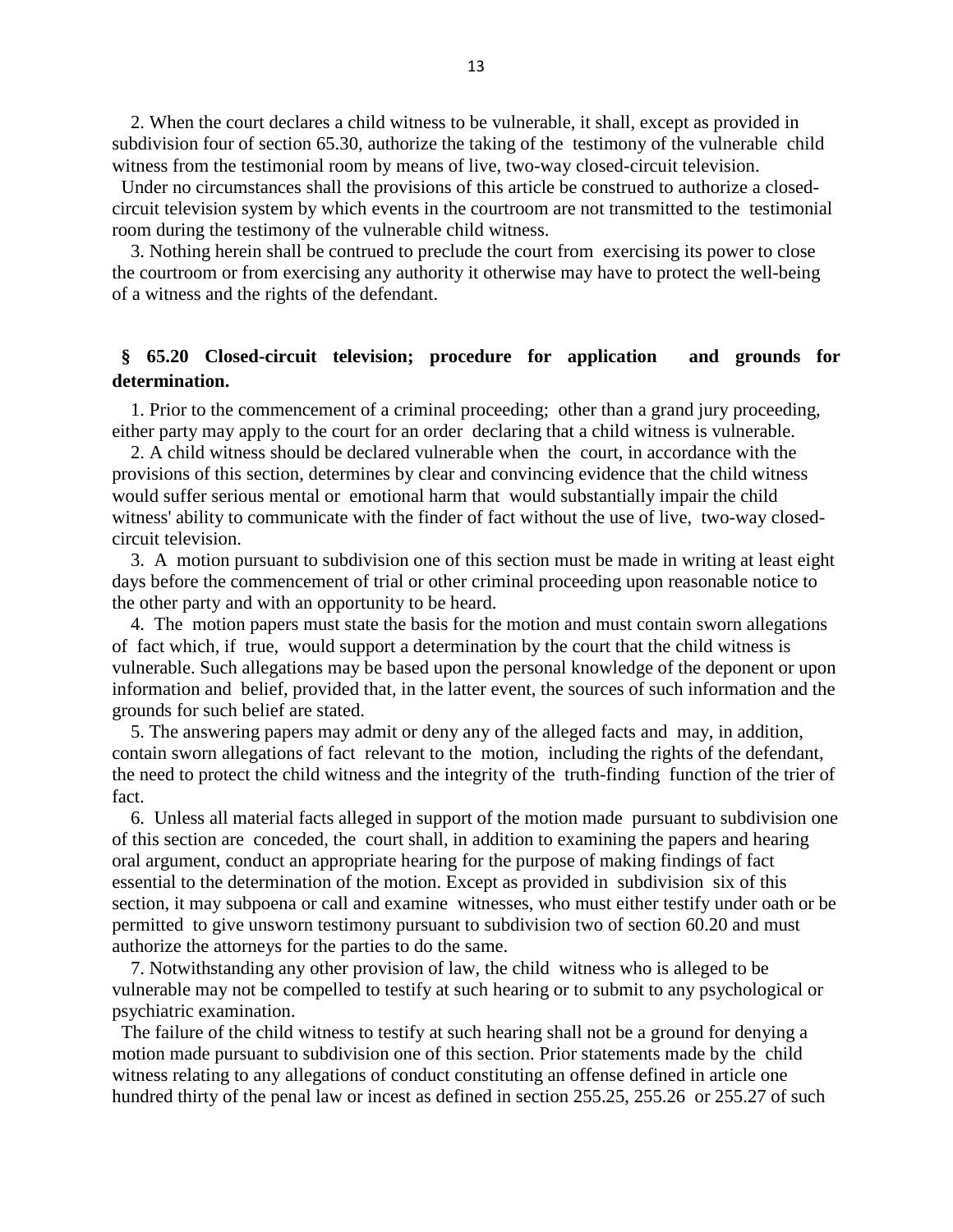law or to any allegation of words or conduct constituting an attempt to prevent, impede or deter the child witness from cooperating in the investigation or prosecution of the offense shall be admissible at such hearing, provided, however, that a declaration that a child witness is vulnerable may not be based solely upon such prior statements.

 8. (a) Notwithstanding any of the provisions of article forty-five of the civil practice law and rules, any physician, psychologist, nurse or social worker who has treated a child witness may testify at a hearing conducted pursuant to subdivision five of this section concerning the treatment of such child witness as such treatment relates to the issue presented at the hearing, provided that any otherwise applicable statutory privileges concerning communications between the child witness and such physician, psychologist, nurse or social worker in connection with such treatment shall not be deemed waived by such testimony alone, except to the limited extent of permitting the court alone to examine in camera reports, records or documents, if any, prepared by such physician, psychologist, nurse or social worker. If upon such examination the court determines that such reports, records or documents, or any one or portion thereof, contain information material and relevant to the issue of whether the child witness is a vulnerable child witness, the court shall disclose such information to both the attorney for the defendant and the district attorney.

 (b) At any time after a motion has been made pursuant to subdivision one of this section, upon the demand of the other party the moving party must furnish the demanding party with a copy of any and all of such records, reports or other documents in the possession of such other party and must, in addition, supply the court with a copy of all such reports, records or other documents which are the subject of the demand.

At any time after a demand has been made pursuant to this paragraph, the moving party may demand that property of the same kind or character in possession of the party that originally made such demand be furnished to the moving party and, if so furnished, be supplied, in addition, to the court.

 9. (a) Prior to the commencement of the hearing conducted pursuant to subdivision five of this section, the district attorney shall, subject to a protective order, comply with the provisions of subdivision one of section 240.45 of this chapter as they concern any witness whom the district attorney intends to call at the hearing and the child witness.

 (b) Before a defendant calls a witness at such hearing, he or she must, subject to a protective order, comply with the provisions of subdivision two of section 240.45 of this chapter as they concern all the witnesses the defendant intends to call at such hearing.

 10. The court may consider, in determining whether there are factors which would ause the child witness to suffer serious mental or emotional harm, a finding that any one or more of the following circumstances have been established by clear and convincing evidence:

 (a) The manner of the commission of the offense of which the defendant is accused was particularly heinous or was characterized by aggravating circumstances.

 (b) The child witness is particularly young or otherwise particularly subject to psychological harm on account of a physical or mental condition which existed before the alleged commission of the offense.

 (c) At the time of the alleged offense, the defendant occupied a position of authority with respect to the child witness.

 (d) The offense or offenses charged were part of an ongoing course of conduct committed by the defendant against the child witness over an extended period of time.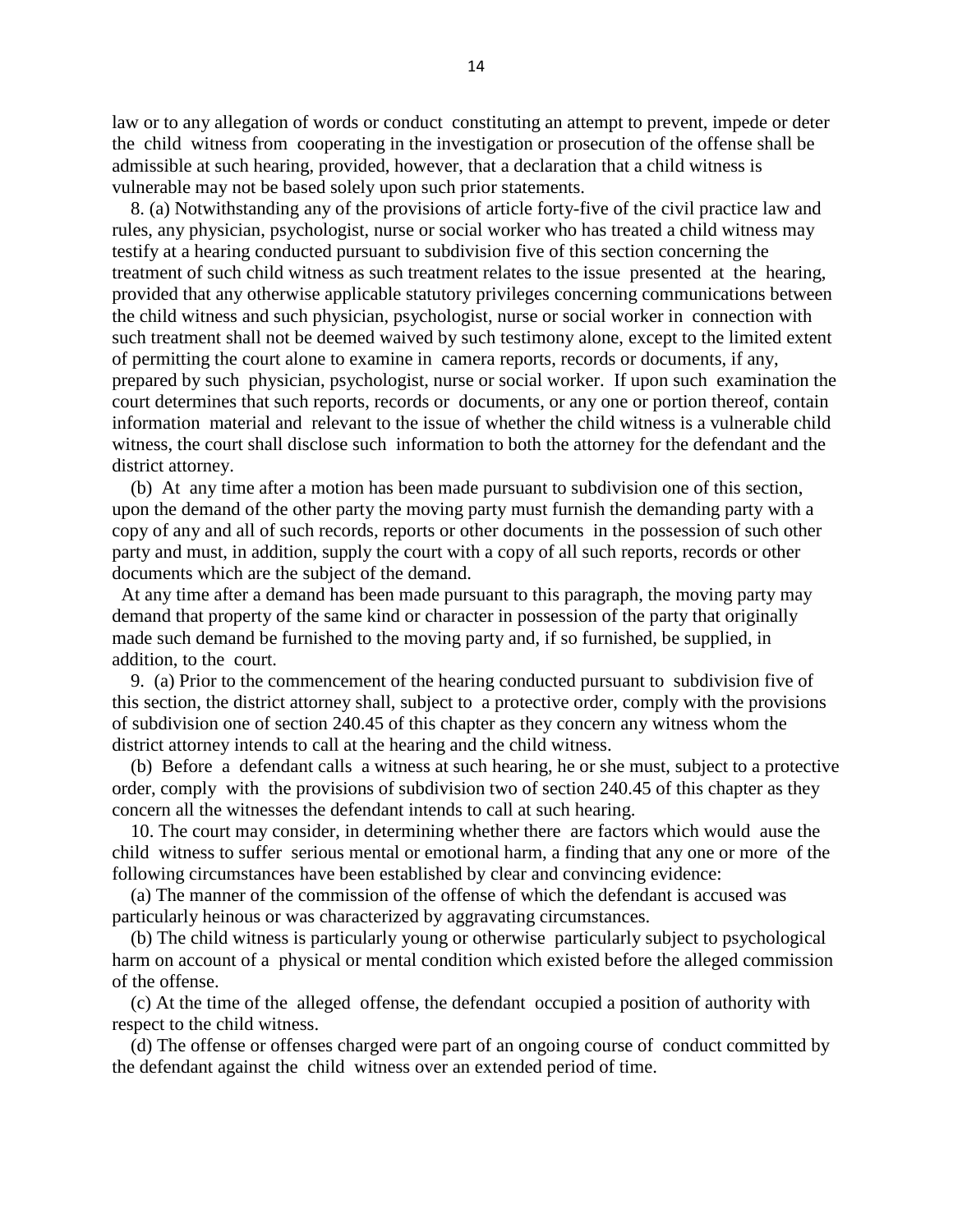(e) A deadly weapon or dangerous instrument was allegedly used during the commission of the crime.

(f) The defendant has inflicted serious physical injury upon the child witness.

 (g) A threat, express or implied, of physical violence to the child witness or a third person if the child witness were to report the incident to any person or communicate information to or cooperate with a court, grand jury, prosecutor, police officer or peace officer concerning the incident has been made by or on behalf of the defendant.

 (h) A threat, express or implied, of the incarceration of a parent or guardian of the child witness, the removal of the child witness from the family or the dissolution of the family of the child witness if the child witness were to report the incident to any person or communicate information to or cooperate with a court, grand jury, prosecutor, police officer or peace officer concerning the incident has been made by or on behalf of the defendant.

 (i) A witness other than the child witness has received a threat of physical violence directed at such witness or to a third person by or on behalf of the defendant.

 (j) The defendant, at the time of the inquiry, (i) is living in the same household with the child witness, (ii) has ready access to the child witness or (iii) is providing substantial financial support for the child witness.

 (k) The child witness has previously been the victim of an offense defined in article one hundred thirty of the penal law or incest as defined in section 255.25, 255.26 or 255.27 of such law.

 (l) According to expert testimony, the child witness would be particularly suceptible to psychological harm if required to testify in open court or in the physical presence of the defendant.

 11. Irrespective of whether a motion was made pursuant to subdivision one of this section, the court, at the request of either party or on its own motion, may decide that a child witness may be vulnerable based on its own observations that a child witness who has been called to testify at a criminal proceeding is suffering severe mental or emotional harm and therefore is physically or mentally unable to testify or to continue to testify in open court or in the physical presence of the defendant and that the use of live, two-way closed-circuit television is necessary to enable the child witness to testify. If the court so decides, it must conduct the same hearing that subdivision five of this section requires when a motion is made pursuant to subdivision one of this section, and it must make findings of fact pursuant to subdivisions nine and eleven of this section, before determining that the child witness is vulnerable.

 12. In deciding whether a child witness is vulnerable, the court shall make findings of fact which reflect the causal relationship between the existence of any one or more of the factors set forth in subdivision nine of this section or other relevant factors which the court finds are established and the determination that the child witness is vulnerable.

 If the court is satisfied that the child witness is vulnerable and that, under the facts and circumstances of the particular case, the defendant's constitutional rights to an impartial jury or of confrontation will not be impaired, it may enter an order granting the application for the use of live, two-way closed-circuit television.

 13. When the court has determined that a child witness is a vulnerable child witness, it shall make a specific finding as to whether placing the defendant and the child witness in the same room during the testimony of the child witness will contribute to the likelihood that the child witness will suffer severe mental or emotional harm. If the court finds that placing the defendant and the child witness in the same room during the testimony of the child witness will contribute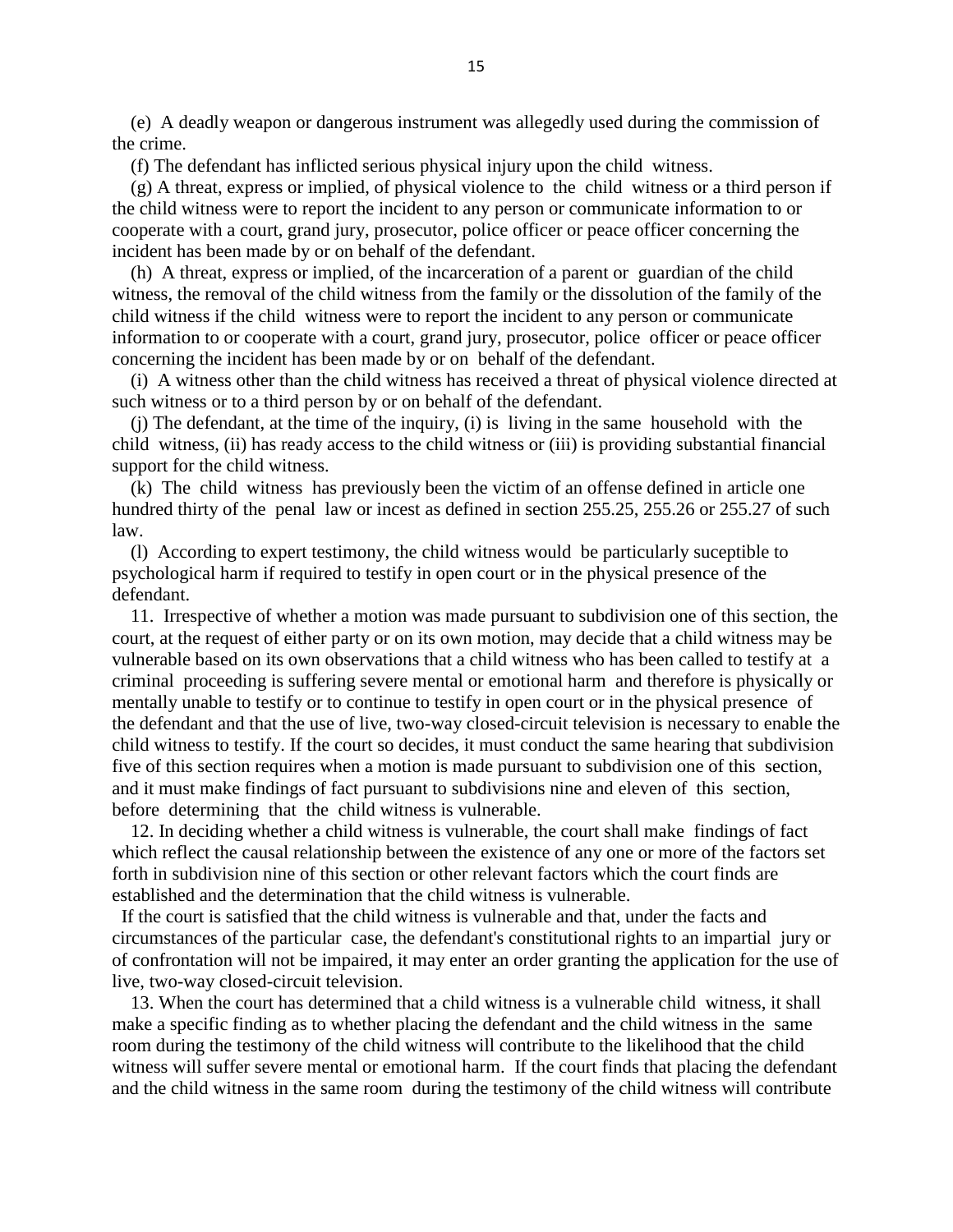to the likelihood that the child witness will suffer severe mental or emotional harm, the order entered pursuant to subdivision eleven of this section shall direct that the defendant remain in the courtroom during the testimony of the vulnerable child witness.

#### <span id="page-15-0"></span>**§ 65.30 Closed-circuit television; special testimonial procedures.**

 1. When the court has entered an order pursuant to section 65.20, the testimony of the vulnerable child witness shall be taken in the testimonial room and the image and voice of the vulnerable child witness, as well as the image of all other persons other than the operator present in the testimonial room, shall be transmitted live by means of closed-circuit television to the courtroom. The courtroom shall be equipped with monitors sufficient to permit the judge, jury, defendant and attorneys to observe the demeanor of the vulnerable child witness during his or her testimony. Unless the courtroom has been closed pursuant to court order, the public shall also be permitted to hear the testimony and view the image of the vulnerable child witness.

 2. In all instances, the image of the jury shall be simultaneously transmitted to the vulnerable child witness in the testimonial room. If the court order issued pursuant to section 65.20 specifies that the vulnerable child witness shall testify outside the physical presence of the defendant, the image of the defendant and the image and voice of the person examining the vulnerable child witness shall also be simultaneously transmitted to the vulnerable child witness in the testimonial room.

 3. The operator shall place herself or himself and the closed-circuit television equipment in a position that permits the entire testimony of the vulnerable child witness to be transmitted to the courtroom but limits the ability of the vulnerable child witness to see or hear the operator or the equipment.

 4. Notwithstanding any provision of this article, if the court in a particular case involving a vulnerable child witness determines that there is no live, two-way closed-circuit television equipment available in the court or another court in the county or which can be transported to the court from another county or that such equipment, if available, is technologically inadequate to protect the constitutional rights of the defendant, it shall not permit the use of the closedcircuit television procedures authorized by this article.

 5. If the order of the court entered pursuant to section 65.20 requires that the defendant remain in the courtroom, the attorney for the defendant and the district attorney shall also remain in the courtroom unless the court is satisfied that their presence in the testimonial room will not impede full and private communication between the defendant and his or her attorney and will not encourage the jury to draw an inference adverse to the interest of the defendant.

 6. Upon request of the defendant, the court shall instruct the jury that they are to draw no inference from the use of live, two-way closed-circuit television in the examination of the vulnerable child witness.

 7. The vulnerable child witness shall testify under oath except as specified in subdivision two of section 60.20. The examination and cross-examination of the vulnerable child witness shall, in all other respects, be conducted in the same manner as if the vulnerable child witness had testified in the courtroom.

 8. When the testimony of the vulnerable child witness is transmitted from the testimonial room into the courtroom, the court stenographer shall record the textimony in the same manner as if the vulnerable child witness had testified in the courtroom.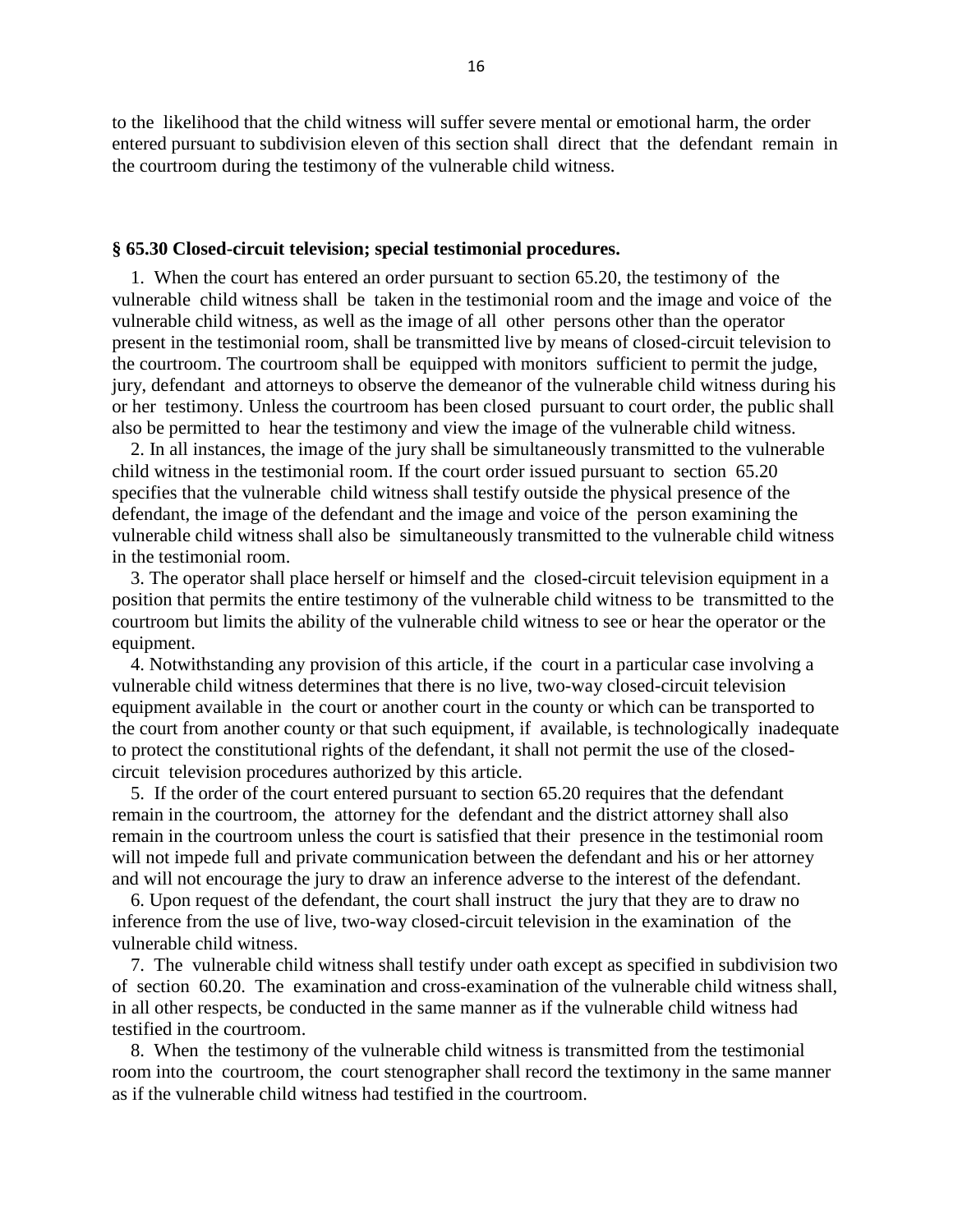## <span id="page-16-0"></span>**EXECUTIVE LAW**

#### <span id="page-16-1"></span>**§ 620. Declaration of policy and legislative intent.**

The legislature recognizes that many innocent persons suffer personal physical injury or death as a result of criminal acts. Such persons or their dependents may thereby suffer disability, incur financial hardships, or become dependent upon public assistance. The legislature finds and determines that there is a need for government financial assistance for such victims of crime. Accordingly, it is the legislature's intent that aid, care and support be provided by the state, as a matter of grace, for such victims of crime.

## <span id="page-16-2"></span>**§ 621. Definitions.**

For the purposes of this article:

1. "Board" shall mean the crime victims board.

2. "Claimant" shall mean the person filing a claim pursuant to this article.

 3. "Crime" shall mean (a) an act committed in New York state which would, if committed by a mentally competent criminally responsible adult, who has no legal exemption or defense, constitute a crime as defined in and proscribed by law; or

 (b) an act committed outside the state of New York against a resident of the state of New York which would be compensable had it occurred within the state of New York and which occurred in a state which does not have an eligible crime victim compensation program as such term is defined in the federal victims of crime act of 1984; or

 (c) an act of terrorism, as defined in section 2331 of title 18, United States Code, committed outside of the United States against a resident of New York state.

 4. "Family", when used with reference to a person, shall mean (a) any person related to such person within the third degree of consanguinity or affinity, (b) any person maintaining a sexual relationship with such person, or (c) any person residing in the same household with such person.

 5. "Victim" shall mean (a) a person who suffers personal physical injury as a direct result of a crime; (b) a person who is the victim of either the crime of (1) unlawful imprisonment in the first degree as defined in section 135.10 of the penal law, (2) kidnapping in the second degree as defined in section 135.20 of the penal law, (3) kidnapping in the first degree as defined in section 135.25 of the penal law, (4) labor trafficking as defined in section 135.35 of the penal law, or (5) sex trafficking as defined in section 230.34 of the penal law; or a person who has had a frivolous lawsuit filed against them.

 6. "Representative" shall mean one who represents or stands in the place of another person, including but not limited to an agent, an assignee, an attorney, a guardian, a committee, a conservator, a partner, a receiver, an administrator, an executor or an heir of another person, or a parent of a minor.

 7. "Good samaritan" shall mean a person who, other than a law enforcement officer, acts in good faith (a) to apprehend a person who has committed a crime in his presence or who has in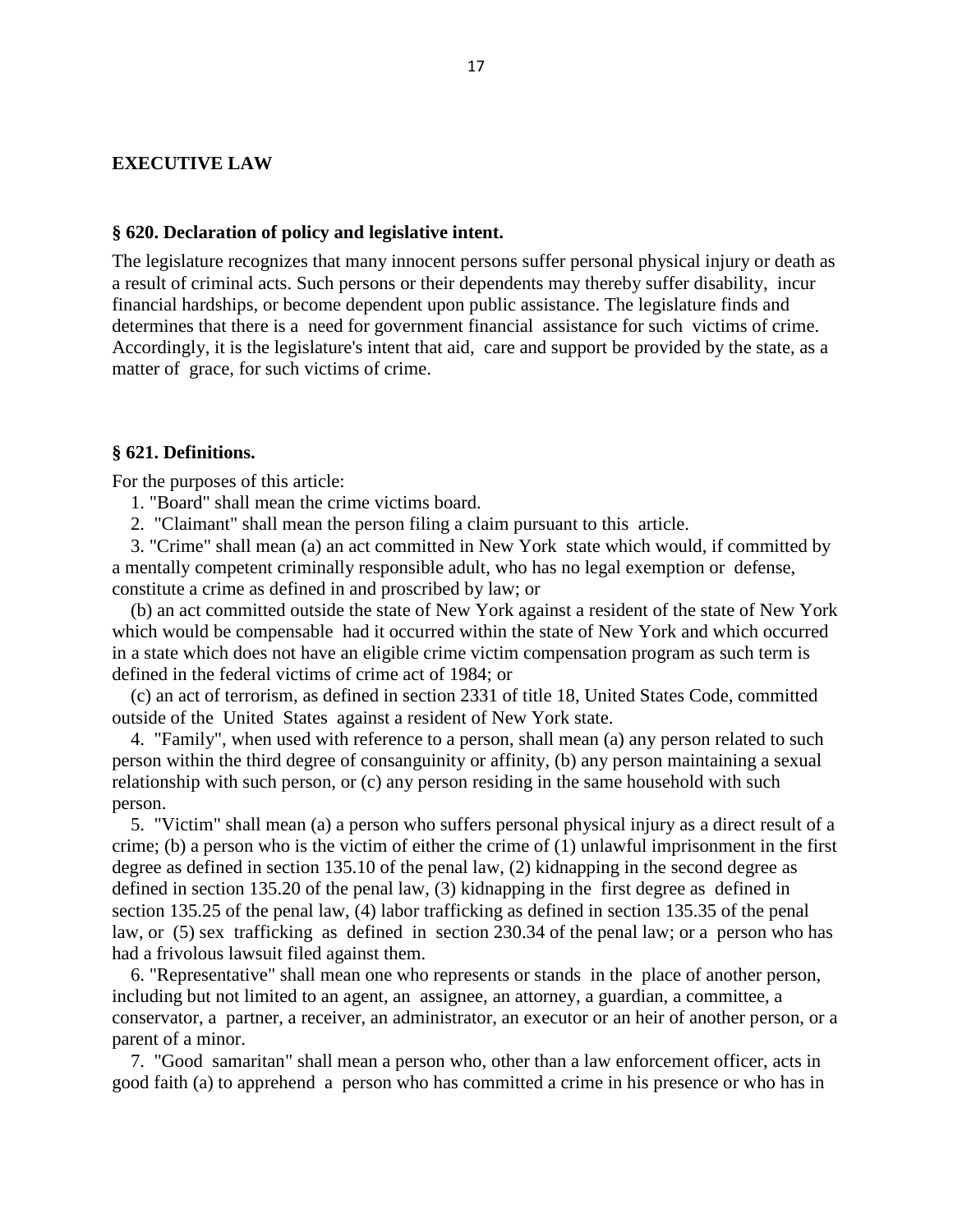fact committed a felony, (b) to prevent a crime or an attempted crime from occurring, or (c) to aid a law enforcement officer in effecting an arrest.

 8. "Essential personal property" shall mean articles of personal property necessary and essential to the health, welfare or safety of the victim.

 9. "Elderly victim" shall mean a person sixty years of age or older who suffers loss, or damage as a direct result of a crime.

 10. "Disabled victim" shall mean a person who has (a) physical, mental or medical impairment from anatomical, physiological or neurological conditions which prevents the exercise of a normal bodily function or is demonstrable by medically accepted clinical or laboratory diagnostic techniques or (b) a record of such an impairment or (c) a condition regarded by others as such an impairment.

 11. For purposes of this article "child victim" shall mean a person less than eighteen years of age who suffers physical, mental or emotional injury, or loss or damage, as a direct result of a crime or as a result of witnessing a crime.

 12. "Frivolous lawsuit" shall mean a lawsuit brought by the individual who committed a crime against the victim of the crime, found to be frivolous, meritless and commenced to harass, intimidate or menace the victim by a court and costs were imposed upon the plaintiff pursuant to section eighty-three hundred three-a of the ivil practice law and rules.

 13. "Crime scene cleanup" shall mean removing, or attempting to remove from the crime scene, blood, dirt, stains, debris, odors, or other impurities caused by the crime or the processing of the crime scene and the repair or replacement of permanent fixtures and floor coverings, soiled, damaged, or rendered unusable or uncleanable by the crime, the processing of the crime scene, or by being taken into evidence.

 14. "Securing a crime scene" shall mean taking immediate, emergency steps to return the residence where the crime occurred to the level of safety present prior to the crime. It shall include, but not be limited to, the repair or replacement of doors, windows, screens and locks or other points of entry damaged or rendered unusable by the crime.

 15. "Livery" shall mean a for-hire vehicle duly licensed by the appropriate local licensing authority, designed to carry no more than five passengers for direct cash payment by such passenger and which is affiliated with a livery car base. The term "livery" shall not include a vehicle driven by a "black car operator", as defined in section one hundred sixty-cc of this chapter.

 16. "Livery car base" shall mean a central facility, wherever located, that dispatches the livery operator to both pick-up and discharge passengers in the state.

 17. "Livery operator" shall mean the registered owner of a livery, or a driver designated by such registered owner to operate the registered owner's livery as the registered owner's authorized designee, whose status as a livery operator victim arose out of and in the course of providing services while affiliated with a livery car base. The term "livery operator" shall not include a "black car operator", as defined in section one hundred sixty-cc of this chapter.

 18. "Livery operator victim" shall mean a livery operator homicide victim or a livery operator assault victim.

 19. "Livery operator assault victim" shall mean a livery operator who is the victim of a violent felony offense, as defined in subdivision one of section 70.02 of the penal law, which offense directly results in a serious physical injury, as defined in subdivision ten of section 10.00 of the penal law.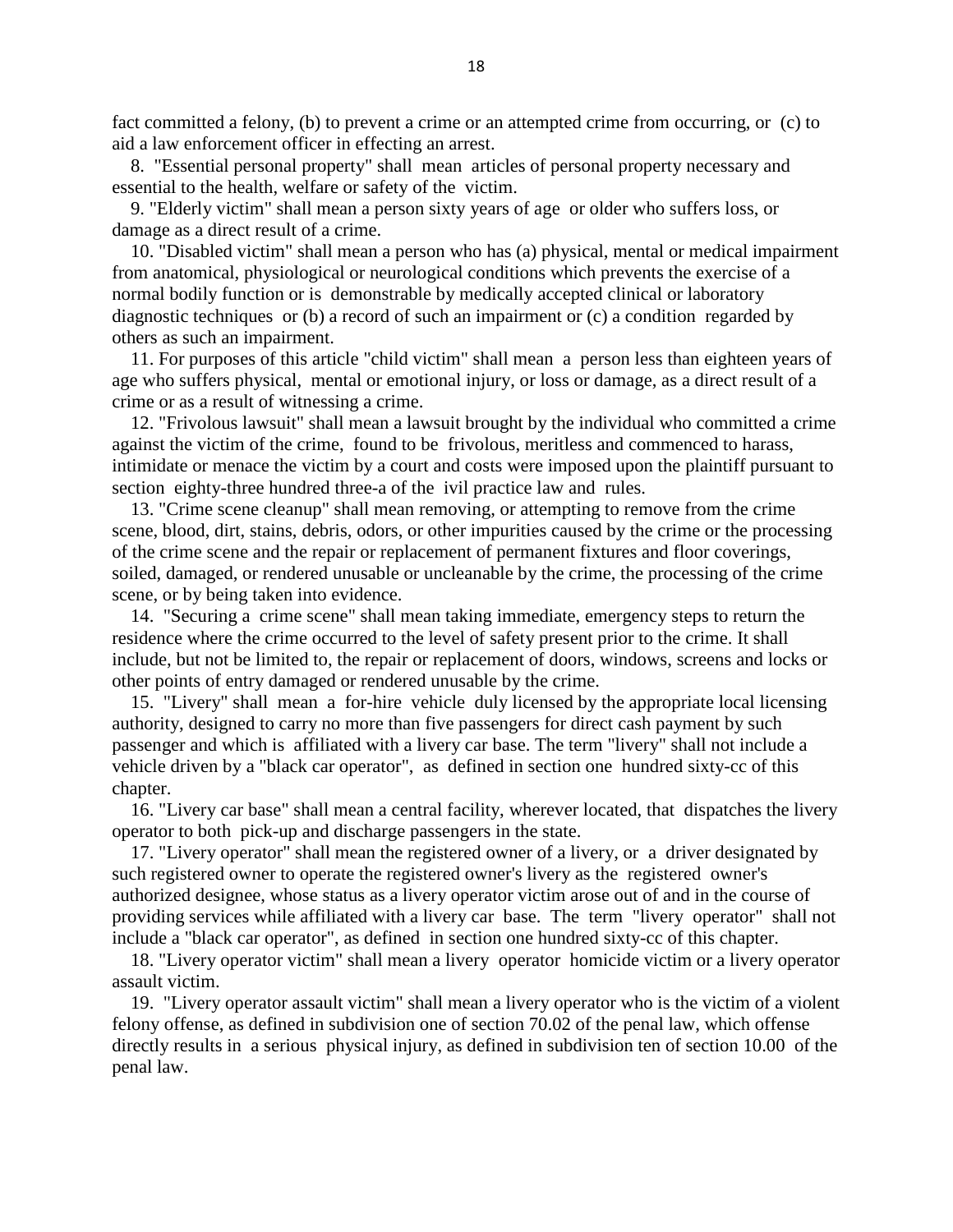20. "Livery operator homicide victim" shall mean a livery operator who is the victim of a homicide, as defined in article one hundred twenty-five of the penal law.

 21. "Local licensing authority" shall mean the governmental agency in the state, if any, that is authorized to license a livery and/or a livery car base.

 22. "Financial counselling" shall mean financial services provided by an experienced financial counsellor or adviser which may include, but are not limited to: analysis of a victim's financial situation such as income producing capacity and crime related financial obligations, assistance with restructuring budget and debt, assistance in accessing insurance, public assistance and other benefits, assistance in completing the financial aspects of victim impact statements, and assistance in settling estates and handling guardianship matters.

 23. "Relocation expenses" shall mean the cost of relocating a crime victim, when relocation is necessary for the health or safety of the victim. Relocation expenses shall include the reasonable cost of moving and transportation expenses.

## <span id="page-18-0"></span>**§ 624. Eligibility.**

1. Except as provided in subdivision two of this section, the following persons shall be eligible for awards pursuant to this article:

(a) a victim of a crime;

 (b) a surviving spouse, grandparent, parent, stepparent, child or stepchild of a victim of a crime who died as a direct result of such crime;

 (c) any other person dependent for his principal support upon a victim of a crime who died as a direct result of such crime;

 (d) any person who has paid for or incurred the burial expenses of a victim who died as a direct result of such crime, except such person shall not be eligible to receive an award for other than burial expenses unless otherwise eligible under paragraph (a), (b) or (c) of this subdivision;

(e) an elderly victim of a crime;

(f) a disabled victim of a crime;

(g) a child victim of a crime;

 (h) a parent, stepparent, grandparent, guardian, brother, sister, stepbrother or stepsister of a child victim of a crime;

 (i) a surviving spouse of a crime victim who died from causes not directly related to the crime when such victim died prior to filing a claim with the board or subsequent to filing a claim but prior to the rendering of a decision by the board. Such award shall be limited to out-of-pocket loss incurred as a direct result of the crime; and

 (j) a spouse, child or stepchild of a victim of a crime who has sustained personal physical injury as a direct result of a crime.

 2. A person who is criminally responsible for the crime upon which a claim is based or an accomplice of such person shall not be eligible to receive an award with respect to such claim. A member of the family of a person criminally responsible for the crime upon which a claim is based or a member of the family of an accomplice of such person, shall be eligible to receive an award, unless the board determines pursuant to regulations adopted by the board, that the person criminally responsible will receive substantial economic benefit or unjust enrichment from the compensation. In such circumstances the award may be reduced or structured in such way as to remove the substantial economic benefit or unjust enrichment to such person or the claim may be denied.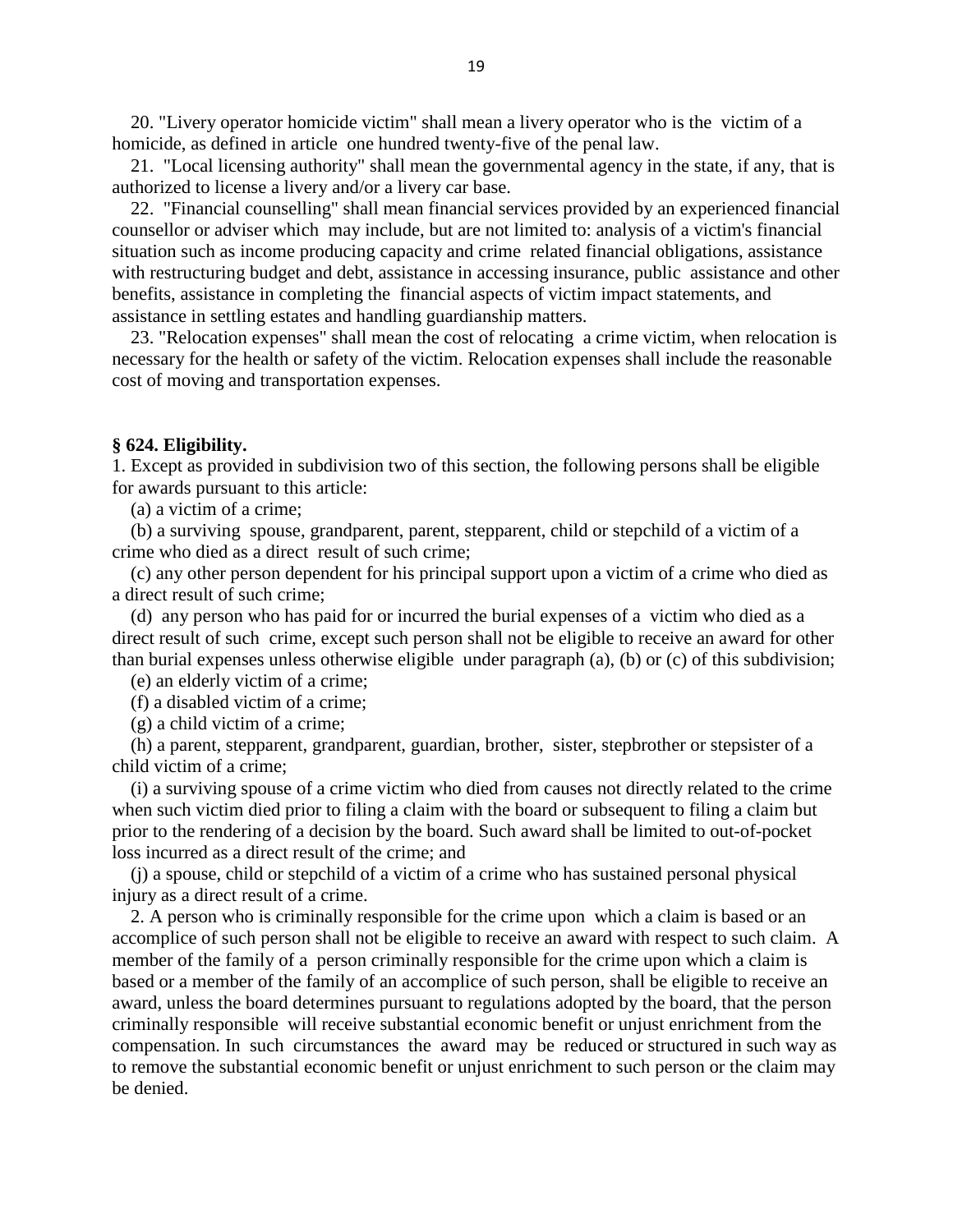## <span id="page-19-0"></span>**§ 626. Out-of-pocket loss; definition.**

1. Out-of-pocket loss shall mean unreimbursed and unreimbursable expenses or indebtedness reasonably incurred for medical care or other services necessary as a result of the injury upon which such claim is based, including such expenses incurred as a result of the exacerbation of a pre-existing disability or condition directly resulting from the crime or causally related to the crime. Such expenses or indebtedness shall include the cost of counseling for the eligible spouse, grandparents, parents, stepparents, guardians, brothers, sisters, stepbrothers, stepsisters, children or stepchildren of a homicide victim, and crime victims who have sustained a personal physical injury as the direct result of a crime and the spouse, children or stepchildren of such physically injured victim. For the purposes of this subdivision, the victim of a sex offense as defined in article one hundred thirty of the penal law is presumed to have suffered physical injury. Such counseling may be provided by local victim service programs, where available. It shall also include the cost of residing at or utilizing services provided by shelters for battered spouses and children who are eligible pursuant to subdivision two of section six hundred twenty-four of this article, and the cost of reasonable attorneys' fees for representation before the board and/or before the appellate division upon judicial review not to exceed one thousand dollars.

 2. Out-of-pocket loss shall also include the cost of counseling for a child victim and the parent, stepparent, grandparent, guardian, brother, sister, stepbrother or stepsister of such victim, pursuant to regulations of the board.

 3. Notwithstanding any inconsistent provision of this article, and without regard to the financial difficulty of the claimant, out-of-pocket loss also shall include the cost of unreimbursed and unreimbursable counseling expense or indebtedness reasonably incurred by relief workers who worked at the World Trade Center site in the immediate aftermath of the September eleventh, two thousand one terrorist attacks, or incurred by individuals who personally witnessed such attacks, where such counseling expense or indebtedness is incurred as a direct result of such work or of the witnessing of such attacks, and is incurred on or before December thirty-first, two thousand seven.

#### <span id="page-19-1"></span>**§ 641. Objectives of fair treatment standards.**

The object of such fair treatment standards shall be to:

 1. Ensure that crime victims routinely receive emergency social and medical services as soon as possible and are given information pursuant to section six hundred twenty-five-a of this chapter on the following:

(a) availability of crime victim compensation;

 (b) availability of appropriate public or private programs that provide counseling, treatment or support for crime victims, including but not limited to the following: rape crisis centers, victim/witness assistance programs, elderly victim services, victim assistance hotlines and domestic violence shelters;

 (c) the role of the victims in the criminal justice process, including what they can expect from the system as well as what the system expects from them; and

 (d) stages in the criminal justice process of significance to a crime victim, and the manner in which information about such stages can be obtained.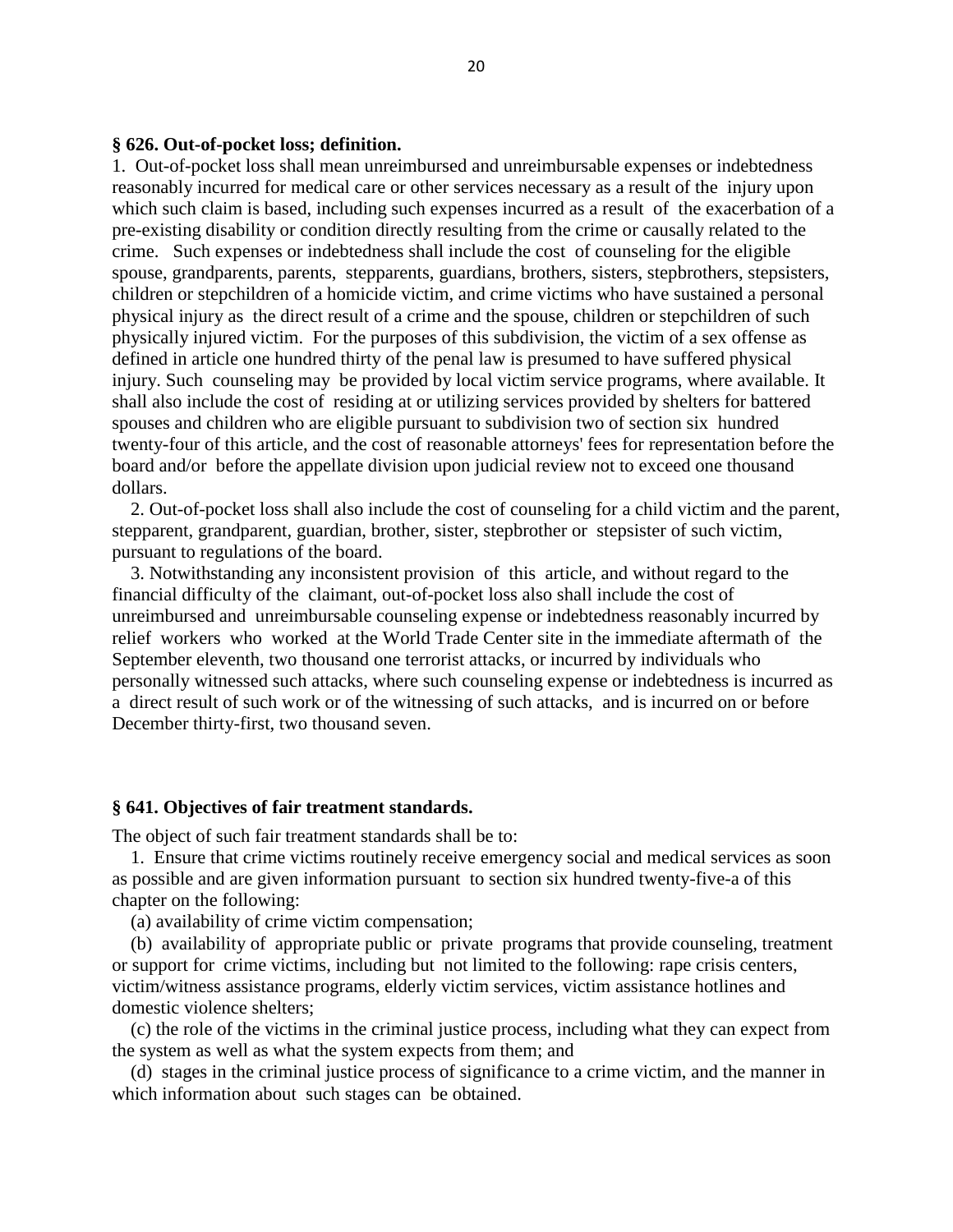2. Ensure routine notification of a victim or witness as to steps that law enforcement officers or district attorneys can take to protect victims and witnesses from intimidation.

 3. Ensure notification of victims, witnesses, relatives of those victims and witnesses who are minors, and relatives of homicide victims, if such persons provide the appropriate official with a current address and telephone number, either by phone or by mail, if possible, of judicial proceedings relating to their case, including:

(a) the arrest of an accused;

- (b) the initial appearance of an accused before a judicial officer;
- (c) the release of an accused pending judicial proceedings; and

 (d) proceedings in the prosecution of the accused including entry of a plea of guilty, trial, sentencing, but prior to sentencing specific information shall be provided regarding the right to seek restitution and reparation, and where a term of imprisonment is imposed, specific information shall be provided regarding maximum and minimum terms of such imprisonment.

## <span id="page-20-0"></span>**§ 642. Criteria for fair treatment standards.**

Such fair treatment standards shall provide that:

 1. The victim of a violent felony offense, a felony involving physical injury to the victim, a felony involving property loss or damage in excess of two hundred fifty dollars, a felony involving attempted or threatened physical injury or property loss or damage in excess of two hundred fifty dollars or a felony involving larceny against the person shall, unless he or she refuses or is unable to cooperate or his or her whereabouts are unknown, be consulted by the district attorney in order to obtain the views of the victim regarding disposition of the criminal case by dismissal, plea of guilty or trial. In such a case in which the ictim is a minor child, or in the case of a homicide, the district attorney shall, unless the family refuses or is unable to cooperate or his, her or their whereabouts are unknown, consult for such purpose with the family of the victim. In addition, the district attorney shall, unless he or she (or, in the case in which the victim is a minor child or a victim of homicide, his or her family) refuses or is unable to cooperate or his, her or their whereabouts are unknown, consult and obtain the views of the victim or family of the victim, as appropriate, concerning the release of the defendant in the victim's case pending judicial proceedings upon an indictment, and concerning the availability of sentencing alternatives such as community supervision and restitution from the defendant. The failure of the district attorney to so obtain the views of the victim or family of the victim shall not be cause for delaying the proceedings against the defendant nor shall it affect the validity of a conviction, judgment or order.

 2. The victims and other prosecution witnesses shall, where possible, be provided, when awaiting court appearances, a secure waiting area that is separate from all other witnesses.

 2-a. (a) All police departments, as that term is defined in subdivision a of section eight hundred thirty-seven-c of this chapter, district attorneys' offices and presentment agencies, as that term is defined in subdivision twelve of section 301.2 of the family court act, shall provide a private setting for interviewing victims of a crime defined in article one hundred thirty or section 255.25, 255.26 or 255.27 of the penal law. For purposes of this subdivision, "private setting" shall mean an enclosed room from which the occupants are not visible or otherwise identifiable, and whose conversations cannot be heard, from outside such room. Only (i) those persons directly and immediately related to the interviewing of a particular victim, (ii) the victim, (iii) a social worker, rape crisis counselor, psychologist or other professional providing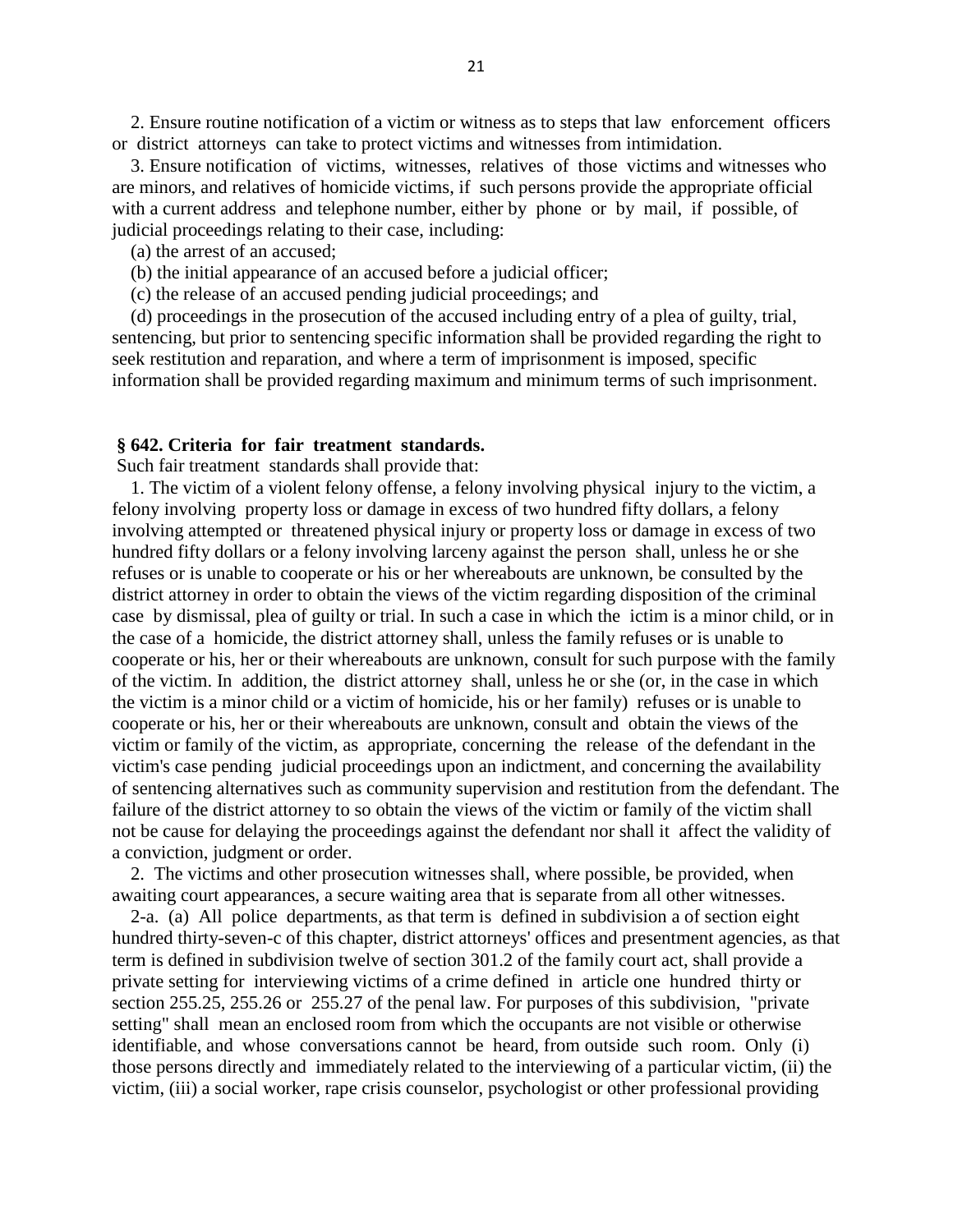emotional support to the victim, unless the victim objects to the presence of such person and requests the exclusion of such person from the interview, and (iv) where appropriate, the parent or parents of the victim, if requested by the victim, shall be

present during the interview of the victim.

 (b) All police departments, as that term is defined in subdivision a of section eight hundred thirty-seven-c of this chapter, shall provide victims of a crime defined in article one hundred thirty of the penal law with the name, address, and telephone of the nearest rape crisis center in writing.

 3. Law enforcement agencies and district attorneys shall promptly return property held for evidentiary purposes unless there is a compelling reason for retaining it relating to proof at trial.

 4. The victim or witness who so requests shall be assisted by law enforcement agencies and district attorneys in informing employers that the need for victim and witness cooperation in the prosecution of the case may necessitate absence of that victim or witness from work. In addition, a victim or witness who, as a direct result of a crime or of cooperation with law enforcement agencies or the district attorney in the investigation or prosecution of a crime is unable to meet obligations to a creditor, creditors or others should be assisted by such agencies or the district attorney in providing to such creditor, creditors or others accurate information about the circumstances of the crime, including the nature of any loss or injury suffered by the victim, or about the victim's or witness' cooperation, where appropriate.

 5. Victim assistance education and training, with special consideration to be given to victims of domestic violence, sex offense victims, elderly victims, child victims, and the families of homicide victims, shall be given to persons taking courses at state law enforcement training facilities and by district attorneys so that victims may be promptly, properly and completely assisted.

#### <span id="page-21-0"></span>**§ 642-a Fair treatment of child victims as witnesses.**

To the extent permitted by law, criminal justice agencies, crime victim-related agencies, social services agencies and the courts shall comply with the following guidelines in their treatment of child victims:

 1. To minimize the number of times a child victim is called upon to recite the events of the case and to foster a feeling of trust and confidence in the child victim, whenever practicable and where one exists, a multi-disciplinary team as established pursuant to subdivision six of section four hundred twenty-three of the social services law and/or a child advocacy center shall be used for the investigation and prosecution of child abuse cases involving abuse of a child, as described in paragraph (i), (ii) or (iii) of subdivision (e) of section one thousand twelve of the family court act, sexual abuse of a child or the death of a child.

 2. Whenever practicable, the same prosecutor should handle all aspects of a case involving an alleged child victim.

 3. To minimize the time during which a child victim must endure the stress of his involvement in the proceedings, the court should take appropriate action to ensure a speedy trial in all proceedings involving an alleged child victim. In ruling on any motion or request for a delay or continuance of a proceeding involving an alleged child victim, the court should consider and give weight to any potential adverse impact the delay or continuance may have on the well-being of the child.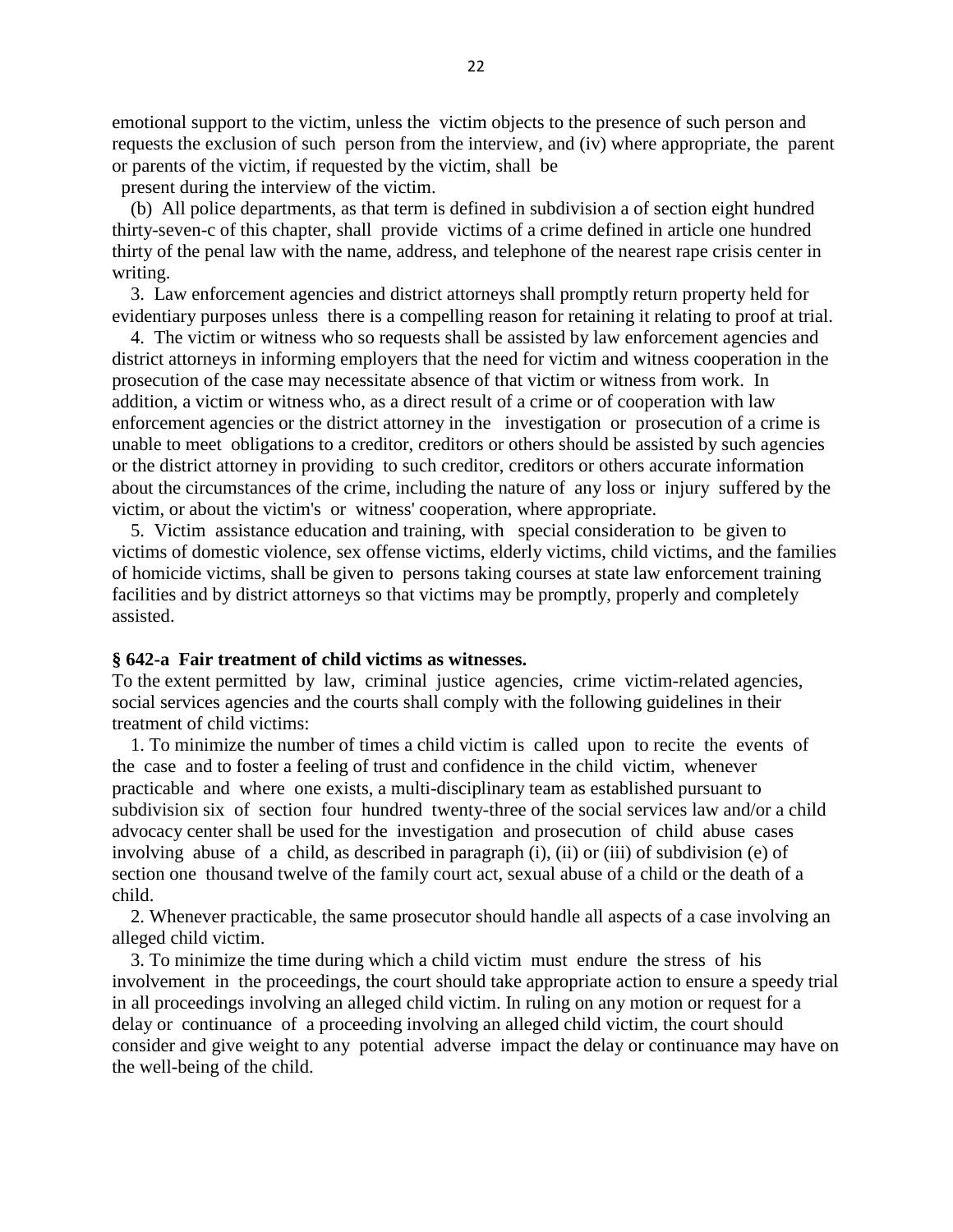4. The judge presiding should be sensitive to the psychological and emotional stress a child witness may undergo when testifying.

 5. In accordance with the provisions of article sixty-five of the criminal procedure law, when appropriate, a child witness as defined in subdivision one of section 65.00 of such law should be permitted to testify via live, two-way closed-circuit television.

 6. In accordance with the provisions of section 190.32 of the criminal procedure law, a person supportive of the "child witness" or "special witness" as defined in such section should be permitted to be present and accessible to a child witness at all times during his testimony, although the person supportive of the child witness should not be permitted to influence the child's testimony.

 7. A child witness should be permitted in the discretion of the court to use anatomically correct dolls and drawings during his testimony.

## <span id="page-22-0"></span>**GENERAL OBLIGATIONS LAW**

### <span id="page-22-1"></span>**§ 3-101.**

When contracts may not be disaffirmed on ground of infancy.

 1. A contract made on or after September first, nineteen hundred seventy-four by a person after he has attained the age of eighteen years may not be disaffirmed by him on the ground of infancy.

. . . . .

#### <span id="page-22-2"></span>**PENAL LAW**

#### <span id="page-22-3"></span>**§ 20.00 Criminal liability for conduct of another**.

 When one person engages in conduct which constitutes an offense, another person is criminally liable for such conduct when, acting with the mental culpability required for the commission thereof, he solicits, requests, commands, importunes, or intentionally aids such person to engage in such conduct.

#### <span id="page-22-4"></span>**§ 30.00(1) Infancy**.

 1. Except as provided in subdivision two of this section, a person less than sixteen years old is not criminally responsible for conduct.

 **. . . . .**

#### <span id="page-22-5"></span>**§ 60.27 Restitution and reparation.**

 1. In addition to any of the dispositions authorized by this article, the court shall consider restitution or reparation to the victim of the crime and may require restitution or reparation as part of the sentence imposed upon a person convicted of an offense, and after providing the district attorney with an opportunity to be heard in accordance with the provisions of this subdivision, require the defendant to make restitution of the fruits of his or her offense or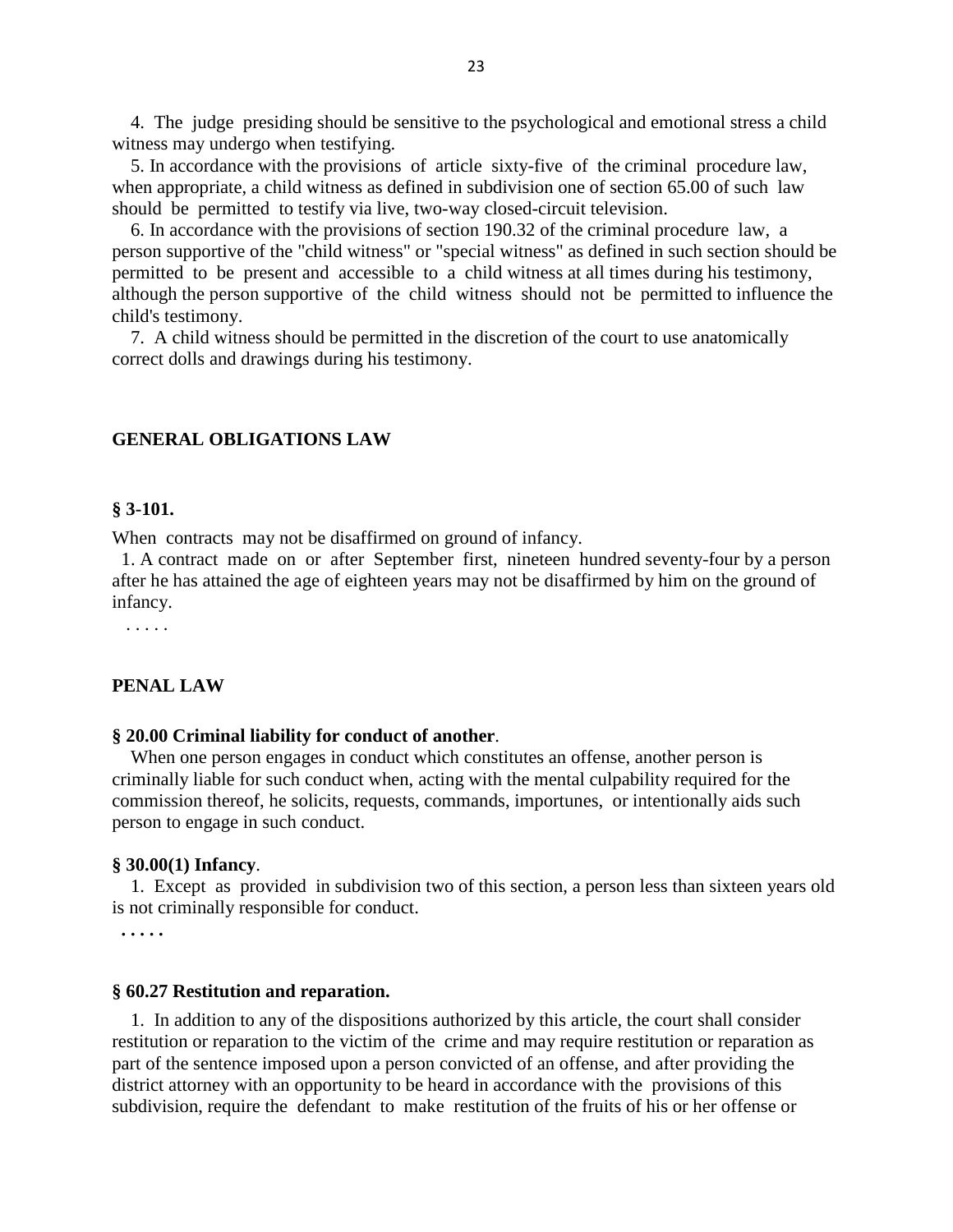reparation for the actual out-of-pocket loss caused thereby and, in the case of a violation of section 190.78, 190.79, 190.80, 190.82 or 190.83 of this chapter, any costs or losses incurred due to any adverse action taken against the victim. The district attorney shall where appropriate, advise the court at or before the time of sentencing that the victim seeks restitution or reparation, the extent of injury or economic loss or damage of the victim, and the amount of restitution or reparation sought by the victim in accordance with his or her responsibilities under subdivision two of section 390.50 of the criminal procedure law and article twenty-three of the executive law. The court shall hear and consider the information presented by the district attorney in this regard. In that event, or when the victim impact statement reports that the victim seeks restitution or reparation, the court shall require, unless the interests of justice dictate otherwise, in addition to any of the dispositions authorized by this article that the defendant make restitution of the fruits of the offense and reparation for the actual out-of-pocket loss and, in the case of a violation of section 190.78, 190.79, 190.80, 190.82 or 190.83 of this chapter, any costs or losses incurred due to any adverse action, caused thereby to the victim. In the event that restitution or reparation are not ordered, the court shall clearly state its reasons on the record. Adverse action as used in this subdivision shall mean and include actual loss incurred by the victim, including an amount equal to the value of the time reasonably spent by the victim attempting to remediate the harm incurred by the victim from the offense, and the consequential financial losses from such action.

 2. Whenever the court requires restitution or reparation to be made, the court must make a finding as to the dollar amount of the fruits of the offense and the actual out-of-pocket loss to the ictim caused by the offense. In making this finding, the court must consider any victim impact statement provided to the court. If the record does not contain sufficient evidence to support such finding or upon request by the defendant, the court must conduct a hearing upon the issue in accordance with the procedure set forth in section 400.30 of the criminal procedure law.

 3. The provisions of sections 420.10, 420.20 and 420.30 of the criminal procedure law shall apply in the collection and remission of restitution and reparation.

 4. For purposes of the imposition, determination and collection of restitution or reparation, the following definitions shall apply:

 (a) the term "offense" shall include the offense for which a defendant was convicted, as well as any other offense that is part of the same criminal transaction or that is contained in any other accusatory instrument disposed of by any plea of guilty by the defendant to an offense.

 (b) the term "victim" shall include the victim of the offense, the representative of a crime victim as defined in subdivision six of section six hundred twenty-one of the executive law, an individual whose identity was assumed or whose personal identifying information was used in violation of section 190.78, 190.79 or 190.80 of this chapter, or any person who has suffered a financial loss as a direct result of the acts of a defendant in violation of section 190.78, 190.79, 190.80, 190.82 or 190.83 of this chapter, a good samaritan as defined in section six hundred twenty-one of the executive law and the crime victims' board or other governmental agency that has received an application for or has provided financial assistance or compensation to the victim.

 5. (a) Except upon consent of the defendant or as provided in paragraph (b) of this subdivision, or as a condition of probation or conditional discharge as provided in paragraph (g) of subdivision two of section 65.10 of this chapter, the amount of restitution or reparation required by the court shall not exceed fifteen thousand dollars in the case of a conviction for a felony, or ten thousand dollars in the case of a conviction for any offense other than a felony.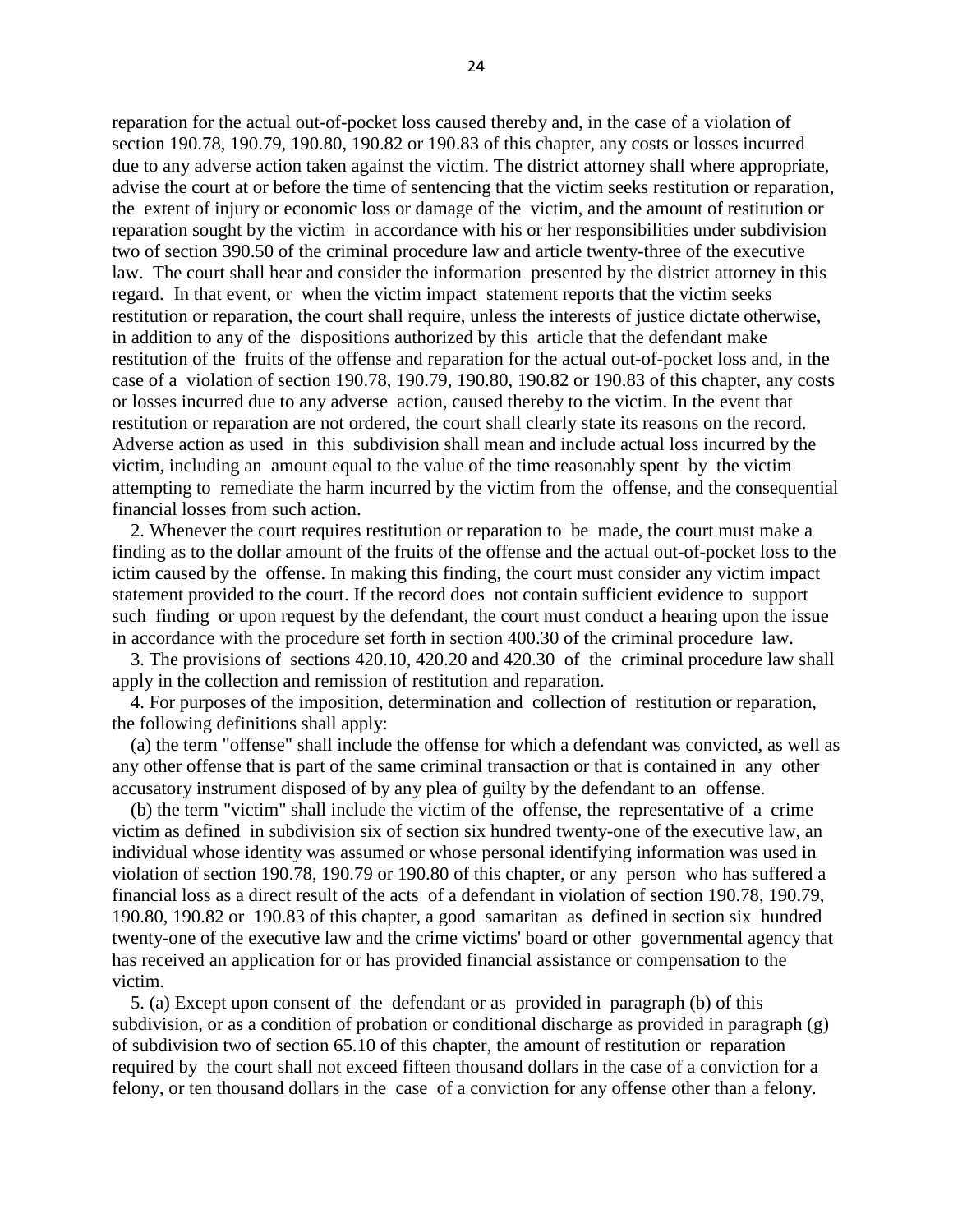Notwithstanding the provisions of this subdivision, if an officer of a school district is convicted of violating any section of article one hundred fifty-five of this chapter where the victim of such crime is such officer's school district, the court may require an amount of restitution up to the full amount of the fruits of the offense or reparation up to the full amount of the actual outof-pocket loss suffered by the victim, provided further that in such case the provisions of paragraph (b) of this subdivision shall not apply.

 (b) The court in its discretion may impose restitution or reparation in excess of the amounts specified in paragraph (a) of this subdivision, provided however that the amount in excess must be limited to the return of the victim's property, including money, or the equivalent value thereof; and reimbursement for medical expenses actually incurred by the victim prior to sentencing as a result of the offense committed by the defendant.

 6. Any payment made as restitution or reparation pursuant to this section shall not limit, preclude or impair any liability for damages in any civil action or proceeding for an amount in excess of such payment.

 7. In the event that the court requires restitution or reparation to be made to a person and that person dies prior to the completion of said restitution or reparation, the remaining payments shall be made to the estate of the deceased.

 8. The court shall in all cases where restitution or reparation is imposed direct as part of the disposition that the defendant pay a designated surcharge of five percent of the entire amount of a restitution or reparation payment to the official or organization designated pursuant to subdivision eight of section 420.10 of the criminal procedure law. The designated surcharge shall not exceed five percent of the amount actually collected. Upon the filing of an affidavit of the official or organization designated pursuant to subdivision eight of section 420.10 of the criminal procedure law demonstrating that the actual cost of the collection and administration of restitution or reparation in a particular case exceeds five percent of the entire amount of the payment or the amount actually collected, as the case may be, the court shall direct that the defendant pay an additional surcharge of not more than five percent of the entire amount of a restitution or reparation payment to such official or organization, or the actual cost of collection or administration, whichever is less unless, upon application of the defendant, the court determines that imposition of such additional surcharge would cause undue hardship to the defendant, or any other person who is financially supported by the defendant, or would otherwise not be in the interest of justice. Such additional surcharge, when added to the initial five percent surcharge, shall not exceed ten percent of the amount actually collected.

 9. If the offense of which a person is convicted is a class A, class B, class C, or class D felony involving the sale of a controlled substance, as defined in article two hundred twenty of this chapter, and no other victim who is a person is seeking restitution in the case, the term "victim" as used in this section, in addition to its ordinary meaning, shall mean any law enforcement agency of the state of New York or of any subdivision thereof which has expended funds in the purchase of any controlled substance from such person or his agent as part of the investigation leading to such conviction. Any restitution which may be required to be made to a law enforcement agency pursuant to this section shall be limited to the amount of funds expended in the actual purchase of such controlled substance by such law enforcement agency, less the amount of any funds which have been or will be recovered from any other source, and shall not include a designated surcharge pursuant to subdivision eight of this section. Any law enforcement agency seeking restitution pursuant to this section shall file with the court and the district attorney an affidavit stating that funds expended in the actual purchase of a controlled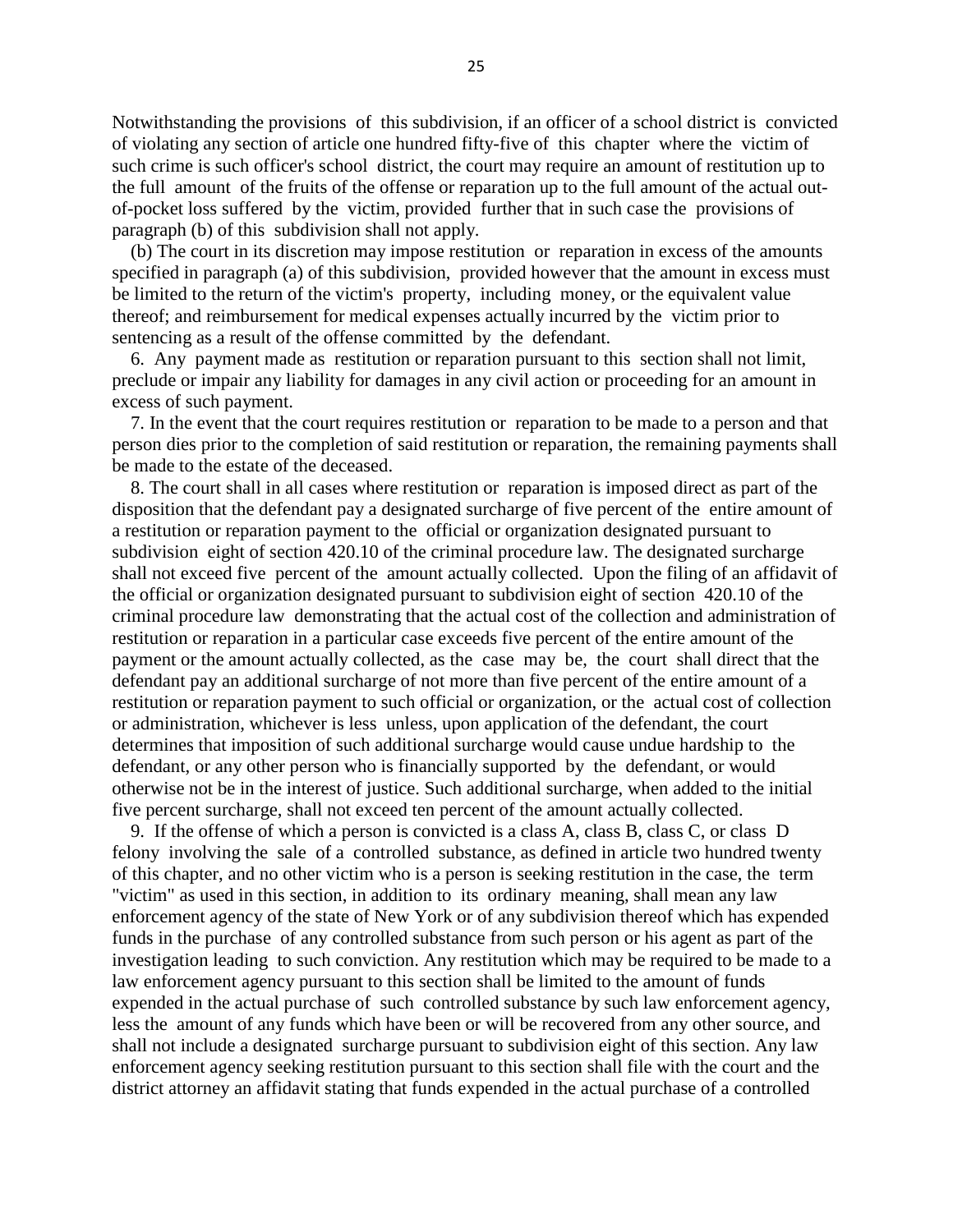substance for which restitution is being sought have not been and will not be recovered from any other source or in any other civil or criminal proceeding. Any law enforcement agency receiving restitution pursuant to this section shall promptly transmit to the commissioner of the division of criminal justice services a report stating the dollar amount of the restitution received.

 10. If the offense of which a person is convicted is defined in ection 150.10, 150.15 or 150.20 of this chapter, and no other victim who is a person is seeking restitution in the case, the term "victim" as used in this section, in addition to its ordinary meaning, shall mean any municipality which has expended funds or will expend funds for the purpose of restoration, rehabilitation or clean-up of the site of the arson. Any restitution which may be required to be made to a municipality pursuant to this section shall be limited to the amount of funds reasonably expended or to be expended for the purpose of restoration, rehabilitation or cleanup of the site of the arson, less the amount of any funds which have been or will be recovered from any other source, and shall not include a designated surcharge pursuant to subdivision eight of this section. Any municipality seeking restitution pursuant to this section shall file with the court, district attorney and defense counsel an affidavit stating that the funds reasonably expended or to be expended for which restitution is being sought have not been and will not be recovered from any other source or in any other civil or criminal proceeding.

 11. Notwithstanding any other provision of this section to the contrary, when a person is convicted of harming an animal trained to aid a person with a disability in the second degree as defined in section 195.11 of this chapter, or harming an animal trained to aid a person with a disability in the first degree as defined in section 195.12 of this chapter, the court, in addition to any other sentence, shall order the payment of restitution to the person with a disability who was aided by such animal.

 12. If the offense of which a person is convicted is defined in section 155.25, 155.30, 155.35, 155.40 or 155.42 of this chapter, and the property taken is timber, the court may upon conviction, in addition to any other sentence, direct the defendant to pay the rightful owner of such timber an amount equal to treble the stumpage value of the timber stolen as defined in section 71-0703 of the environmental conservation law and for any permanent and substantial damage caused to the land or the improvements thereon as a result of such violation. Such reparations shall be of such kind, nature and extent as will reasonably restore the lands affected by the violation to their condition immediately before the violation and may be made by physical restoration of such lands and/or by the assessment of monetary payment to make such restoration.

 13. If the offense of which a person is convicted is defined in section 240.50, subdivision one or two of section 240.55, section 240.60, section 240.61, section 240.62 or section 240.63 of this chapter, and no other victim who is a person is seeking restitution in the case, the term "victim" as used in this subdivision, in addition to the ordinary meaning, shall mean any school, municipality, fire district, fire company, fire corporation, ambulance association, ambulance corporation, or other legal or public entity engaged in providing emergency services which has expended funds for the purpose of responding to a false report of an incident or false bomb as defined in section 240.50, subdivision one or two of section 240.55, section 240.60, section 240.61, section 240.62, or section 240.63 of this chapter. Any restitution which may be required to be made to a victim pursuant to this subdivision shall be limited to the amount of funds reasonably expended for the purpose of responding to such false report of incident or false bomb, less the amount of any funds which have been or will be recovered from any other source and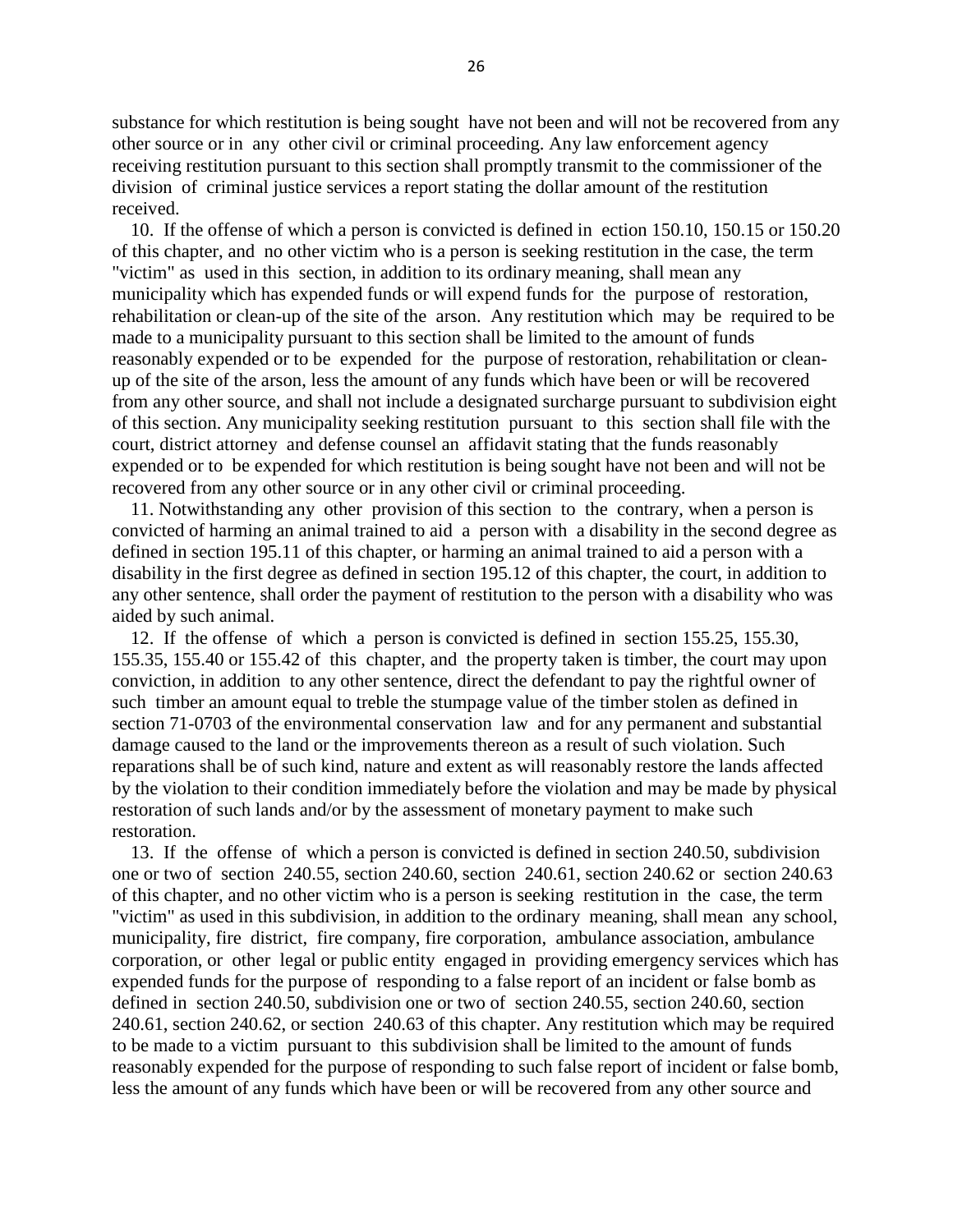shall not include a designated surcharge pursuant to subdivision eight of this section. Any victim seeking restitution pursuant to this subdivision shall file with the court, district attorney and defense counsel an affidavit stating that the funds reasonably expended for which restitution is being sought have not been and will not be recovered from any other source or in any other civil or criminal proceeding, except as provided for by section 3-112 of the general obligations law.

#### <span id="page-26-0"></span>**§ 110.00 Attempt to commit a crime.**

 A person is guilty of an attempt to commit a crime when, with intent to commit a crime, he engages in conduct which tends to effect the commission of such crime.

#### <span id="page-26-1"></span>**§ 135.35 Labor trafficking.**

 A person is guilty of labor trafficking if he or she compels or induces another to engage in labor or recruits, entices, harbors, or transports such other person by means of intentionally:

 1. unlawfully providing a controlled substance to such person with intent to impair said person's judgment;

 2. requiring that the labor be performed to retire, repay, or service a real or purported debt that the actor has caused by a systematic ongoing course of conduct with intent to defraud such person;

 3. withholding, destroying, or confiscating any actual or purported passport, immigration document, or any other actual or purported government identification document, of another person with intent to impair said person's freedom of movement; provided, however, that this subdivision shall not apply to an attempt to correct a social security administration record or immigration agency record in accordance with any local, state, or federal agency requirement, where such attempt is not made for the purpose of any express or implied threat;

 4. using force or engaging in any scheme, plan or pattern to compel or induce such person to engage in or continue to engage in labor activity by means of instilling a fear in such person that, if the demand is not complied with, the actor or another will do one or more of the following:

(a) cause physical injury, serious physical injury, or death to a person; or

(b) cause damage to property, other than the property of the actor; or

 (c) engage in other conduct constituting a felony or unlawful imprisonment in the second degree in violation of section 135.05 of this chapter; or

 (d) accuse some person of a crime or cause criminal charges or deportation proceedings to be instituted against such person; provided, however, that it shall be an affirmative defense to this subdivision that the defendant reasonably believed the threatened charge to be true and that his or her sole purpose was to compel or induce the victim to take reasonable action to make good the wrong which was the subject of such threatened charge; or

 (e) expose a secret or publicize an asserted fact, whether true or false, tending to subject some person to hatred, contempt or ridicule; or

 (f) testify or provide information or withhold testimony or information with respect to another's legal claim or defense; or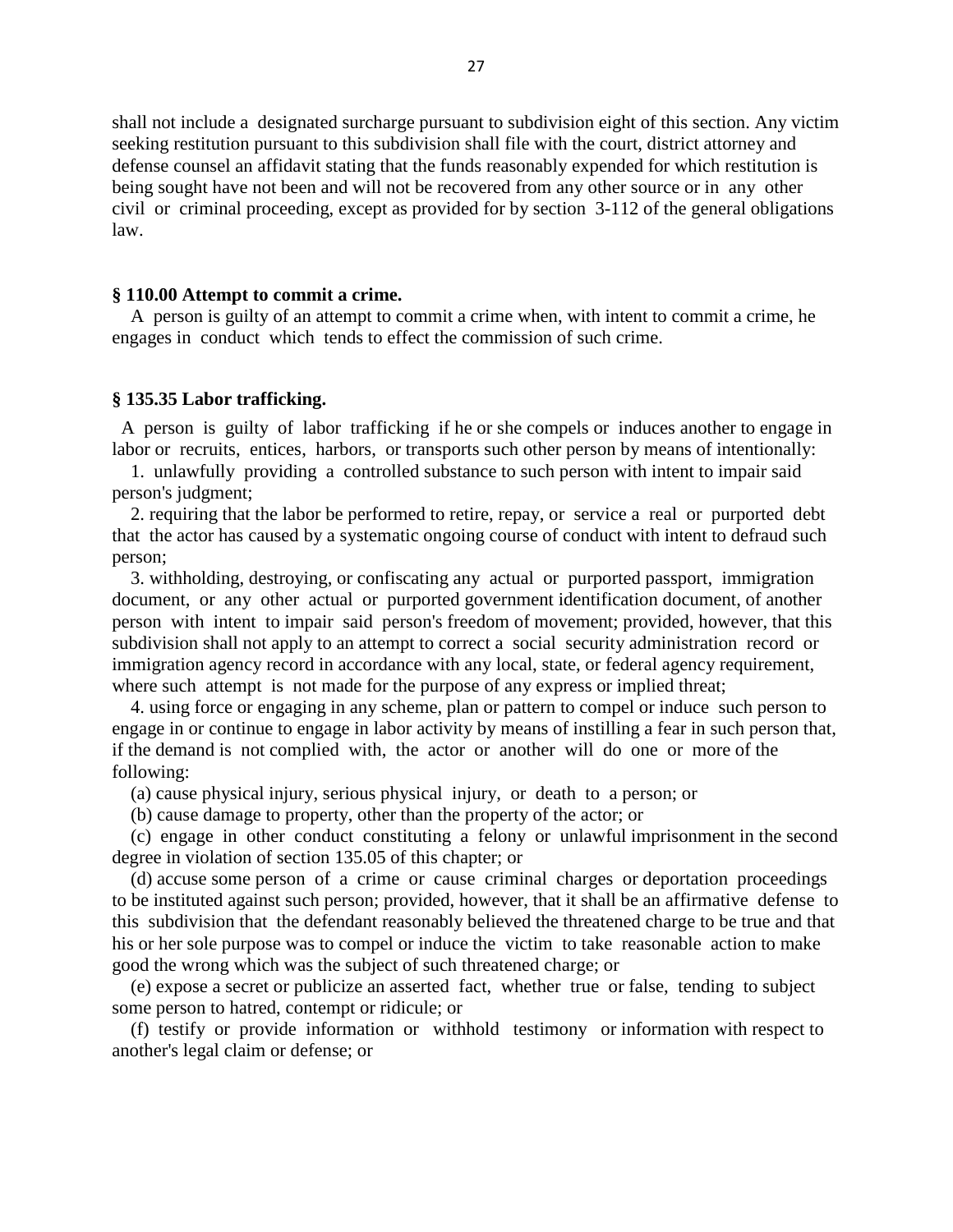(g) use or abuse his or her position as a public servant by performing some act within or related to his or her official duties, or by failing or refusing to perform an official duty, in such manner as to affect some person adversely.

Labor trafficking is a class D felony.

#### <span id="page-27-0"></span>**§ 215.15 Intimidating a victim or witness in the third degree.**

 A person is guilty of intimidating a victim or witness in the third degree when, knowing that another person possesses information relating to a criminal transaction and other than in the course of that criminal transaction or immediate flight therefrom, he:

 1. Wrongfully compels or attempts to compel such other person to refrain from communicating such information to any court, grand jury, prosecutor, police officer or peace officer by means of instilling in him a fear that the actor will cause physical injury to such other person or another person; or

 2. Intentionally damages the property of such other person or another person for the purpose of compelling such other person or another person to refrain from communicating, or on account of such other person or another person having communicated, information relating to that criminal transaction to any court, grand jury, prosecutor, police officer or peace officer.

Intimidating a victim or witness in the third degree is a class E felony.

## <span id="page-27-1"></span>**§ 215.16 Intimidating a victim or witness in the second degree.**

 A person is guilty of intimidating a victim or witness in the second degree when, other than in the course of that criminal transaction or immediate flight therefrom, he:

 1. Intentionally causes physical injury to another person for the purpose of obstructing, delaying, preventing or impeding the communication by such other person or another person of information relating to a criminal transaction to any court, grand jury, prosecutor, police officer or peace officer or for the purpose of compelling such other person or another person to swear falsely; or

 2. Intentionally causes physical injury to another person on account of such other person or another person having communicated information relating to a criminal transaction to any court, grand jury, prosecutor, police officer or peace officer; or

 3. Recklessly causes physical injury to another person by intentionally damaging the property of such other person or another person, for the purpose of obstructing, delaying, preventing or impeding such other person or another person from communicating, or on account of such other person or another person having communicated, information relating to a criminal transaction to any court, grand jury, prosecutor, police officer or peace officer.

Intimidating a victim or witness in the second degree is a class D felony.

#### <span id="page-27-2"></span>**§ 215.17 Intimidating a victim or witness in the first degree.**

 A person is guilty of intimidating a victim or witness in the first degree when, other than in the course of that criminal transaction or immediate flight therefrom, he:

 1. Intentionally causes serious physical injury to another person for the purpose of obstructing, delaying, preventing or impeding the communication by such other person or another person of information relating to a criminal transaction to any court, grand jury,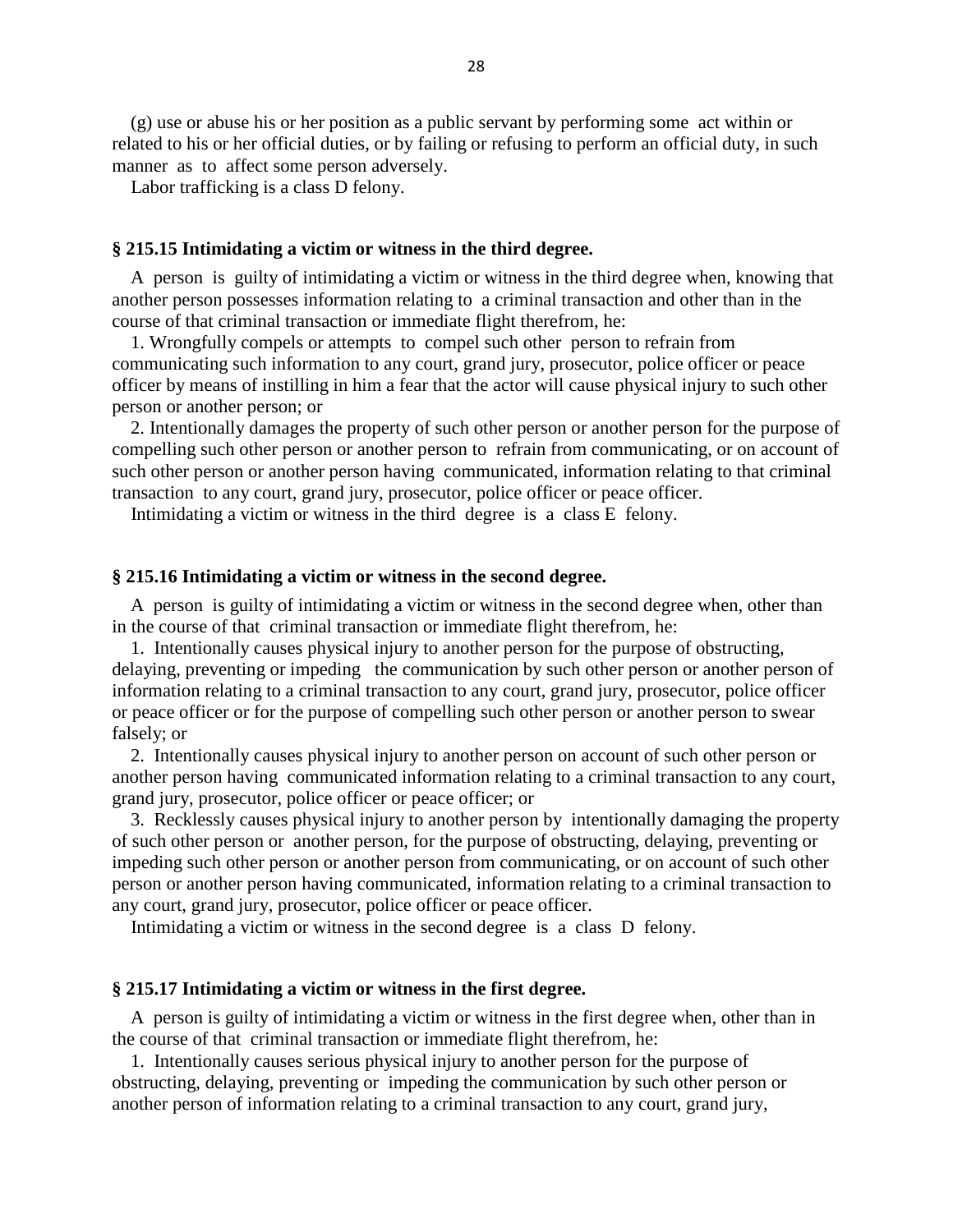prosecutor, police officer or peace officer or for the purpose of compelling such other person or another person to swear falsely; or

 2. Intentionally causes serious physical injury to another person on account of such other person or another person having communicated information relating to a criminal transaction to any court, grand jury, prosecutor, police officer or peace officer.

Intimidating a victim or witness in the first degree is a class B felony.

#### <span id="page-28-0"></span>**§ 230.15 Promoting prostitution; definitions of terms.**

The following definitions are applicable to this article:

 1. "Advance prostitution." A person "advances prostitution" when, acting other than as a prostitute or as a patron thereof, he knowingly causes or aids a person to commit or engage in prostitution, procures or solicits patrons for prostitution, provides persons or premises for prostitution purposes, operates or assists in the operation of a house of prostitution or a prostitution enterprise, or engages in any other conduct designed to institute, aid or facilitate an act or enterprise of prostitution.

 2. "Profit from prostitution." A person "profits from prostitution" when, acting other than as a prostitute receiving compensation for personally rendered prostitution services, he accepts or receives money or other property pursuant to an agreement or understanding with any person whereby he participates or is to participate in the proceeds of prostitution activity.

### <span id="page-28-1"></span>**§ 230.25 Promoting prostitution in the third degree.**

A person is guilty of promoting prostitution in the third degree when he knowingly:

 1. Advances or profits from prostitution by managing, supervising, controlling or owning, either alone or in association with others, a house of prostitution or a prostitution business or enterprise involving prostitution activity by two or more prostitutes, or a business that sells travel-related services knowing that such services include or are intended to facilitate travel for the purpose of patronizing a prostitute, including to a foreign jurisdiction and regardless of the legality of prostitution in said foreign jurisdiction; or

 2. Advances or profits from prostitution of a person less than nineteen years old. Promoting prostitution in the third degree is a class D felony.

#### <span id="page-28-2"></span>**§ 230.30 Promoting prostitution in the second degree.**

A person is guilty of promoting prostitution in the second degree when he knowingly:

 1. Advances prostitution by compelling a person by force or intimidation to engage in prostitution, or profits from such coercive conduct by another; or

2. Advances or profits from prostitution of a person less than sixteen years old.

Promoting prostitution in the second degree is a class C felony.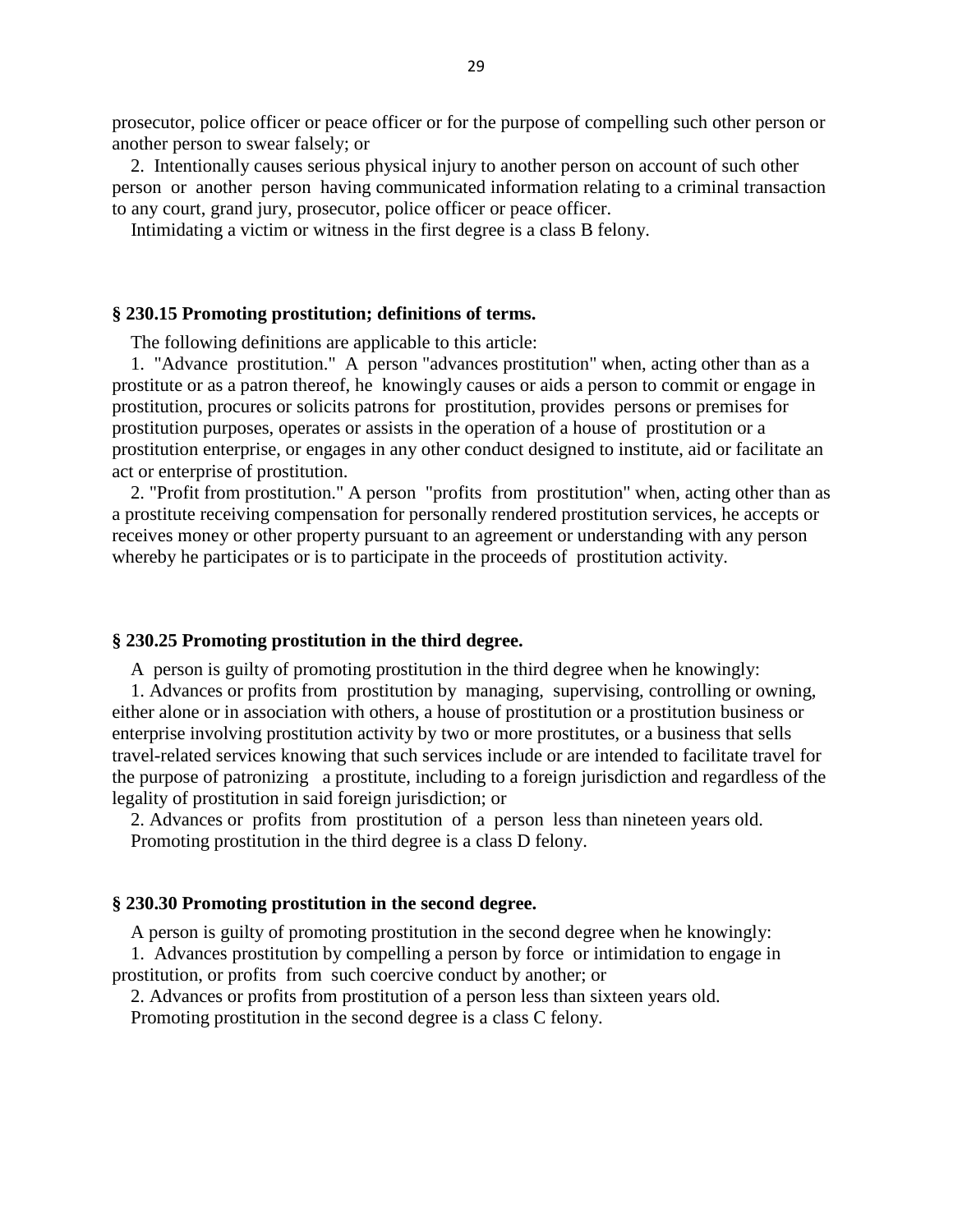#### <span id="page-29-0"></span>**§ 230.32 Promoting prostitution in the first degree.**

 A person is guilty of promoting prostitution in the first degree when he knowingly advances or profits from prostitution of a person less than eleven years old.

Promoting prostitution in the first degree is a class B felony.

#### <span id="page-29-1"></span>**§ 230.33 Compelling prostitution.**

 A person is guilty of compelling prostitution when, being twenty-one years of age or older, he or she knowingly advances prostitution by compelling a person less than sixteen years old, by force or intimidation, to engage in prostitution.

Compelling prostitution is a class B felony

## <span id="page-29-2"></span>**§ 230.34 Sex trafficking.**

 A person is guilty of sex trafficking if he or she intentionally advances or profits from prostitution by:

 1. unlawfully providing to a person who is patronized, with intent to impair said person's judgment: (a) a narcotic drug or a narcotic preparation; (b) concentrated cannabis as defined in paragraph (a) of subdivision four of section thirty-three hundred two of the public health law; (c) methadone; or (d) gamma-hydroxybutyrate (GHB) or flunitrazepan, also known as Rohypnol;

 2. making material false statements, misstatements, or omissions to induce or maintain the person being patronized to engage in or continue to engage in prostitution activity;

 3. withholding, destroying, or confiscating any actual or purported passport, immigration document, or any other actual or purported government identification document of another person with intent to impair said person's freedom of movement; provided, however, that this subdivision shall not apply to an attempt to correct a social security administration record or immigration agency record in accordance with any local, state, or federal agency requirement, where such attempt is not made for the purpose of any express or implied threat;

4. requiring that prostitution be performed to retire, repay, or service a real or purported debt;

 5. using force or engaging in any scheme, plan or pattern to compel or induce the person being patronized to engage in or continue to engage in prostitution activity by means of instilling a fear in the person being patronized that, if the demand is not complied with, the actor or another will do one or more of the following:

(a) cause physical injury, serious physical injury, or death to a person; or

(b) cause damage to property, other than the property of the actor; or

 (c) engage in other conduct constituting a felony or unlawful imprisonment in the second degree in violation of section 135.05 of this chapter; or

 (d) accuse some person of a crime or cause criminal charges or deportation proceedings to be instituted against some person; provided, however, that it shall be an affirmative defense to this subdivision that the defendant reasonably believed the threatened charge to be true and that his or her sole purpose was to compel or induce the victim to take reasonable action to make good the wrong which was the subject of such threatened charge; or

 (e) expose a secret or publicize an asserted fact, whether true or false, tending to subject some person to hatred, contempt or ridicule; or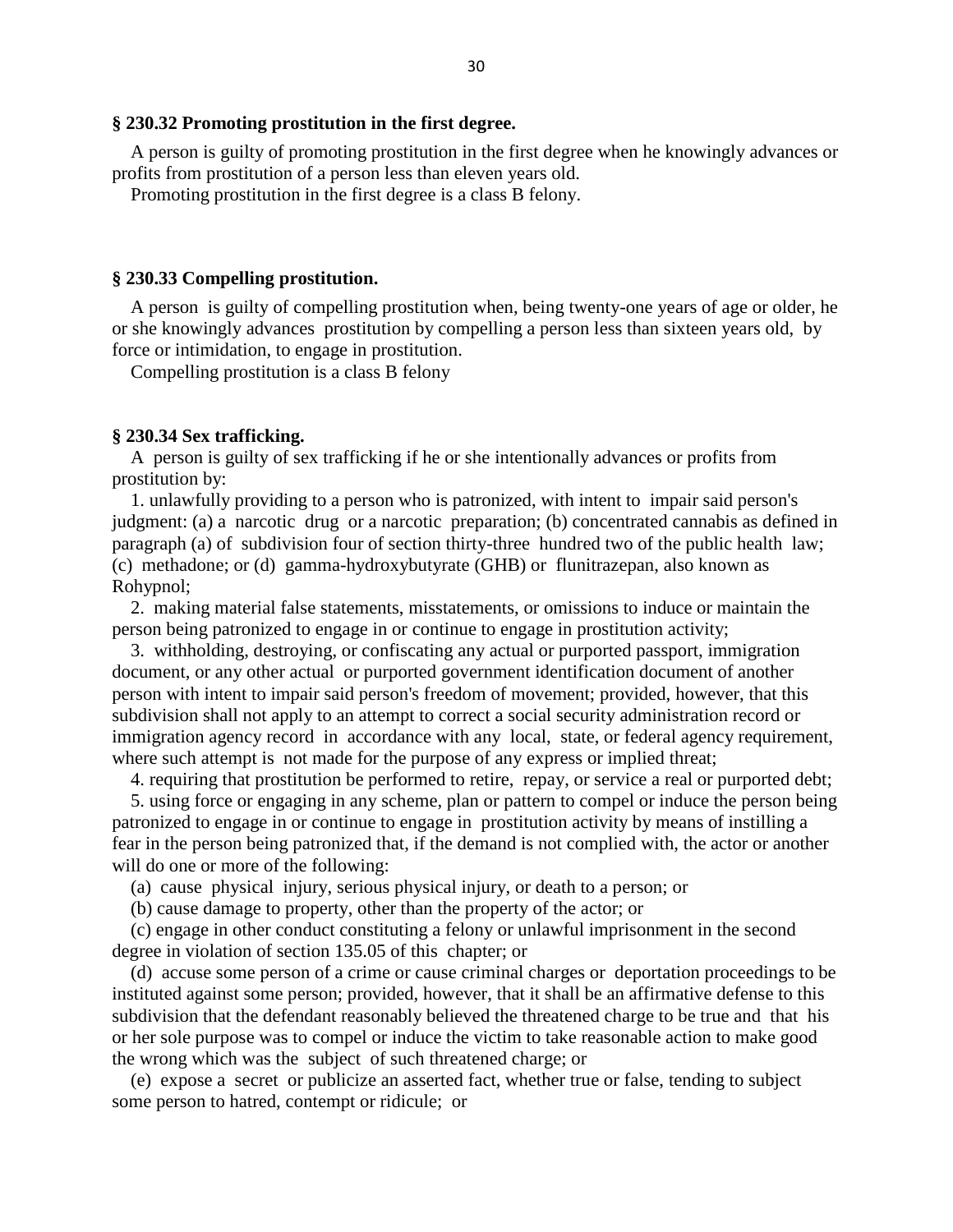(f) testify or provide information or withhold testimony or information with respect to another's legal claim or defense; or

 (g) use or abuse his or her position as a public servant by performing some act within or related to his or her official duties, or by failing or refusing to perform an official duty, in such manner as to affect some person adversely; or

 (h) perform any other act which would not in itself materially benefit the actor but which is calculated to harm the person who is patronized materially with respect to his or her health, safety, or immigration status.

Sex trafficking is a class B felony.

#### <span id="page-30-0"></span> **§ 260.00 Abandonment of a child.**

 1. A person is guilty of abandonment of a child when, being a parent, guardian or other person legally charged with the care or custody of a child less than fourteen years old, he or she deserts such child in any place with intent to wholly abandon such child.

 2. A person is not guilty of the provisions of this section when he or she engages in the conduct described in subdivision one of this section:

 (a) with the intent that the child be safe from physical injury and cared for in an appropriate manner; (b) the child is left with an appropriate person, or in a suitable location and the person who leaves the child promptly notifies an appropriate person of the child's location; and (c) the child is not more than thirty days old.

Abandonment of a child is a class E felony.

#### <span id="page-30-1"></span>**Article 263. Sexual Performance by a Child.**

#### <span id="page-30-2"></span>**§ 263.00 Definitions.**

As used in this article the following definitions shall apply:

 1. "Sexual performance" means any performance or part thereof which, for purposes of section 263.16 of this article, includes sexual conduct by a child less than sixteen years of age or, for purposes of section 263.05 or 263.15 of this article, includes sexual conduct by a child less than seventeen years of age.

 2. "Obscene sexual performance" means any performance which, for purposes of section 263.11 of this article, includes sexual conduct by a child less than sixteen years of age or, for purposes of section 263.10 of his article, includes sexual conduct by a child less than seventeen years of age, in any material which is obscene, as such term is defined in section 235.00 of this chapter.

 3. "Sexual conduct" means actual or simulated sexual intercourse, oral sexual conduct, anal sexual conduct, sexual bestiality, masturbation, sado-masochistic abuse, or lewd exhibition of the genitals.

 4. "Performance" means any play, motion picture, photograph or dance. Performance also means any other visual representation exhibited before an audience.

 5. "Promote" means to procure, manufacture, issue, sell, give, provide, lend, mail, deliver, transfer, transmute, publish, distribute, circulate, disseminate, present, exhibit or advertise, or to offer or agree to do the same.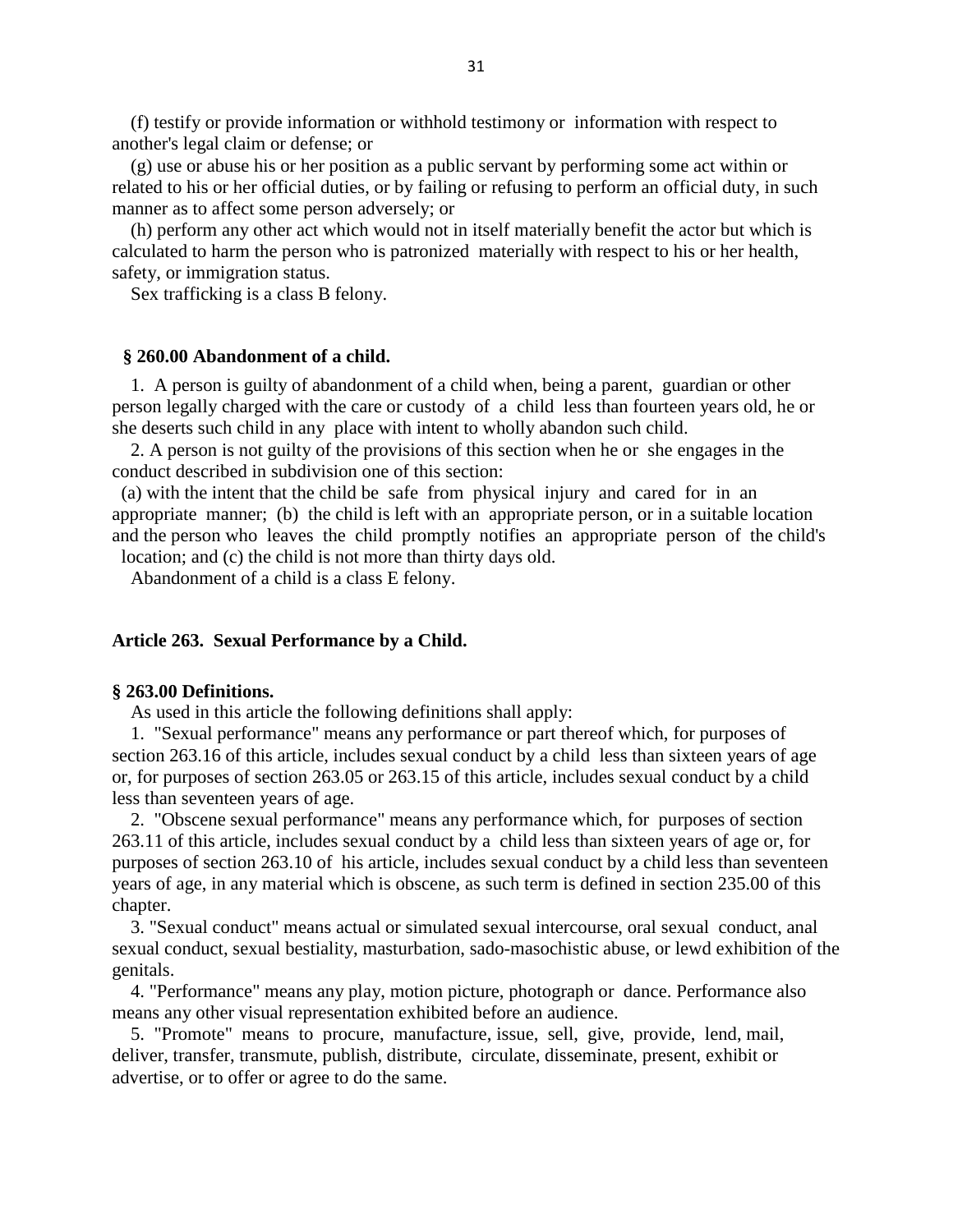6. "Simulated" means the explicit depiction of any of the conduct set forth in subdivision three of this section which creates the appearance of such conduct and which exhibits any uncovered portion of the breasts, genitals or buttocks.

 7. "Oral sexual conduct" and "anal sexual conduct" mean the conduct defined by subdivision two of section 130.00 of this chapter.

 8. "Sado-masochistic abuse" means the conduct defined in subdivision five of section 235.20 of this chapter.

#### <span id="page-31-0"></span>**§ 263.05 Use of a child in a sexual performance.**

 A person is guilty of the use of a child in a sexual performance if knowing the character and content thereof he employs, authorizes or induces a child less than seventeen years of age to engage in a sexual performance or being a parent, legal guardian or custodian of such child, he consents to the participation by such child in a sexual performance.

Use of a child in a sexual performance is a class C felony.

#### <span id="page-31-1"></span>**§ 263.15 Promoting a sexual performance by a child.**

 A person is guilty of promoting a sexual performance by a child when, knowing the character and content thereof, he produces, directs or promotes any performance which includes sexual conduct by a child less than seventeen years of age.

Promoting a sexual performance by a child is a class D felony.

#### <span id="page-31-2"></span>**§ 263.16 Possessing a sexual performance by a child.**

 A person is guilty of possessing a sexual performance by a child when, knowing the character and content thereof, he knowingly has in his possession or control any performance which includes sexual conduct by a child less than sixteen years of age.

Possessing a sexual performance by a child is a class E felony.

#### <span id="page-31-3"></span>**§ 263.20 Sexual performance by a child; affirmative defenses.**

 1. Under this article, it shall be an affirmative defense that the defendant in good faith reasonably believed the person appearing in the performance was, for purposes of section 263.11 or 263.16 of this article, sixteen years of age or over or, for purposes of section 263.05, 263.10 or 263.15 of this article, seventeen years of age or over.

#### <span id="page-31-4"></span>**§ 263.25 Proof of age of child.**

 Whenever it becomes necessary for the purposes of this article to determine whether a child who participated in a sexual performance was under an age specified in this article, the court or jury may make such determination by any of the following: personal inspection of the child; inspection of a photograph or motion picture which constituted the sexual performance;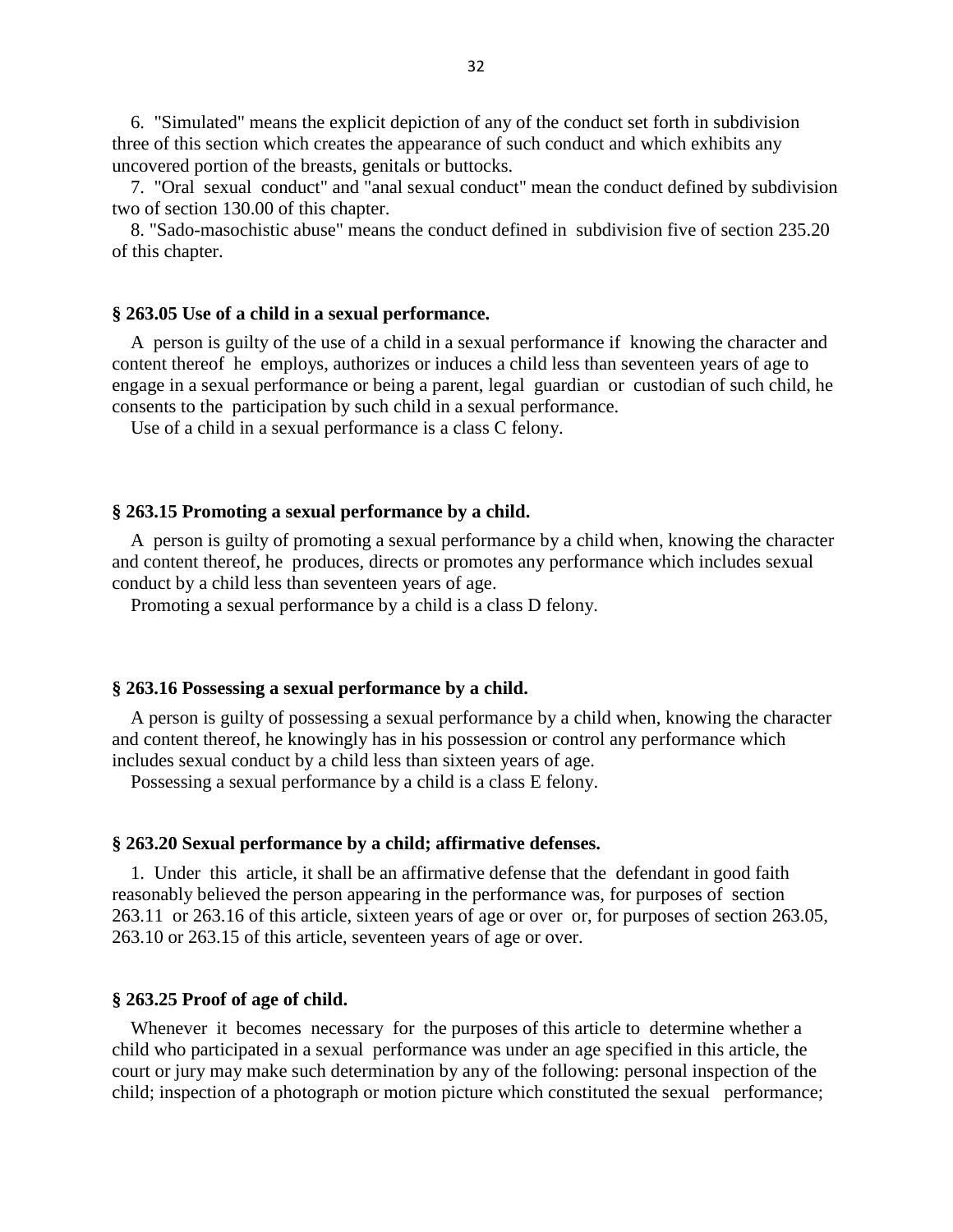oral testimony by a witness to the sexual performance as to the age of the child based upon the child's appearance; expert medical testimony based upon the appearance of the child in the sexual performance; and any other method authorized by any applicable provision of law or by the rules of evidence at common law.

## <span id="page-32-0"></span>**§ 263.30 Facilitating a sexual performance by a child with a controlled substance or alcohol.**

 1. A person is guilty of facilitating a sexual performance by a child with a controlled substance or alcohol when he or she:

 (a) (i) knowingly and unlawfully possesses a controlled substance as defined in section thirty-three hundred six of the public health law or any controlled substance that requires a prescription to obtain, (ii) administers that substance to a person under the age of seventeen without such person's consent, (iii) intends to commit against such person conduct constituting a felony as defined in section 263.05, 263.10, or 263.15 of this article, and (iv) does so commit or attempt to commit such conduct against such person; or

 (b) (i) administers alcohol to a person under the age of seventeen without such person's consent, (ii) intends to commit against such person conduct constituting a felony defined in section 263.05, 263.10, or 263.15 of this article, and (iii) does so commit or attempt to commit such conduct against such person.

 2. For the purposes of this section, "controlled substance" means any substance or preparation, compound, mixture, salt, or isomer of any substance defined in section thirty-three hundred six of the public health law.

 Facilitating a sexual performance by a child with a controlled substance or alcohol is a class B felony.

# <span id="page-32-1"></span>**§ 410.00 Seizure and forfeiture of equipment used in photographing, filming, producing, manufacturing, projecting or distributing pornographic still or motion pictures.**

 1. Any peace officer, acting pursuant to his special duties, or police officer of this state may seize any equipment used in the photographing,filming, printing, producing, manufacturing or projecting of pornographic still or motion pictures and may seize any vehicle or other means of transportation, other than a vehicle or other means of transportation used by any person as a common carrier in the transaction of business as such common carrier, used in the distribution of such obscene prints and articles and such equipment or vehicle or other means of transportation shall be subject to forfeiture as hereinafter in this section provided.

 2. The seized property shall be delivered by the police officer or peace officer having made the seizure to thecustody of the district attorney of the county wherein the seizure was made, except that in the cities of New York, Yonkers and Buffalo, the seized property shall be delivered to the custody of the police department of such cities, together with a report of all the facts and circumstances of the seizure.

 3. It shall be the duty of the district attorney of the county wherein the seizure was made, if elsewhere than in the cities of New York or Buffalo, and where the seizure is made in either such city it shall be the duty of the corporation counsel of the city, to inquire into the facts of the seizure so reported to him and if it appears probable that a forfeiture has been incurred, for the determination of which the institution of proceedings in the supreme court is necessary, to cause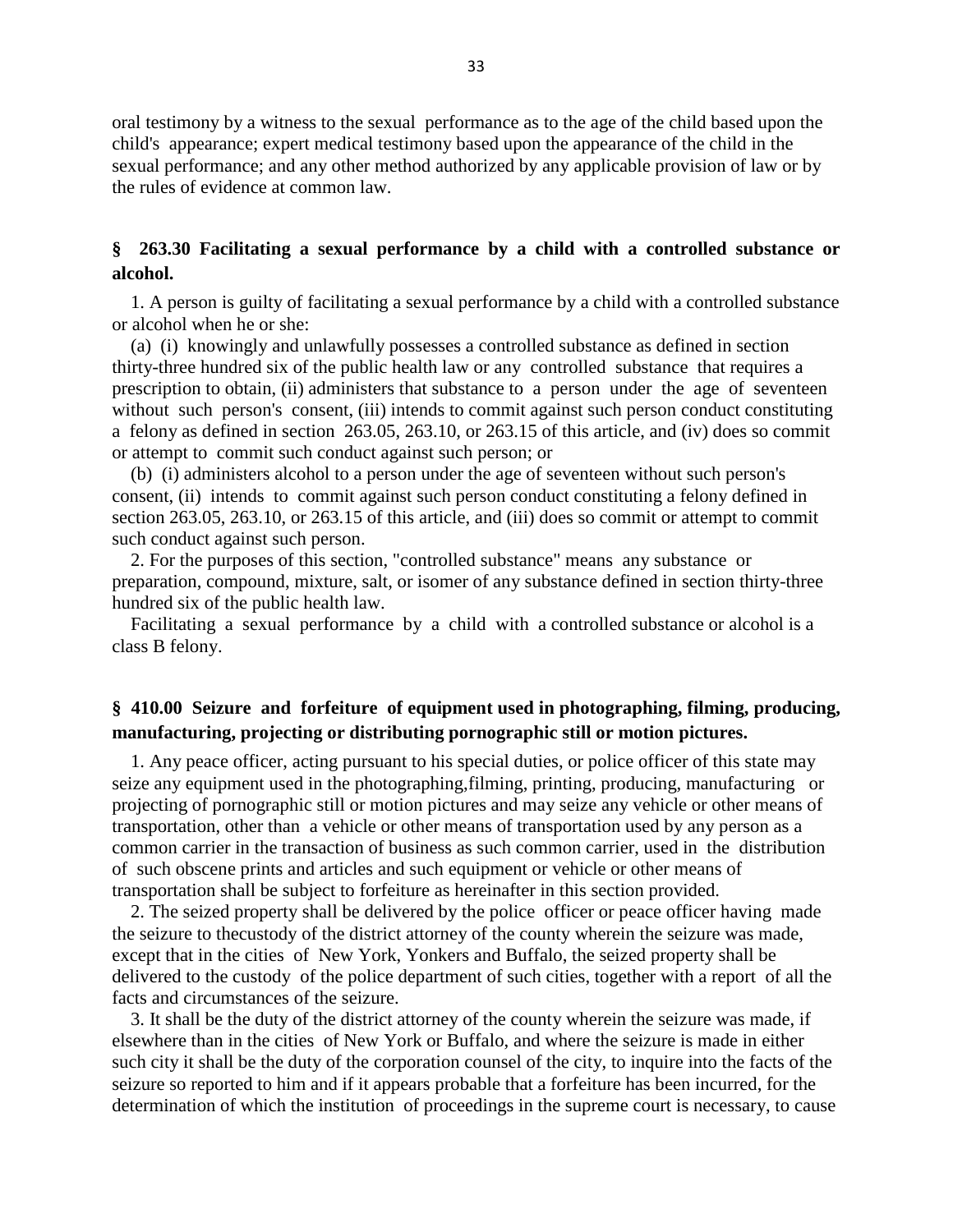the proper proceedings to be commenced and prosecuted, at any time after thirty days from the date of seizure, to declare such forfeiture, unless, upon inquiry and examination such district attorney or corporation counsel decides that such proceedings can not probably be sustained or that the ends of public justice do not require that they should be instituted or prosecuted, in which case, the district attorney or corporation counsel shall cause such seized property to be returned to the owner thereof.

 4. Notice of the institution of the forfeiture proceeding shall be served either (a) personally on the owners of the seized property or (b) by registered mail to the owners' last known address and by publication of the notice once a week for two successive weeks in a newspaper published or circulated in the county wherein the seizure was made.

 5. Forfeiture shall not be adjudged where the owners established by preponderance of the evidence that (a) the use of such seized property was not intentional on the part of any owner, or (b) said seized property was used by any person other than an owner thereof, while such seized property was unlawfully in the possession of a person who acquired possession thereof in violation of the criminal laws of the United States, or of any state.

 6. The district attorney or the police department having custody of the seized property, after such judicial determination of forfeiture,shall, by a public notice of at least five days, sell such forfeited property at public sale. The net proceeds of any such sale, after deduction of the lawful expenses incurred, shall be paid into the general fund of the county wherein the seizure was made except that the net proceeds of the sale of property seized in the cities of New York and Buffalo shall be paid into the respective general funds of such cities.

 7. Whenever any person interested in any property which is seized and declared forfeited under the provisions of this section files with a justice of the supreme court a petition for the recovery of such forfeited property, the justice of the supreme court may restore said forfeited property upon such terms and conditions as he deems reasonable and just, if the petitioner establishes either of the affirmative defenses set forth in subdivision five of this section and that the petitioner was without personal or actual knowledge of the forfeiture proceeding. If the petition be filed after the sale of the forfeited property, any judgment in favor of the petitioner shall be limited to the net proceeds of such sale, after deduction of the lawful expenses and costs incurred by the district attorney, police department or corporation counsel.

 8. No suit or action under this section for wrongful seizure shall be instituted unless such suit or action is commenced within two years after the time when the property was seized.

 9. For the purposes of this section only, a pornographic still or motion picture, is defined as a still or motion picture showing acts of sexual intercourse or acts of sexual perversion. This section shall not be construed as applying to bona fide medical photographs or films.

## <span id="page-33-0"></span>**PUBLIC HEALTH LAW**

#### <span id="page-33-1"></span>**§ 2320. Houses of prostitution; equipment; nuisance.**

 1. Whoever shall erect, establish, continue, maintain, use, own, or lease any building, erection, or place used for the purpose of lewdness, assignation, or prostitution is guilty of maintaining a nuisance.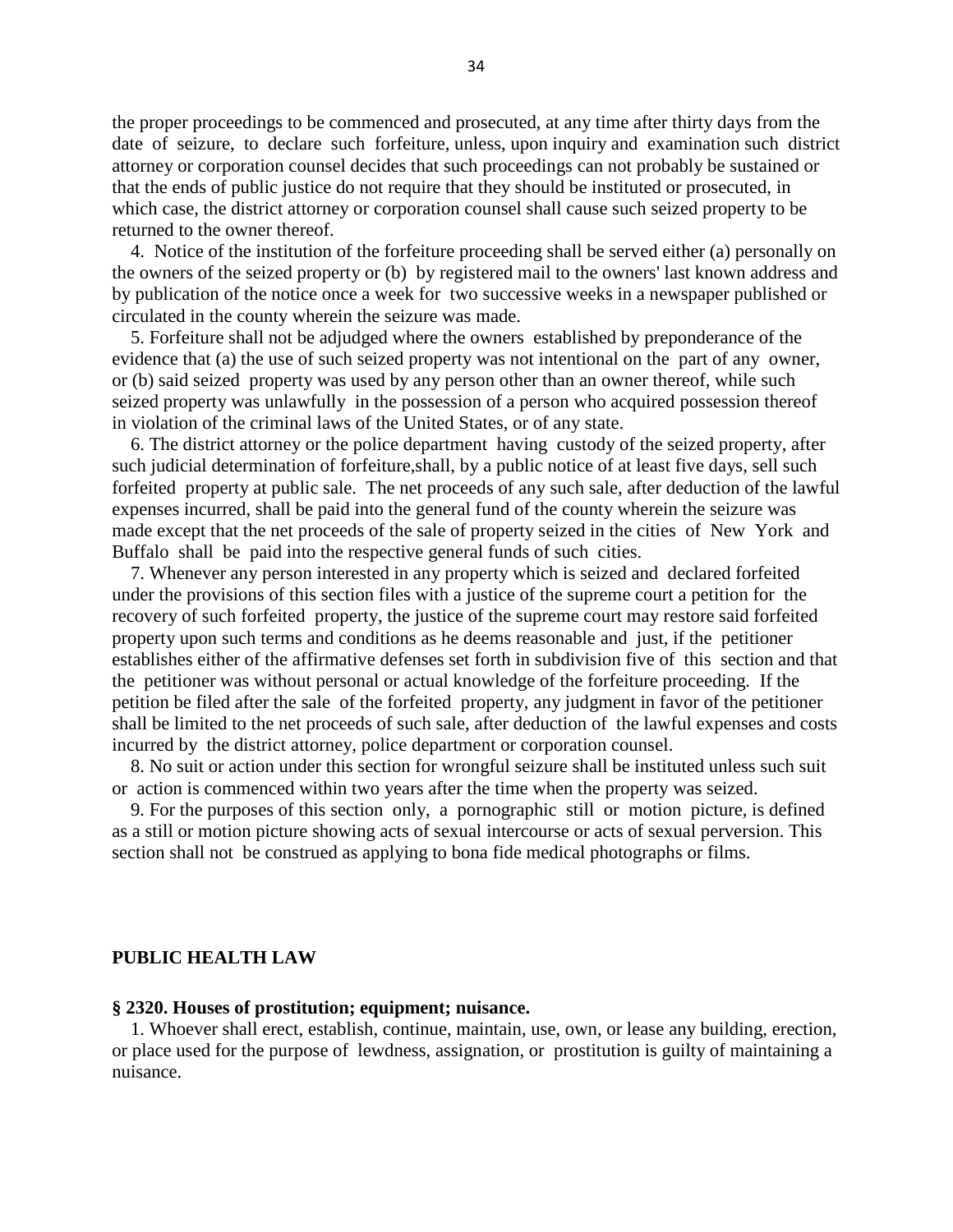2. The building, erection, or place, or the ground itself, in or upon which any lewdness, assignation, or prostitution is conducted, permitted, or carried on, continued, or exists, and the furniture, fixtures, musical instruments, and movable property used in conducting or maintaining such nuisance, are hereby declared to be a nuisance and shall be enjoined and abated as hereafter provided.

# <span id="page-34-0"></span>**§ 2329. Houses of prostitution; injunction; order of abatement; sale and removal of property; fees.**

 1. If the existence of the nuisance be admitted or established in an action as provided in this article, or in a criminal proceeding in any court, an order of abatement shall be entered as a part of the judgment in the case, which order shall direct the removal from the building or place of all fixtures, furniture, musical instruments, or movable property used in conducting the nuisance and shall direct the sale of such in the manner provided for the sale of chattels under execution, and shall direct the effectual closing of the building, erection or place against its use for any purpose, and so keeping it closed for a period of one year, unless sooner released as hereinafter provided. Such closing, however, shall not be deemed, in any manner or form, to be an assumption of the supervision and care of the building, erection or place by any officer authorized to act pursuant to this section, if provision is made in the order of abatement that the owner or lessor of the building, erection or place shall be permitted access to supervise and maintain the building, erection or place. In cities having a population of one million or more, the order of abatement which shall be entered pursuant to this section may, in addition to or in lieu of the provisions set forth in this subdivision, direct the commissioner of the department of buildings of such city, or such other competent city official as may be appropriate, to issue an order to vacate for the purpose of assisting in the effectual closing of the building pursuant to this section. The issuance of such order to vacate and the closing of the building, erection or place in accordance therewith shall not be deemed, in any manner or form, an assumption of the supervision and care of the building, erection or place by any city authorized to act pursuant to this subdivision, if provision is made in the order of abatement that the owner or lessor of the building, erection or place shall be permitted access to supervise and maintain the building, erection or place.

 2. For removing and selling the movable property, the officer shall be entitled to a charge and receive the same fees as he would for levying upon and selling like property, on execution and for closing the premises and keeping it closed a reasonable sum shall be allowed by the court.

## <span id="page-34-1"></span>**§ 4307. Prohibition of sales and purchases of human organs.**

1. It shall be unlawful for any person to knowingly acquire, receive, or otherwise transfer for valuable consideration any human organ for use in human transplantation. The term human organ means the human kidney, liver, heart, lung, bone marrow, and any other human organ or tissue as may be designated by the commissioner but shall exclude blood. The term "valuable consideration" does not include the reasonable payments associated with the removal, transportation, implantation, processing, preservation, quality control, and storage of a human organ or the expenses of travel, housing, and lost wages incurred by the donor of a human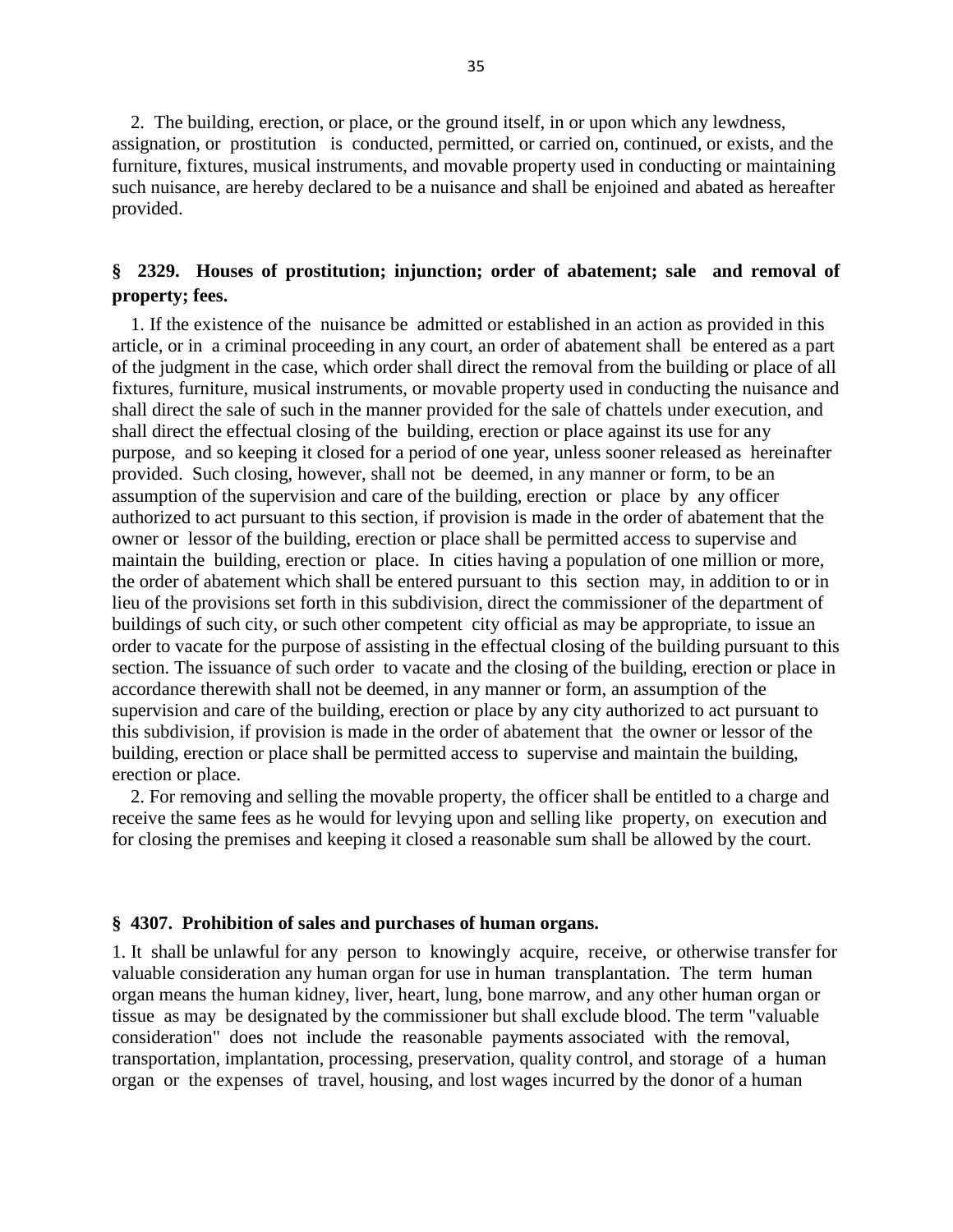organ in connection with the donation of the organ. Any person who violates this section shall be guilty of a class E felony.

 2. For the purposes of this section, the donation of a kidney or other organ from a live donor for transplantation into an individual conditioned upon the donation and transplantation of a similar organ into an individual specified by the donor shall not, in and of itself, be considered to be "valuable consideration" provided that such donation and transplant are performed in accordance with other applicable laws, rules and regulations, including any specific rules and regulations the commissioner may adopt, with the advice and consent of the transplant council, with respect to such conditional donations. No individual may make a donation conditioned upon the race, color, creed, national origin or religious affiliation of the recipient, and no hospital, organ procurement organization, tissue bank, physician or other professional may participate in the performance of any procedure or otherwise facilitate the donation and/or transfer of organs and/or tissue conditioned on such factors.

### <span id="page-35-0"></span>**SOCIAL SERVICES LAW**

#### <span id="page-35-1"></span>**§ 374(6). Authority to place out or board out children**

 . . . . 6. . . . .[N]o person may or shall request, accept or receive any compensation or thing of value, directly or indirectly, in connection with the placing out or adoption of a child . . . ; and no person may or shall pay or give to any person or to any agency, association, corporation, institution, society or organization, except such an authorized agency, any compensation or thing of value in connection with the placing out or adoption of a child . . .

## <span id="page-35-2"></span>**§ 389. Penalty for violations**

2. (a) Any person, corporation, society, institution or other organization who or which violates the provisions of subdivision six of section three hundred seventy-four of this chapter shall be guilty of a misdemeanor, for the first such offense. Any person, corporation, society, institution or other organization who or which violates the provisions of subdivision six of section three hundred seventy-four of this chapter, after having been once convicted of violating such provisions, shall be guilty of a felony.

(b) Notwithstanding the provisions of paragraph (a) of this subdivision, any person, corporation, society, institution or other organization who or which violates subdivision six of section three hundred seventy-four of this title, where such unlawful compensation or thing of value accepted or received exceeds five thousand dollars in value, shall be guilty of a class E felony as defined in the penal law. Any person, corporation, society, institution, or other organization who or which violates subdivision six of section three hundred seventy-four of this title, where such unlawful compensation or thing of value accepted or received exceeds five thousand dollars in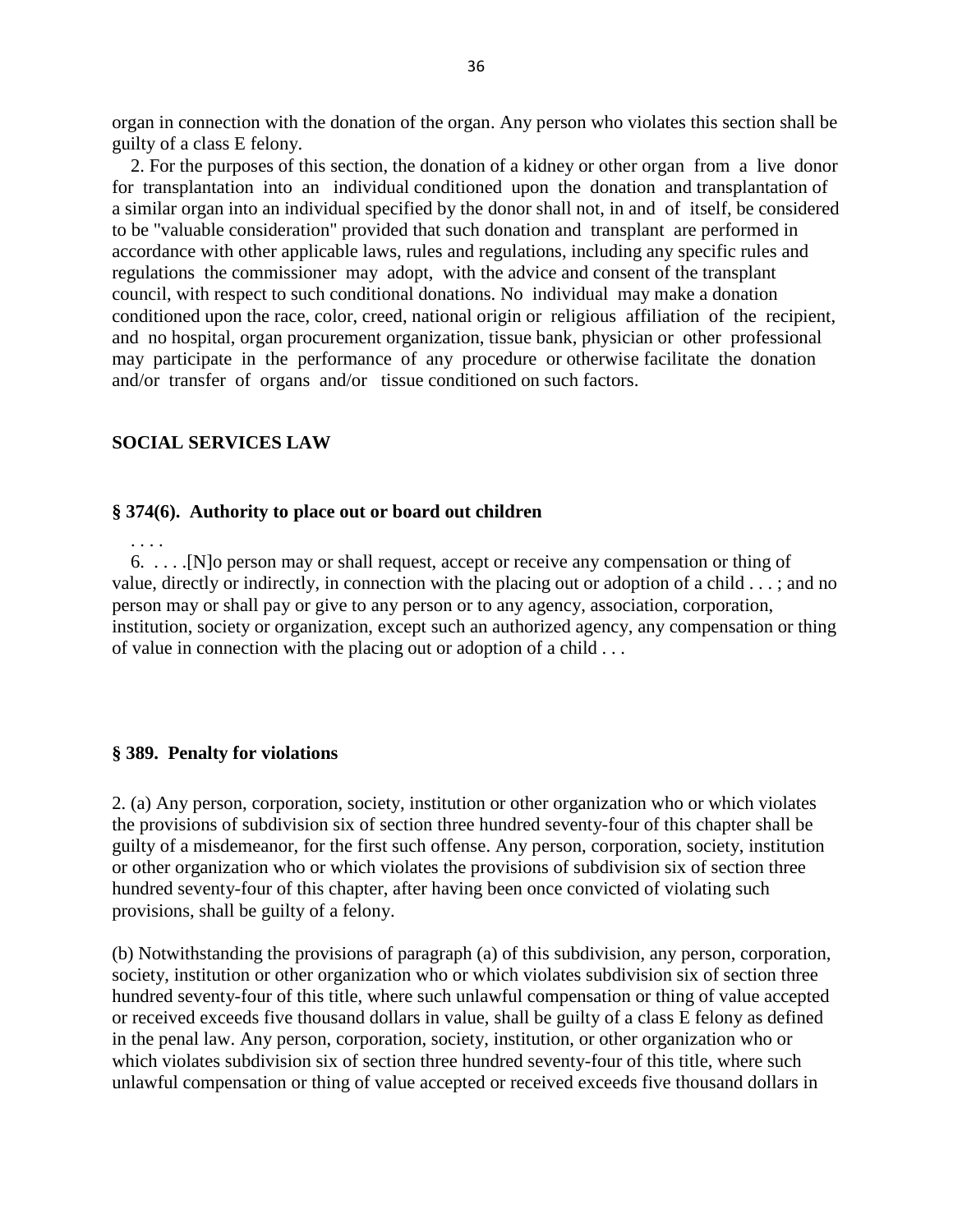value, after having been previously convicted of violating subdivision six of section three hundred seventy-four of this title, shall be guilty of a class D felony as defined in the penal law.

## <span id="page-36-0"></span> **Title 8-A, SAFE HARBOUR FOR EXPLOITED CHILDREN ACT**

## <span id="page-36-1"></span> **§ 447-a. Definitions.**

As used in this title:

 1. The term "sexually exploited child" means any person under the age of eighteen who has been subject to sexual exploitation because he or she:

 (a) is the victim of the crime of sex trafficking as defined in section 230.34 of the penal law;

 (b) is an abused child as defined in paragraph (iii) of subdivision (e) of section ten hundred twelve of the family court act;

(c) engages in any act as defined in section 230.00 or 240.37 of the penal law;

 (d) is a victim of the crime of compelling prostitution as defined in section 230.33 of the penal law;

 (e) engages in acts or conduct described in article two hundred sixty-three of the penal law.

 2. The term "short-term safe house" means a residential facility operated by an authorized agency as defined in subdivision ten of section three hundred seventy-one of this article including a residential facility operating as part of an approved runaway program as defined in subdivision four of section five hundred thirty-two-a of the executive law or a not-for-profit agency with experience in providing services to sexually exploited youth and approved in accordance with the regulations of the office of children and family services that provides emergency shelter, services and care to sexually exploited children including food, shelter, clothing, medical care, counseling and appropriate crisis intervention services at the time they are taken into custody by law enforcement and for the duration of any legal proceeding or proceedings in which they are either the complaining witness or the subject child. The short-term safe house shall also be available at the point in time that a child under the age of eighteen has first come into the custody of juvenile detention officials, law enforcement, local jails or the local commissioner of social services or is residing with the local runaway and homeless youth authority.

 3. The term "advocate" means an employee of the short-term safe house defined in subdivision two of this section that has been trained to work with and advocate for the needs of sexually exploited children. The advocate shall accompany the child to all court appearances and will serve as a liaison between the short-term safe house and the court.

 4. The term "safe house" means a residential facility operated by an authorized agency as defined in subdivision ten of section three hundred seventy-one of this article including a residential facility operating as part of an approved runaway program as defined in subdivision four of section five hundred thirty-two-a of the executive law or a not-for-profit agency with experience in providing services to sexually exploited youth and approved in accordance with the regulations of the office of children and family services that provides shelter for sexually exploited children. A safe house created under this article shall provide or assist in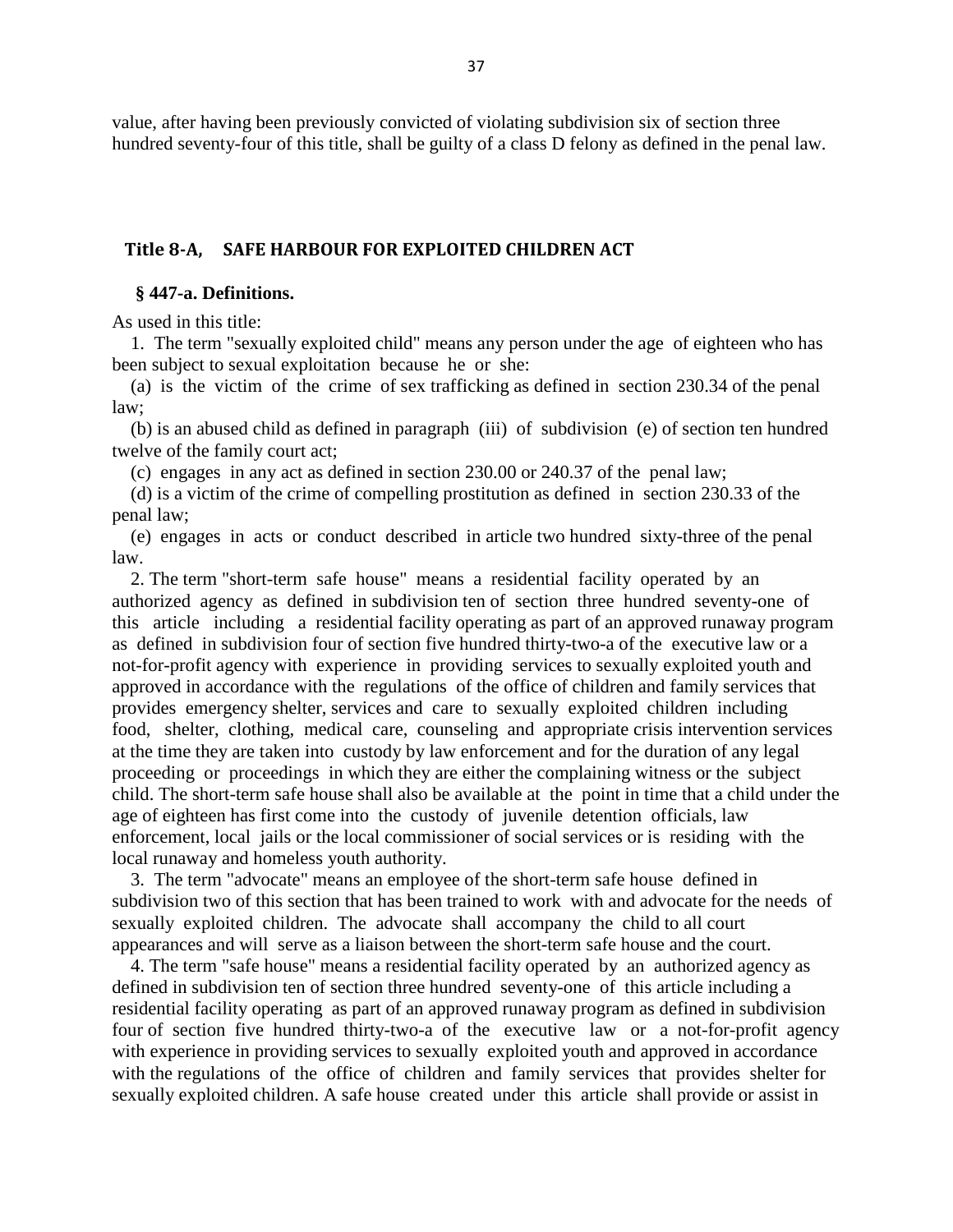securing necessary services for such sexually exploited children either through direct provision of services, or through written agreements with other community and public agencies for the provision of services including but not limited to housing, assessment, case management, medical care, legal, mental health and substance and alcohol abuse services. Where appropriate such safe house in accordance with a service plan for such sexually exploited child may also provide counseling and therapeutic services, educational services including life skills services and planning services to successfully transition residents back to the community. The safe house shall be available as a final disposition pursuant to section seven hundred fifty-six of the family court act to any sexually exploited child who is in need of long term housing. Nothing in the provisions of this article shall prevent a child who is the subject of a proceeding which has not reached final disposition from residing at the safe house for the duration of that proceeding nor shall it prevent any sexually exploited child who is not the subject of a proceeding from residing at the safe house.

 5. The term "community-based program" means a program operated by a not-for-profit organization that provides services such as street outreach, voluntary drop-in services, peer counseling, individual counseling, family-therapy and referrals for services such as educational and vocational training and health care. Any community-based program funded under this article shall also work with the safe house created under this article to provide transitional services to children returning to the community.

#### <span id="page-37-0"></span> **§ 447-b. Services for exploited children.**

1. Notwithstanding any inconsistent provision of law, pursuant to regulations of the office of children and family services, every local social services district shall as a component of the district's multi-year consolidated services child welfare services plan address the child welfare services needs of sexually exploited children and to the extent that funds are available ensure that preventative services including a short-term safe house or another short-term safe placement such as an approved runaway and homeless youth program, approved respite or crisis program providing crisis intervention or respite services or community-based program to serve sexually exploited children is available to children residing in such district. Nothing in this section shall prohibit a local social services district from utilizing existing respite or crisis intervention services already operated by such social services district or homeless youth programs or services for victims of human trafficking pursuant to article ten-D of this chapter so long as the staff members have received appropriate training approved by the office of children and family services regarding sexually exploited children and the existing programs and facilities provide a safe, secure and appropriate environment for sexually exploited children. Crisis intervention services, short-term safe house care and community-based programming may, where appropriate, be provided by the same not-for-profit agency. Local social services districts may work cooperatively to provide such short-term safe house or other short-term safe placement, services and programming and access to such placement, services and programming may be provided on a regional basis, provided, however, that every local social services district shall to the extent that funds are available ensure that such placement, services and programs shall be readily accessible to sexually exploited children residing within the district.

 2. All of the services created under this article may, to the extent possible provided by law, be available to all sexually exploited children whether they are accessed voluntarily, as a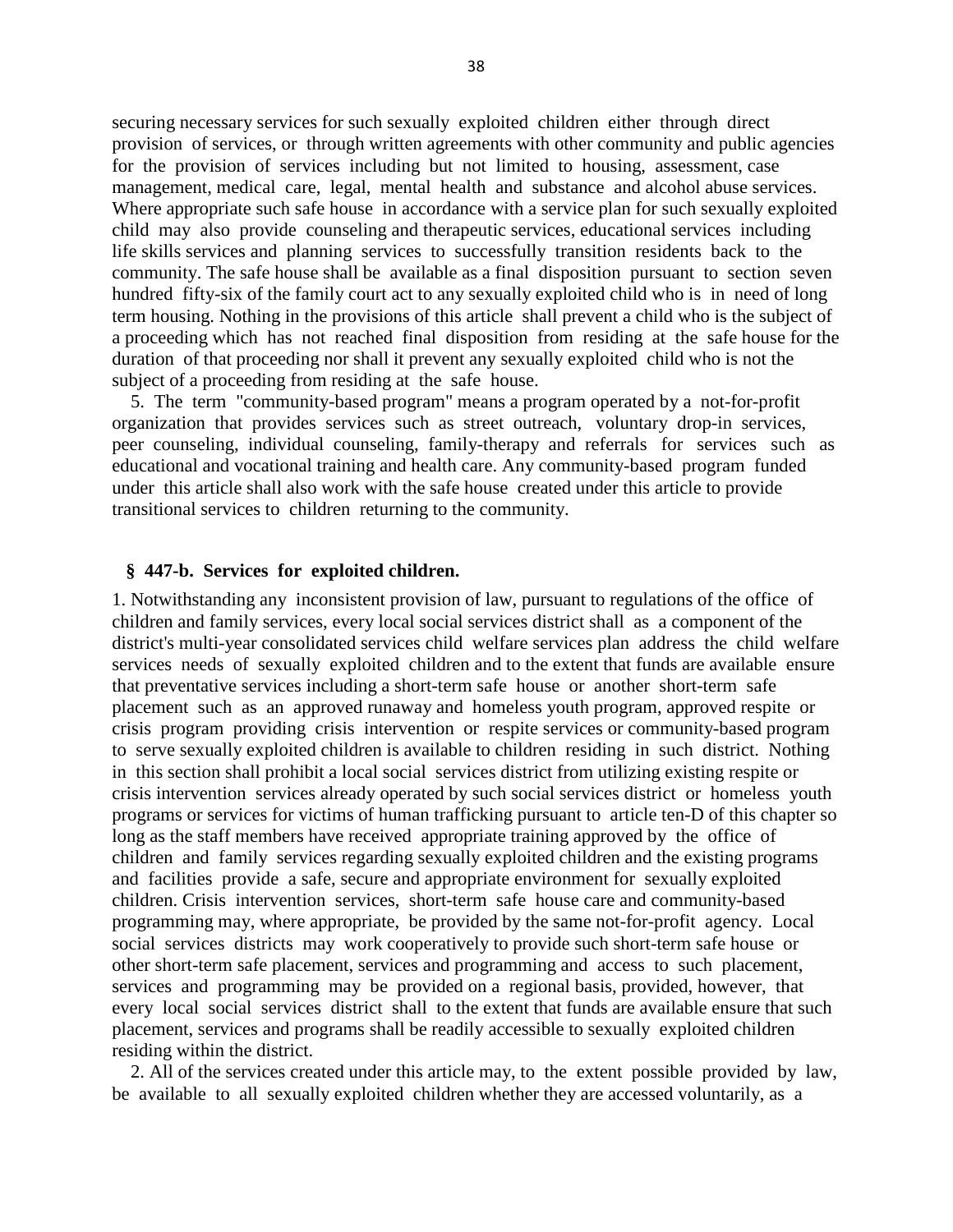condition of an adjournment in contemplation of dismissal issued in criminal court, through the diversion services created under section seven hundred thirty-five of the family court act, through a proceeding under article three of the family court act, a proceeding under article ten of the family court act or through a referral from a local social services agency.

 3. The capacity of the crisis intervention services and community-based programs in subdivision one of this section shall be based on the number of sexually exploited children in each district who are in need of such services. A determination of such need shall be made annually in every social services district by the local commissioner of social services and be included in the integrated county plan. Such determination shall be made in consultation with local law enforcement, runaway and homeless youth program providers, local probation departments, local social services commissioners, the runaway and homeless youth coordinator for the local social services district, local law guardians, presentment agencies, public defenders and district attorney's offices and child advocates and services providers who work directly with sexually exploited youth.

 4. In determining the need for and capacity of the services created under this section, each local social services district shall recognize that sexually exploited youth have separate and distinct service needs according to gender and, where a local social services district determines that the need exists, to the extent that funds are available, appropriate programming shall be made available.

 5. The office of children and family services shall contract with an appropriate not-for-profit agency with experience working with sexually exploited children to operate at least one safe house in a geographically appropriate area of the state which shall provide safe and secure long term housing and specialized services for sexually exploited children throughout the state. The appropriateness of the geographic location shall be determined taking into account the areas of the state with high numbers of sexually exploited children and the need for sexually exploited children to find shelter and long term placement in a region that cannot be readily accessed by the perpetrators of sexual exploitation. The need for more than one safe house shall be determined by the office of children and family services based on the numbers and geographical location of sexually exploited children within the state.

 6. The local social services commissioner may, to the extent that funds are available, in conjunction with local law enforcement officials, contract with an appropriate not-forprofit agency with experience working with sexually exploited children to train law enforcement officials who are likely to encounter sexually exploited children in the course of their law enforcement duties on the provisions of this section and how to identify and obtain appropriate services for sexually exploited children. Local social services districts may work cooperatively to provide such training and such training may be provided on a regional basis. The office of children and family services shall assist local social services districts in obtaining any available funds for the purposes of conducting law enforcement training from the federal justice department and/or the office of juvenile justice and delinquency prevention.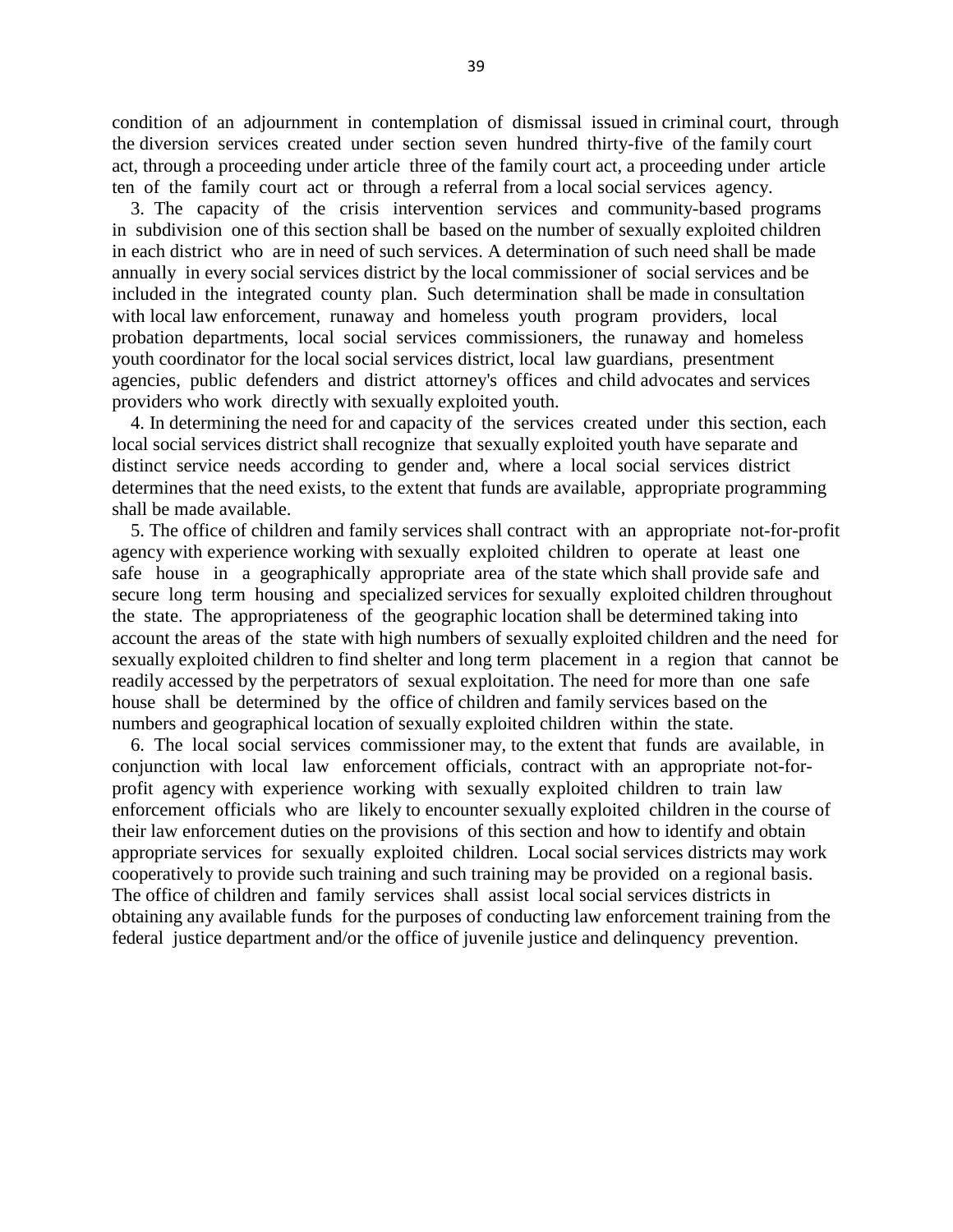## <span id="page-39-0"></span>**Article 10-D. Services for Victims of Human Trafficking**

<span id="page-39-1"></span>[Note: this Article will be repealed on September 1, 2012]

#### **§ 483-aa. Definitions.**

The following definitions shall apply to this article:

 (a) "Human trafficking victim" means a person who is a victim of sex trafficking as defined in section 230.34 of the penal law or a victim of labor trafficking as defined in section 135.35 of the penal law.

 (b) "Pre-certified victim of human trafficking" is a person who has a pending application for federal certification as a victim of a severe form of trafficking in persons as defined in section 7105 of title 22 of the United States Code (Trafficking Victims Protection) but has not yet obtained such certification, or a person who has reported a crime to law enforcement and it reasonably appears to law enforcement that the person is such a victim.

## <span id="page-39-2"></span> **§ 483-bb. Services for victims of human trafficking.**

(a) The office of temporary and disability assistance may coordinate with and assist law enforcement agencies and district attorney's offices to access appropriate services for human trafficking victims.

 (b) In providing such assistance, the office of temporary and disability assistance may enter into contracts with non-government organizations for providing services to pre-certified victims of human trafficking as defined in subdivision (b) of section four hundred eighty-threeaa of this article, insofar as funds are available for that purpose. Such services may nclude, but are not limited to, case management, emergency temporary housing, health care, mental health counseling, drug addiction screening and treatment, language interpretation and translation services, English language instruction, job training and placement assistance, post-employment services for job retention, and services to assist the individual and any of his or her family members to establish a permanent residence in New York state or the United States. Nothing in this section shall preclude the office of temporary and disability assistance, or any local social services district, from providing human trafficking victims who are United States citizens or human trafficking victims who meet the criteria pursuant to section one hundred twenty-two of this chapter with any benefits or services for which they otherwise may be eligible.

### <span id="page-39-3"></span> **§ 483-cc. Confirmation as a victim of human trafficking.**

(a) As soon as practicable after a first encounter with a person who reasonably appears to a law enforcement agency or a district attorney's office to be a human trafficking victim, that agency or office shall notify the office of temporary and disability assistance and the division of criminal justice services that such person may be eligible for services under this article.

 (b) Upon receipt of such a notification, the division of criminal justice services, in consultation with the office of temporary and disability assistance and the referring agency or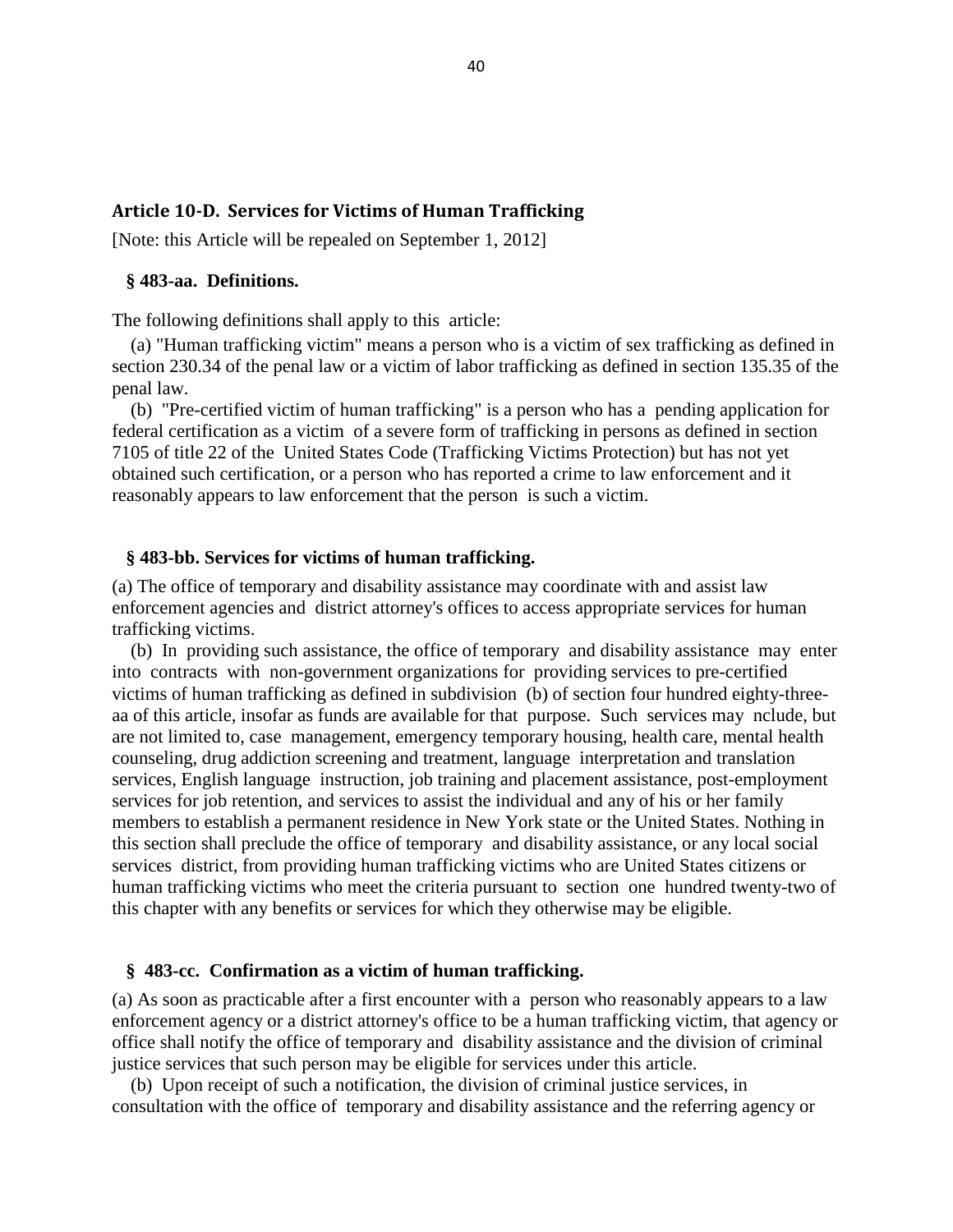office, shall make a preliminary assessment of whether such victim or possible victim appears to meet the criteria for certification as a victim of a severe form of trafficking in persons as defined in section 7105 of title 22 of the United States Code (Trafficking Victims Protection) or appears to be otherwise eligible for any federal, state or local benefits and services. If it is determined that the victim appears to meet such criteria, the office of temporary and disability assistance shall report the finding to the victim, and to the referring law enforcement agency or district attorney's office, and may assist that agency or office in having such victim receive services from a case management provider who may be under contract with the office of temporary and disability assistance, or from any other available source. If the victim or possible victim is under the age of eighteen, the office of temporary and disability assistance also shall notify the local department of social services in the county where the child was found.

## <span id="page-40-0"></span>**PROPOSED LEGISLATION: A9804, Trafficking Victims Protection and Justice Act, as introduced in the New York State Assembly on April 10, 2012.**

Note: Language in capitals is being added; language in brackets is being repealed]

**Section 1.** Short title. This act shall be known and may be cited as the "trafficking victims" protection and justice act".

**Section 2**. Section 60.13 of the penal law, as added by chapter 7 of the laws of 2007, is amended to read as follows:

§60.13 Authorized dispositions; felony sex offenses.

When a person is to be sentenced upon a conviction for any felony defined in article one hundred thirty of this chapter, including a sexually motivated felony, or patronizing a [prostitute] PERSON FOR PROSTITUTION in the first degree as defined in section 230.06 of this chapter, AGGRAVATED PATRONIZING A MINOR FOR PROSTITUTION IN THE THIRD DEGREE AS DEFINED IN SECTION 230.11 OF THIS CHAPTER, AGGRAVATED PATRONIZING A MINOR FOR PROSTITUTION IN THE SECOND DEGREE AS DEFINED IN SECTION 230.12 OF THIS CHAPTER, AGGRAVATED PATRONIZING A MINOR FOR PROSTITUTION IN THE FIRST DEGREE AS DEFINED IN SECTION 230.13 OF THIS CHAPTER, incest in the second degree as defined in section 255.26 of this chapter, or incest in the first degree as defined in section 255.27 of this chapter, or a felony attempt or conspiracy to commit any of these crimes, the court must sentence the defendant in accordance with the provisions of section 70.80 of this title.

**Section 3**. Paragraph (a) of subdivision 1 of section 70.02 of the penal law, as amended by chapter 320 of the laws of 2006, is amended to read as follows:

 (a) Class B violent felony offenses: an attempt to commit the class A-I felonies of murder in the second degree as defined in section 125.25, kidnapping in the first degree as defined in section 135.25, and arson in the first degree as defined in section 150.20; manslaughter in the first degree as defined in section 125.20, aggravated manslaughter in the first degree as defined in section 125.22, rape in the first degree as defined in section 130.35, criminal sexual act in the first degree as defined in section 130.50, aggravated sexual abuse in the first degree as defined in section 130.70, course of sexual conduct against a child in the first degree as defined in section 130.75; assault in the first degree as defined in section 120.10,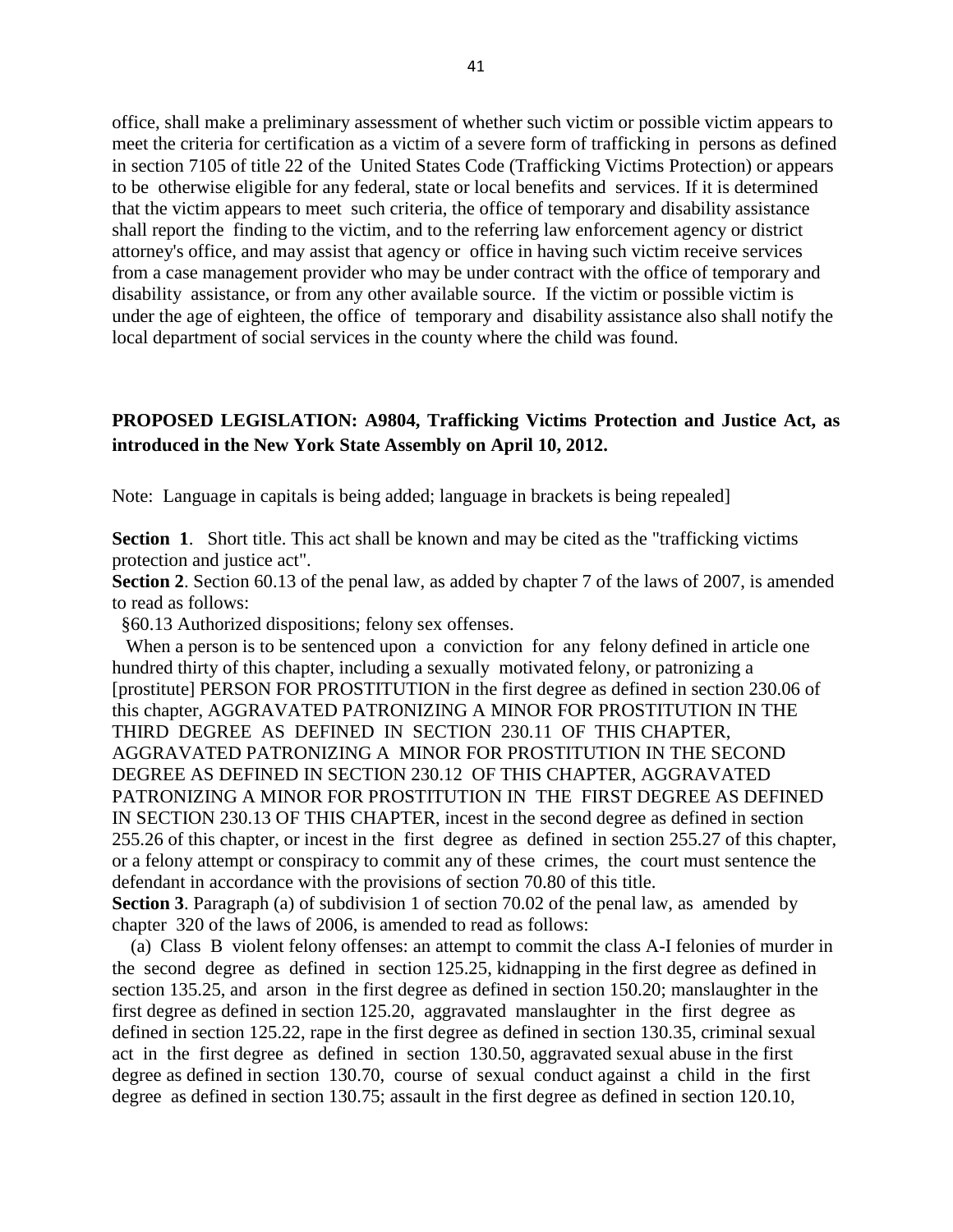kidnapping in the second degree as defined in section 135.20, burglary in the first degree as defined in section 140.30, arson in the second degree as defined in section 150.15, robbery in the first degree as defined in section 160.15, SEX TRAFFICKING AS DEFINED IN SECTION 230.34, incest in the first degree as defined in section 255.27, criminal possession of a weapon in the first degree as defined in section 265.04, criminal use of a firearm in the first degree as defined in section 265.09, criminal sale of a firearm in the first degree as defined in section 265.13, aggravated assault upon a police officer or a peace officer as defined in section 120.11, gang assault in the first degree as defined in section 120.07, intimidating a victim or witness in the first degree as defined in section 215.17, hindering prosecution of terrorism in the first degree as defined in section 490.35, criminal possession of a chemical weapon or biological weapon in the second degree as defined in section 490.40, and criminal use of a chemical weapon or biological weapon in the third degree as defined in section 490.47. **Section 4**. Paragraph (a) of subdivision 1 of section 70.80 of the penal law, as added by chapter 7 of the laws of 2007, is amended to read as follows:

 (a) For the purposes of this section, a "felony sex offense" means a conviction of any felony defined in article one hundred thirty of this chapter, including a sexually motivated felony, or patronizing a [prostitute] PERSON FOR PROSTITUTION in the first degree as defined in section 230.06 of this chapter, PATRONIZING A PERSON FOR PROSTITUTION IN THE SECOND DEGREE AS DEFINED IN SECTION 230.05 OF THIS CHAPTER, AGGRAVATED PATRONIZING A MINOR FOR PROSTITUTION IN THE THIRD DEGREE AS DEFINED IN SECTION 230.11 OF THIS CHAPTER, AGGRAVATED PATRONIZING A MINOR FOR PROSTITUTION IN THE SECOND DEGREE AS DEFINED IN SECTION 230.12 OF THIS CHAPTER, AGGRAVATED PATRONIZING A MINOR FOR PROSTITUTION IN THE FIRST DEGREE AS DEFINED IN SECTION 230.13 OF THIS CHAPTER, incest in the second degree as defined in section 255.26 of this chapter, or incest in the first degree as defined in section 255.27 of this chapter, or a felony attempt or conspiracy to commit any of the above.

**Section 5**. The closing paragraph of section 135.35 of the penal law, as added by chapter 74 of the laws of 2007, is amended to read as follows:

Labor trafficking is a class [D] B felony.

**Section 6.** The penal law is amended by adding a new section 230.01 to read as follows: § 230.01 PROSTITUTION; DEFENSE.

 IN ANY PROSECUTION UNDER SECTION 230.00 OR SUBDIVISION THREE OF SECTION 240.37 OF THIS PART, IT IS AN AFFIRMATIVE DEFENSE THAT THE DEFENDANT'S PARTICIPATION IN THE OFFENSE WAS A RESULT OF HAVING BEEN A

VICTIM OF SEX TRAFFICKING UNDER SECTION 230.34 OF THIS ARTICLE OR A VICTIM OF TRAFFICKING IN PERSONS UNDER THE TRAFFICKING VICTIMS PROTECTION ACT (UNITED STATES CODE, TITLE 22, CHAPTER 78).

**Section 7.** The section heading and subdivision 1 of section 230.02 of the penal law, as amended by chapter 627 of the laws of 1978, are amended to read as follows:

Patronizing a [prostitute] PERSON FOR PROSTITUTION; definitions.

1. A person patronizes a [prostitute] PERSON FOR PROSTITUTION when:

(a) Pursuant to a prior understanding, he OR SHE pays a fee to another person as compensation for such person or a third person having engaged in sexual conduct with him OR HER; or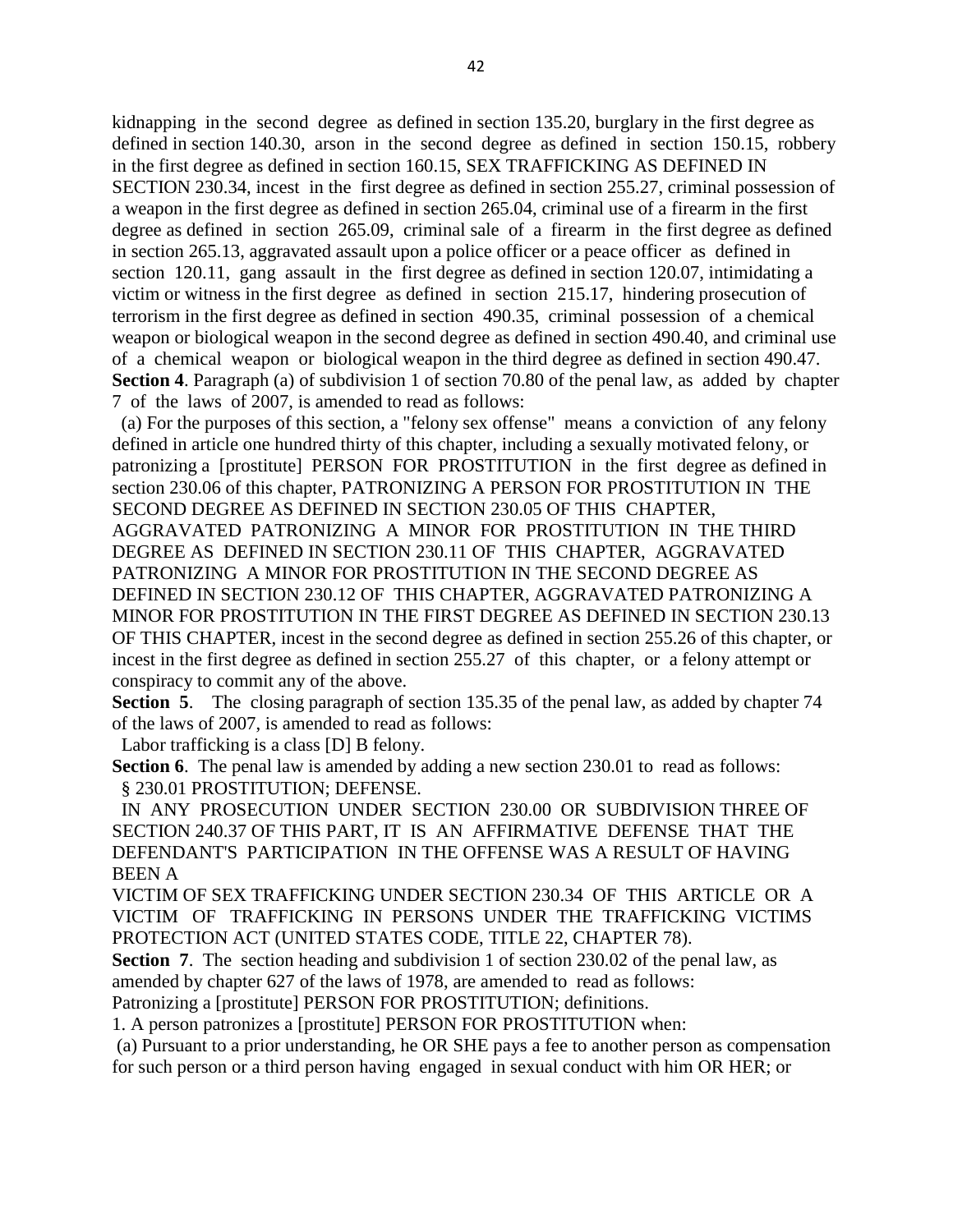(b) He OR SHE pays or agrees to pay a fee to another person pursuant to an understanding that in return therefor such person or a third person will engage in sexual conduct with him OR HER; or

(c) He OR SHE solicits or requests another person to engage in sexual conduct with him OR HER in return for a fee.

**Section 8**. Subdivision 2 of section 230.03 of the penal law, as added by chapter 191 of the laws of 2011, is amended to read as follows:

2. For the purposes of this section, SECTION 230.08 and section 230.19 of this article, "school zone" means (a) in or on or within any build ing, structure, athletic playing field, playground or land contained within the real property boundary line of a public or private elementary, parochial, intermediate, junior high, vocational, or high school, or

(b) any public sidewalk, street, parking lot, park, playground or private land, located immediately adjacent to the boundary line of such school.

**Section 9**. Section 230.07 of the penal law is REPEALED and a new section 230.08 is added to read as follows:

§ 230.08 PATRONIZING A PERSON FOR PROSTITUTION IN A SCHOOL ZONE.

1. A PERSON IS GUILTY OF PATRONIZING A PERSON FOR PROSTITUTION IN A SCHOOL ZONE WHEN HE OR SHE COMMITS THE CRIME OF PATRONIZING A PERSON FOR PROSTITUTION IN VIOLATION OF SECTION 230.04, 230.05, OR 230.06 OF THIS ARTICLE IN A SCHOOL ZONE DURING THE HOURS THAT SCHOOL IS IN SESSION.

2. FOR PURPOSES OF THIS SECTION, "SCHOOL ZONE" SHALL MEAN "SCHOOL ZONE" AS DEFINED IN SUBDIVISION TWO OF SECTION 230.03 OF THIS ARTICLE. PATRONIZING A PERSON FOR PROSTITUTION IN A SCHOOL ZONE IS A CLASS E FELONY.

**Section 10**. Section 230.04 of the penal law, as amended by chapter 74 of the laws of 2007, is amended to read as follows:

§ 230.04 Patronizing a [prostitute] PERSON FOR PROSTITUTION in the third degree. A person is guilty of patronizing a [prostitute] PERSON FOR PROSTITU TION in the third degree when he or she patronizes a [prostitute] PERSON FOR PROSTITUTION. Patronizing a [prostitute] PERSON FOR PROSTITUTION in the third degree is a class A misdemeanor.

**Section 11**. Section 230.05 of the penal law, as added by chapter 627 of the laws of 1978, is amended to read as follows:

§ 230.05 Patronizing a [prostitute] PERSON FOR PROSTITUTION in the second degree. A person is guilty of patronizing a [prostitute] PERSON FOR PROSTITUTION in the second degree when, being [over] eighteen years [of age] OLD OR MORE, he OR SHE patronizes a [prostitute] PERSON FOR PROSTITUTION and the person patronized is less than [fourteen] FIFTEEN years [of age] OLD.

Patronizing a [prostitute] PERSON FOR PROSTITUTION in the second degree is a class E felony.

**Section 12**. Section 230.06 of the penal law, as added by chapter 627 of the laws of 1978, is amended to read as follows:

§ 230.06 Patronizing a [prostitute] PERSON FOR PROSTITUTION in the first degree. A person is guilty of patronizing a [prostitute] PERSON FOR PROSTITUTION in the first degree when [he]: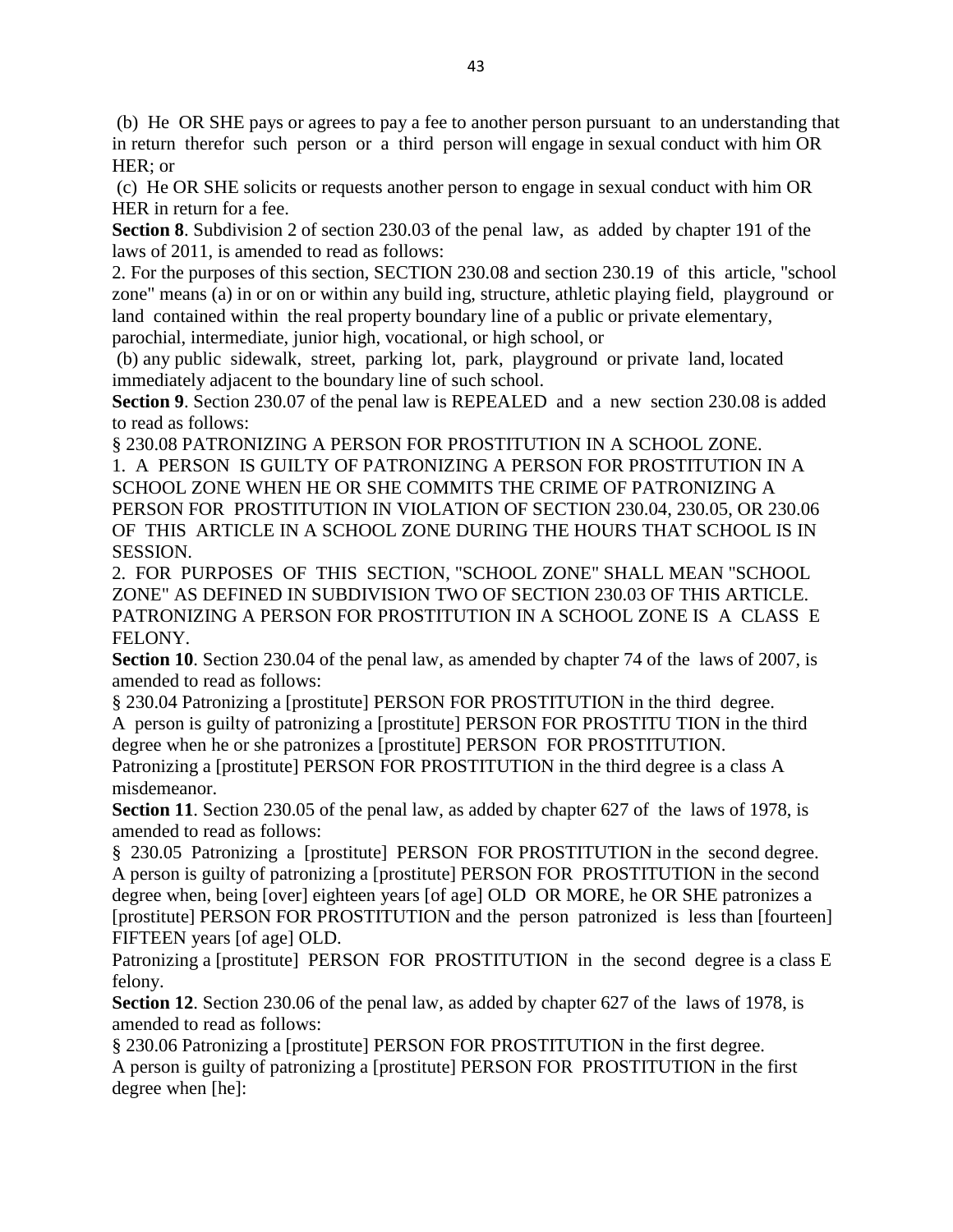1. HE OR SHE patronizes a [prostitute] PERSON FOR PROSTITUTION and the person patronized is less than eleven years [of age] OLD; OR

2. BEING EIGHTEEN YEARS OLD OR MORE, HE OR SHE PATRONIZES A PERSON FOR PROSTITUTION AND THE PERSON PATRONIZED IS LESS THAN THIRTEEN YEARS OLD.

Patronizing a [prostitute] PERSON FOR PROSTITUTION in the first degree is a class D felony. **Section 13.** The section heading and the opening paragraph of section 230.10 of the penal law are amended to read as follows:

Prostitution and patronizing a [prostitute] PERSON FOR PROSTITUTION; no defense.

In any prosecution for prostitution or patronizing a [prostitute] PERSON FOR

PROSTITUTION, the sex of the two parties or prospective parties to the sexual conduct engaged in, contemplated or solicited is immaterial, and it is no defense that:

**Section 14**. The penal law is amended by adding three new sections 230.11, 230.12 and 230.13 to read as follows:

§ 230.11 AGGRAVATED PATRONIZING A MINOR FOR PROSTITUTION IN THE THIRD DEGREE.

A PERSON IS GUILTY OF AGGRAVATED PATRONIZING A MINOR FOR PROSTITUTION IN THE THIRD DEGREE WHEN, BEING TWENTY-ONE YEARS OLD OR MORE, HE OR SHE PATRONIZES A PERSON FOR PROSTITUTION AND THE PERSON PATRONIZED IS LESS THAN EIGHTEEN YEARS OLD AND THE PERSON GUILTY OF PATRONIZING ENGAGES IN SEXUAL INTERCOURSE, ORAL SEXUAL CONDUCT, ANAL SEXUAL CONDUCT, OR AGGRAVATED SEXUAL CONDUCT. AGGRAVATED PATRONIZING A MINOR FOR PROSTITUTION IN THE THIRD DEGREE IS A CLASS E FELONY.

§ 230.12 AGGRAVATED PATRONIZING A MINOR FOR PROSTITUTION IN THE SECOND DEGREE.

A PERSON IS GUILTY OF AGGRAVATED PATRONIZING A MINOR FOR PROSTITUTION IN THE SECOND DEGREE WHEN, BEING EIGHTEEN YEARS OLD OR MORE, HE OR SHE PATRONIZES A PERSON FOR PROSTITUTION AND THE PERSON PATRONIZED IS LESS THAN FIFTEEN YEARS OLD AND THE PERSON GUILTY OF PATRONIZING ENGAGES IN SEXUAL INTERCOURSE, ORAL SEXUAL CONDUCT, ANAL SEXUAL CONDUCT, OR AGGRAVATED SEXUAL CONDUCT. AGGRAVATED PATRONIZING A MINOR FOR PROSTITUTION IN THE SECOND DEGREE IS A CLASS D FELONY.

§ 230.13 AGGRAVATED PATRONIZING A MINOR FOR PROSTITUTION IN THE FIRST DEGREE.

A PERSON IS GUILTY OF AGGRAVATED PATRONIZING A MINOR FOR PROSTITUTION IN THE FIRST DEGREE WHEN HE OR SHE PATRONIZES A PERSON FOR PROSTITUTION AND THE PERSON PATRONIZED IS LESS THAN ELEVEN YEARS OLD, BEING EIGHTEEN YEARS OLD OR MORE, HE OR SHE PATRONIZES A PERSON FOR PROSTITUTION AND THE PERSON PATRONIZED IS LESS THAN THIRTEEN YEARS OLD, AND THE PERSON GUILTY OF PATRONIZING ENGAGES IN SEXUAL INTERCOURSE, ORAL SEXUAL CONDUCT, ANAL SEXUAL CONDUCT, OR AGGRAVATED SEXUAL CONDUCT.

AGGRAVATED PATRONIZING A MINOR FOR PROSTITUTION IN THE FIRST DEGREE IS A CLASS B FELONY.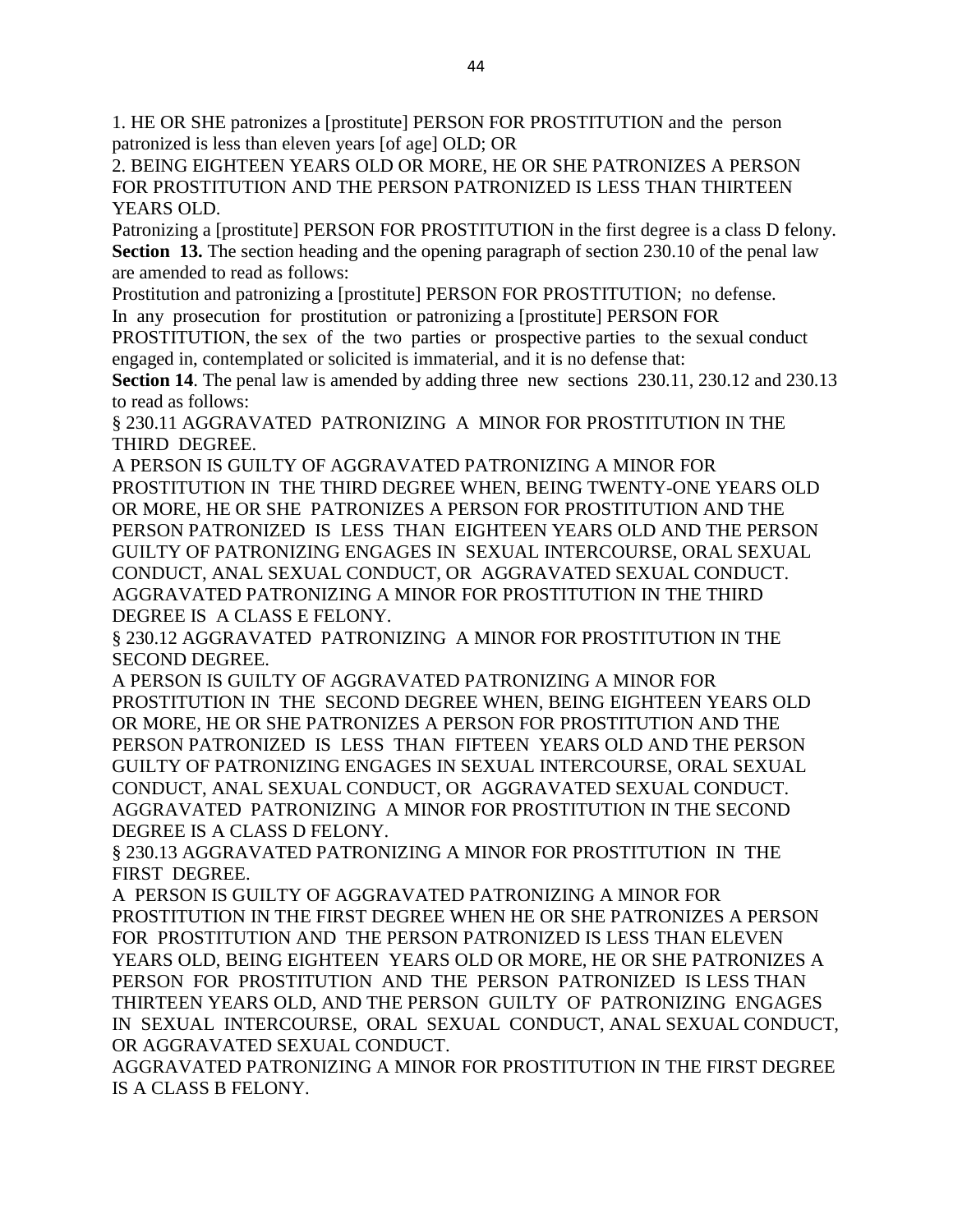**Section 15.** Subdivisions 1 and 2 of section 230.15 of the penal law are amended to read as follows:

1. "Advance prostitution." A person "advances prostitution" when, acting other than as a [prostitute] PERSON IN PROSTITUTION or as a patron thereof, he OR SHE knowingly causes or aids a person to commit or engage in prostitution, procures or solicits patrons for prostitution, provides persons or premises for prostitution purposes, operates or assists in the operation of a house of prostitution or a prostitution enterprise, or engages in any other conduct designed to institute, aid or facilitate an act or enterprise of prostitution.

2. "Profit from prostitution." A person "profits from prostitution" when, acting other than as a [prostitute] PERSON IN PROSTITUTION receiving compensation for personally rendered prostitution services, he OR SHE accepts or receives money or other property pursuant to an agreement or understanding with any person whereby he OR SHE participates or is to participate in the proceeds of prostitution activity.

**Section 16.** Subdivision 1 of section 230.19 of the penal law, as added by chapter 191 of the laws of 2011, is amended to read as follows:

1. A person is guilty of promoting prostitution in a school zone when, being nineteen years [of age] OLD or [older] MORE, he or she knowingly advances or profits from prostitution [that he or she knows or reasonably should know is or will be committed in violation of section 230.03 of this article] in a school zone during the hours that school is in session.

**Section 17.** The opening paragraph and subdivisions 1 and 2 of section 230.25 of the penal law, the opening paragraph and subdivision 2 as amended by chapter 627 of the laws of 1978 and subdivision 1 as amended by chapter 74 of the laws of 2007, are amended to read as follows: A person is guilty of promoting prostitution in the third degree when he OR SHE knowingly:

1. Advances or profits from prostitution by managing, supervising, controlling or owning, either alone or in association with others, a house of prostitution or a prostitution business or enterprise involving prostitution activity by two or more [prostitutes] PERSONS IN PROSTITUTION, or a business that sells travel-related services knowing that such services include or are intended to facilitate travel for the purpose of patronizing a [prostitute] PERSON FOR PROSTITUTION, including to a foreign jurisdiction and regardless of the legality of prostitution in said foreign jurisdiction; or

2. PROFITS FROM PROSTITUTION BY ENGAGING, EITHER ALONE OR IN ASSOCIATION WITH OTHERS, IN A BUSINESS OR ENTERPRISE CONSISTING OF THE TRANSPORTING OF A PERSON OR PERSONS FOR THE PURPOSES OF PROSTITUTION; OR

3. Advances or profits from prostitution of a person less than nineteen years old.

**Section 18**. The opening paragraph of section 230.30 of the penal law, as amended by chapter 627 of the laws of 1978, is amended to read as follows:

A person is guilty of promoting prostitution in the second degree when he OR SHE knowingly: **Section 19.** The first undesignated paragraph of section 230.32 of the penal law, as added by chapter 627 of the laws of 1978, is amended to read as follows:

A person is guilty of promoting prostitution in the first degree when he OR SHE knowingly advances or profits from prostitution of a person less than [eleven] THIRTEEN years old. **Section 20.** Section 230.33 of the penal law, as added by chapter 450 of the laws of 2005, is amended to read as follows:

§ 230.33 Compelling prostitution.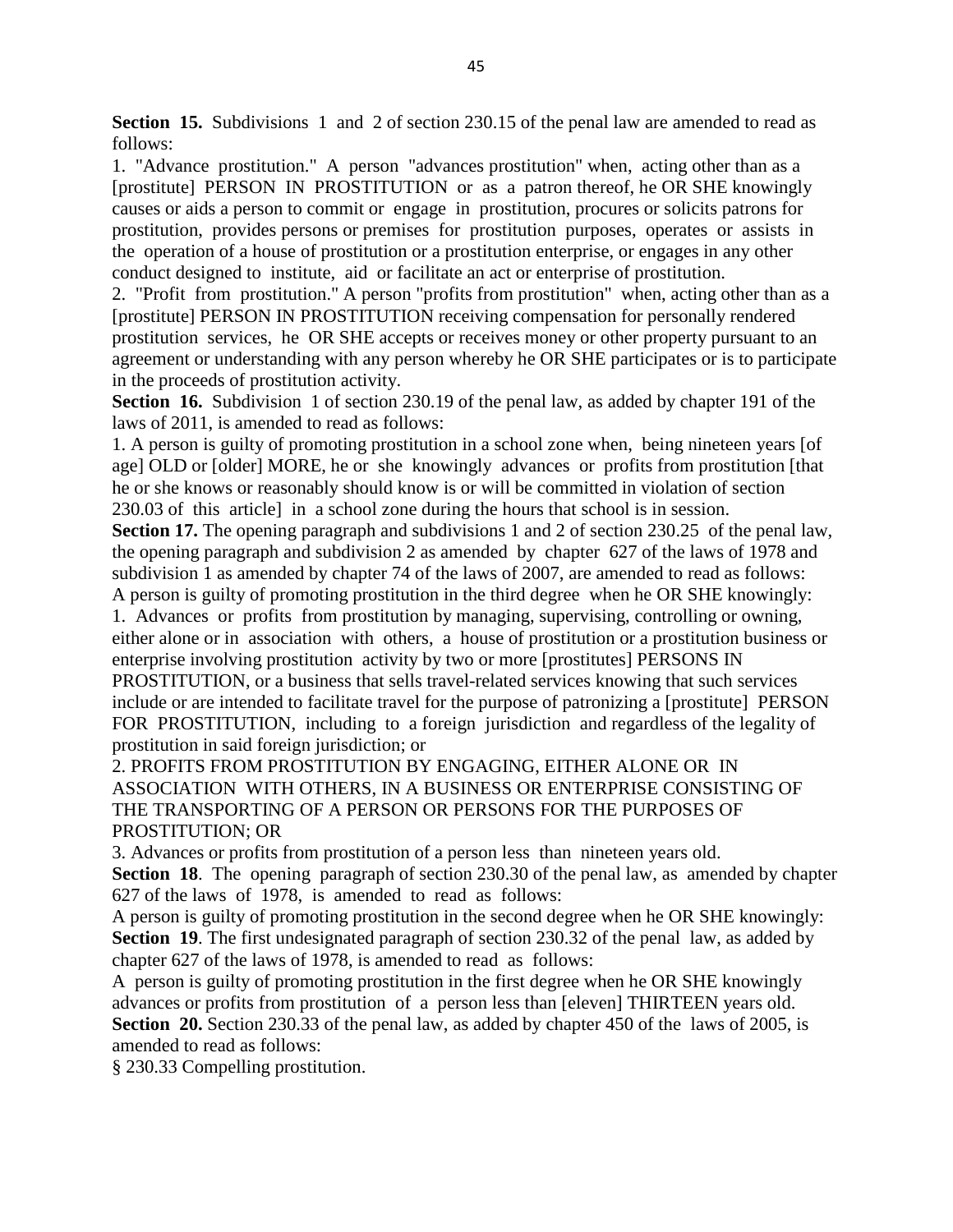A person is guilty of compelling prostitution when, being twenty-one years [of age or older] OLD OR MORE, he or she knowingly advances prostitution by compelling a person less than [sixteen] EIGHTEEN years old, by force or intimidation, to engage in prostitution. Compelling prostitution is a class B felony.

**Section 21.** Subdivision 1 and paragraph (h) of subdivision 5 of section 230.34 of the penal law, as added by chapter 74 of the laws of 2007, are amended and a new subdivision 6 is added to read as follows:

 1. unlawfully providing to a person who is patronized, with intent to impair said person's judgment: (a) a narcotic drug or a narcotic preparation; (b) MARIJUANA OR concentrated cannabis as defined in paragraph (a) of subdivision four of section thirty-three hundred two of the public health law; (c) methadone; [or] (d) gamma-hydroxybutyrate (GHB) or flunitrazepan, also known as Rohypnol; OR (E) METHYLENEDIOXYMETH AMPHETAMINE (MDMA), ALSO KNOWN AS ECSTASY;

(h) perform any other act which would not in itself materially benefit the actor but which is calculated to harm the person who is patronized materially with respect to his or her health, safety, or immigration status[.]; OR

6. KNOWINGLY ADVANCING PROSTITUTION OF A PERSON LESS THAN EIGHTEEN YEARS OLD.

**Section 22**. Section 230.35 of the penal law, as amended by chapter 450 of the laws of 2005, is amended to read as follows:

§ 230.35 Promoting or compelling prostitution; accomplice.

In a prosecution for promoting prostitution or compelling prostitution, a person less than [seventeen] EIGHTEEN years [of age] OLD from whose prostitution activity another person is alleged to have advanced or attempted to advance or profited or attempted to profit shall not be deemed to be an accomplice.

**Section 23**. The first undesignated paragraph of section 230.40 of the penal law is amended to read as follows:

A person is guilty of permitting prostitution when, having possession or control of premises OR VEHICLE which he OR SHE knows are being used for prostitution purposes OR FOR THE PURPOSE OF ADVANCING PROSTITUTION, he OR SHE fails to make reasonable effort to halt or abate such use.

**Section 24.** Subdivision 2 of section 240.37 of the penal law, as added by chapter 344 of the laws of 1976, is amended, subdivision 3 is renumbered subdivision 4 and a new subdivision 3 is added to read as follows:

2. Any person who remains or wanders about in a public place and repeatedly beckons to, or repeatedly stops, or repeatedly attempts to stop, or repeatedly attempts to engage passers-by in conversation, or repeatedly stops or attempts to stop motor vehicles, or repeatedly interferes with the free passage of other persons, for the purpose of prostitution[, or of patronizing a prostitute as those terms are] AS THAT TERM IS defined in article two hundred thirty of [the penal law] THIS PART, shall be guilty of a violation and is guilty of a class B misdemeanor if such person has previously been convicted of a violation of this section or of [sections] SECTION 230.00 [or 230.05] of [the penal law] THIS PART.

3. ANY PERSON WHO REMAINS OR WANDERS ABOUT IN A PUBLIC PLACE AND REPEATEDLY BECKONS TO, OR REPEATEDLY STOPS, OR REPEATEDLY ATTEMPTS TO STOP, OR REPEATEDLY ATTEMPTS TO ENGAGE PASSERS-BY IN CONVERSATION, OR REPEATEDLY STOPS OR ATTEMPTS TO STOP MOTOR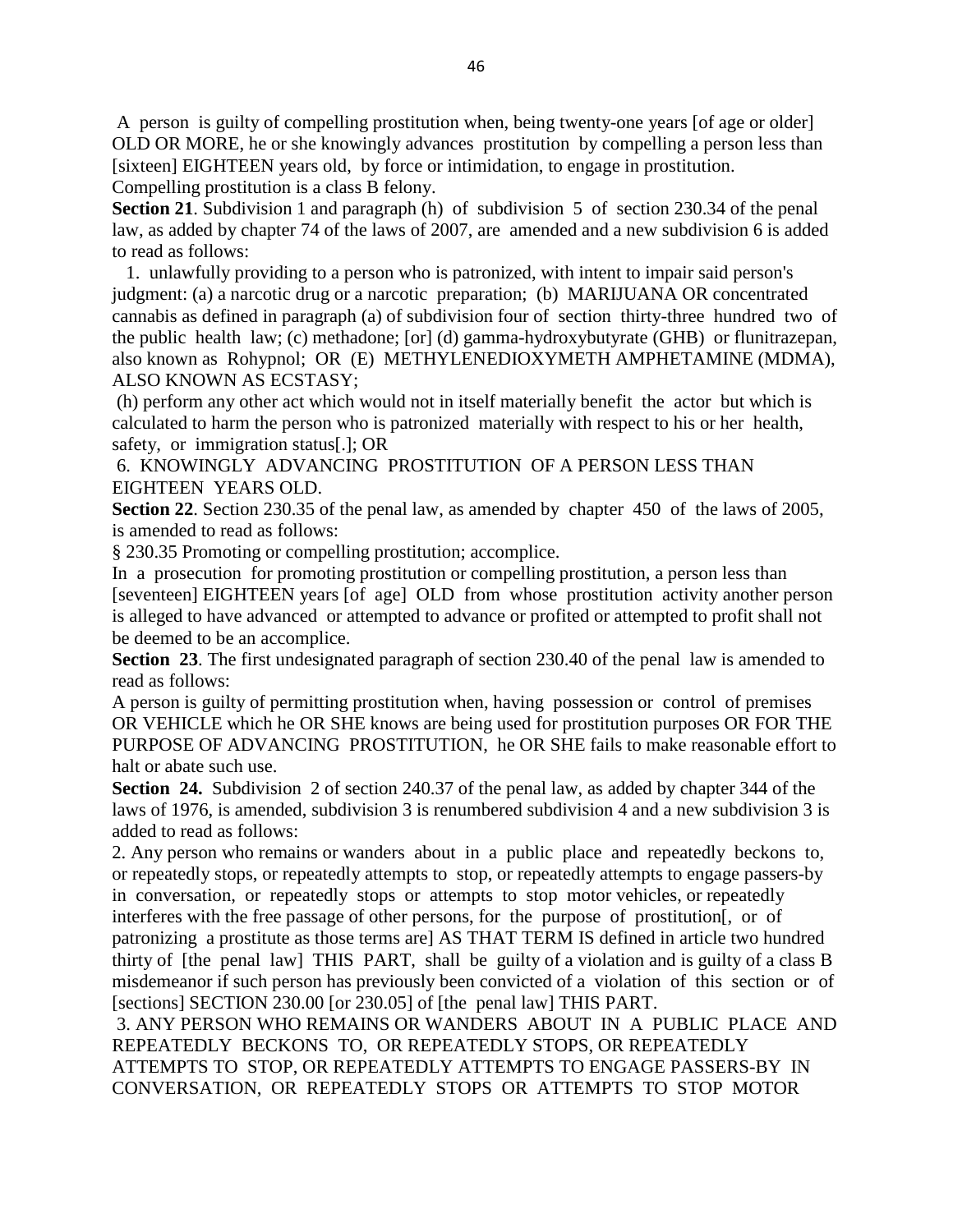VEHICLES, OR REPEATEDLY INTERFERES WITH THE FREE PASSAGE OF OTHER PERSONS, FOR THE PURPOSE OF PATRONIZING A PERSON FOR PROSTITUTION AS DEFINED IN SECTION 230.02 OF THIS PART, SHALL BE GUILTY OF A VIOLATION AND IS GUILTY OF A CLASS B MISDEMEANOR IF SUCH PERSON HAS PREVIOUSLY BEEN CONVICTED OF A VIOLATION OF THIS SECTION OR OF SECTION 230.04, 230.05, 230.06 OR 230.08 OF THIS PART.

**Section 25.** The section heading of section 170.15 of the criminal procedure law, as amended by chapter 661 of the laws of 1972, is amended and a new subdivision 5 is added to read as follows:

Removal of action from [one local] criminal court to another COURT.

5. (A) WHEN A DEFENDANT WHO IS LESS THAN EIGHTEEN YEARS OLD AND ALLEGED TO HAVE ENGAGED IN ANY ACT DEFINED IN SECTION 230.00 OR SUBDIVISION TWO OF SECTION 240.37 OF THE PENAL LAW IS BROUGHT FOR ARRAIGNMENT UPON AN INFORMATION, SIMPLIFIED INFORMATION OR MISDEMEANOR COMPLAINT CHARGING SUCH OFFENSE, THE COURT MUST ORDER THE ACTION REMOVED TO FAMILY COURT FOR FURTHER PROCEEDINGS IN ACCORDANCE WITH ARTICLE SEVEN OF THE FAMILY COURT ACT. THE ORDER OF REMOVAL MUST DIRECT THAT ALL OF THE PLEADINGS AND PROCEEDINGS IN THE ACTION, OR A CERTIFIED COPY OF THE SAME, BE TRANSFERRED TO THE DESIGNATED FAMILY COURT AND BE DELIVERED TO AND FILED WITH THE CLERK OF THAT COURT. THE PROCEDURES SET FORTH IN SECTIONS 725.10, 725.15 AND 725.20 OF THIS CHAPTER FOR TRANSFER AND SEALING OF RECORDS SHALL APPLY TO THIS PROVISION WHENEVER APPLICABLE.

(B) THE COURT MUST INFORM THE DEFENDANT OF THE AVAILABILITY OF SERVICES UNDER SECTION 447-B OF THE SOCIAL SERVICES LAW.

**Section 26**. Subdivision 6 of section 380.50 of the criminal procedure law, as amended by chapter 320 of the laws of 2006, is amended to read as follows:

6. Regardless of whether the victim requests to make a statement with regard to the defendant's sentence, where the defendant is sentenced for a violent felony offense as defined in section 70.02 of the penal law or a felony defined in article one hundred twenty-five of such law or any of the following provisions of such law: sections 130.25, 130.30, 130.40, 130.45, 255.25, 255.26, 255.27, article two hundred sixty-three, 135.10, 135.25, 230.04, 230.05, 230.06, 230.08, 230.11, 230.12, 230.13, subdivision two of section 230.30 or 230.32, the prosecutor shall, within sixty days of the imposition of sentence, provide the victim with a form on which the victim may indicate a demand to be informed of any petition to change the name of such defendant. Such forms shall be maintained by such prosecutor. Upon receipt of a notice of a petition to change the name of any such defendant, pursuant to subdivision two of section sixty-two of the civil rights law, the prosecutor shall promptly notify the victim at the most current address or telephone number provided by such victim in the most reasonable and expedient possible manner of the time and place such petition will be presented to the court. **Section 27.** The opening paragraph of paragraph (i) of subdivision 1 of section 440.10 of the criminal procedure law, as added by chapter 332 of the laws of 2010, is amended to read as follows:

The judgment is a conviction where the arresting charge was under section 240.37 (loitering for the purpose of engaging in a prostitution offense, provided that the defendant was not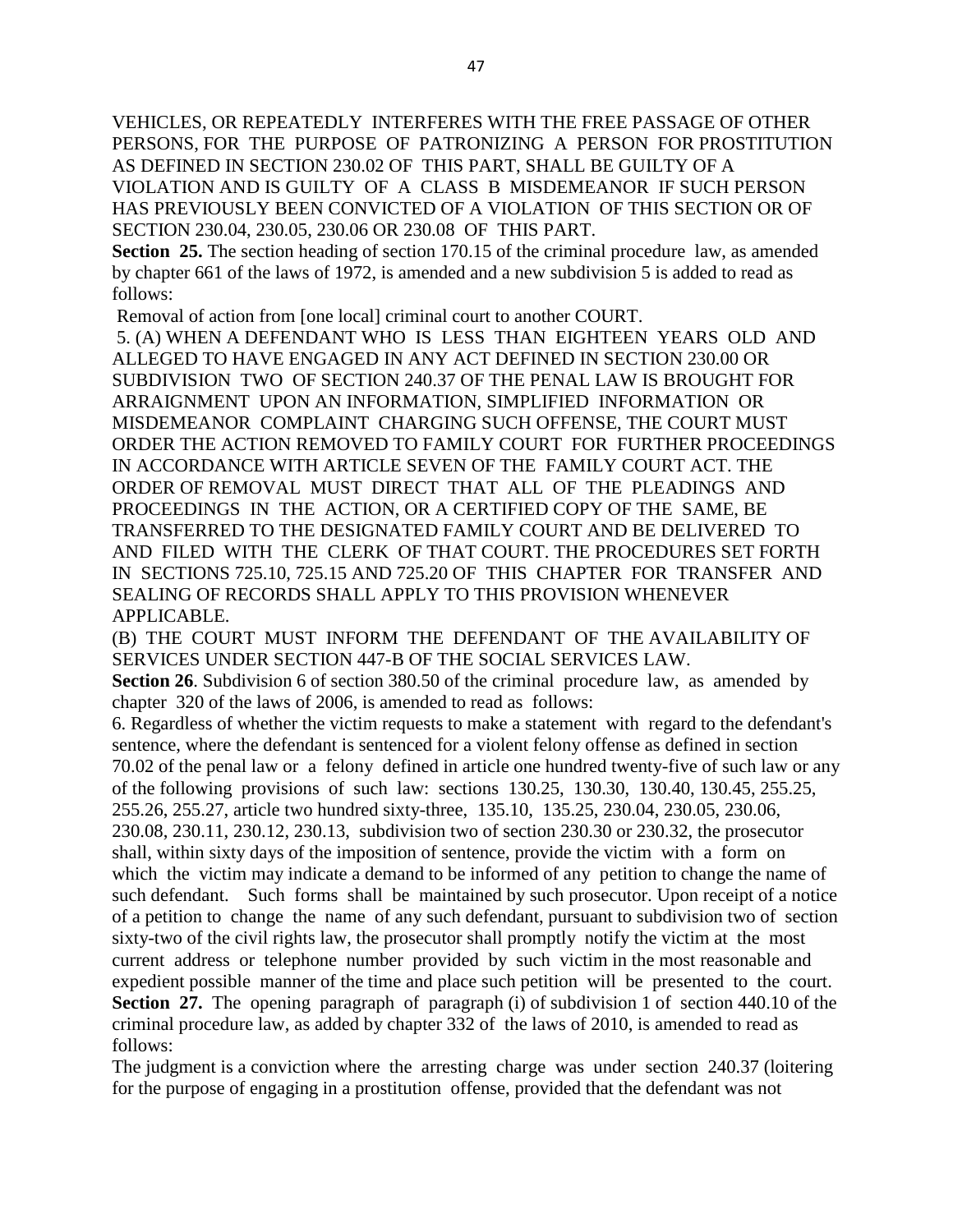alleged to be loitering for the purpose of patronizing a [prostitute] PERSON FOR PROSTITUTION or promoting prostitution) or 230.00 (prostitution) of the penal law, and the defendant's participation in the offense was a result of having been a victim of sex trafficking under section 230.34 of the penal law or trafficking in persons under the Trafficking Victims Protection Act (United States Code, title 22, chapter 78); provided that

**Section 28.** Paragraph (h) of subdivision 8 of section 700.05 of the criminal procedure law, as amended by chapter 154 of the laws of 1990, is amended to read as follows:

(h) Promoting prostitution in the first degree, as defined in section 230.32 of the penal law, promoting prostitution in the second degree, as defined by subdivision one of section 230.30 of the penal law, PROMOTING PROSTITUTION IN THE THIRD DEGREE, AS DEFINED IN SECTION 230.25 OF THE PENAL LAW;

**Section 29**. Subdivision (a) of section 483-cc of the social services law, as added by chapter 74 of the laws of 2007, is amended to read as follows:

(a) As soon as practicable after a first encounter with a person who reasonably appears to a law enforcement agency [or a], district attorney's office, OR AN ESTABLISHED PROVIDER OF SOCIAL OR LEGAL SERVICES DESIGNATED BY THE OFFICE OF TEMPORARY AND DISABILITY ASSISTANCE OR THE OFFICE FOR THE PREVENTION OF DOMESTIC VIOLENCE to be a human trafficking victim, that agency [or], office OR PROVIDER shall notify the office of temporary and disability assistance and the division of criminal justice services that such person may be eligible for services under this article. **Section 30.** Subdivision (p) of section 10.03 of the mental hygiene law, as added by chapter 7 of the laws of 2007, is amended to read as follows:

(p) "Sex offense" means an act or acts constituting: (1) any felony defined in article one hundred thirty of the penal law, including a sexually motivated felony; (2) patronizing a [prostitute] PERSON FOR PROSTITUTION in the first degree as defined in section 230.06 of the penal law, AGGRAVATED PATRONIZING A MINOR FOR PROSTITUTION IN THE FIRST DEGREE AS DEFINED IN SECTION 230.13 OF THE PENAL LAW, AGGRAVATED PATRONIZING A MINOR FOR PROSTITUTION IN THE SECOND DEGREE AS DEFINED IN SECTION 230.12 OF THE PENAL LAW, AGGRAVATED PATRONIZING A MINOR FOR PROSTITUTION IN THE THIRD DEGREE AS DEFINED IN SECTION 230.11 OF THE PENAL LAW, incest in the second degree as defined in section 255.26 of the penal law, or incest in the first degree as defined in section 255.27 of the penal law; (3) a felony attempt or conspiracy to commit any of the foregoing offenses set forth in this subdivision; or (4) a designated felony, as defined in subdivision (f) of this section, if sexually motivated and committed prior to the effective date of this article. **Section 31.** Subparagraph (i) of paragraph (a) of subdivision 2 of section 168-a of the correction law, as amended by chapter 405 of the laws of 2008, is amended to read as follows: (i) a conviction of or a conviction for an attempt to commit any of the provisions of sections 120.70, 130.20, 130.25, 130.30, 130.40, 130.45, 130.60, 230.34, 250.50, 255.25, 255.26 and 255.27 or article two hundred sixty-three of the penal law, or section 135.05, 135.10, 135.20 or 135.25 of such law relating to kidnapping offenses, provided the victim of such kidnapping or related offense is less than seventeen years old and the offender is not the parent of the victim, or section 230.04, [where the person patronized is in fact less than seventeen years of age,] 230.05 [or], 230.06, 230.08, [or] 230.11, 230.12, 230.13, subdivision two of section 230.30, [or] section 230.32 [or], 230.33, OR 230.34 of the penal law, OR SECTION 230.25 OF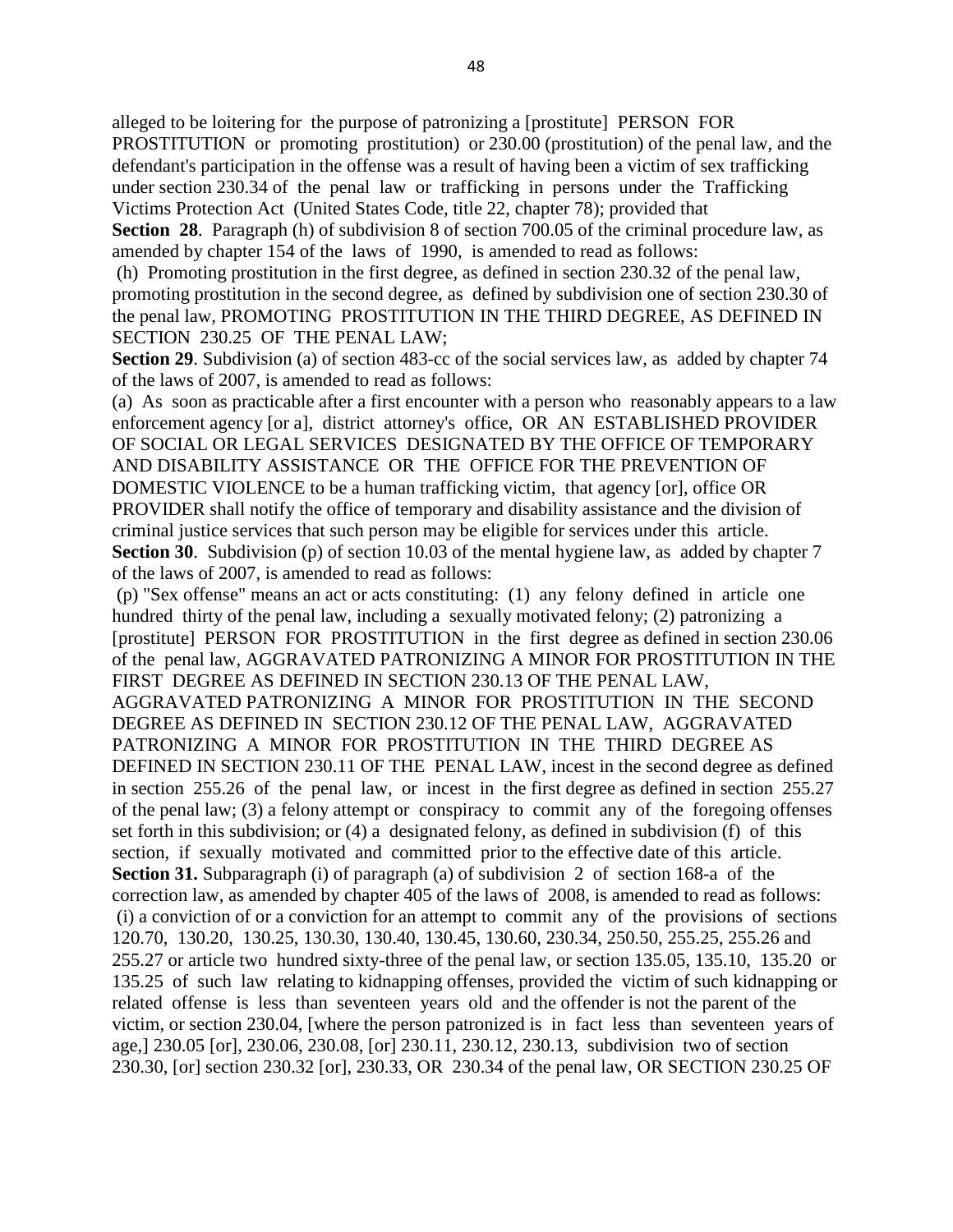THE PENAL LAW WHERE THE PERSON PROSTITUTED IS IN FACT LESS THAN SEVENTEEN YEARS OLD, or

**Section 32.** Paragraph (b) of subdivision 1 of section 168-d of the correction law, as amended by chapter 74 of the laws of 2007, is amended to read as follows:

(b) Where a defendant stands convicted of an offense defined in paragraph (b) of subdivision two of section one hundred sixty-eight-a of this article or where the defendant was convicted of patronizing a [prostitute] PERSON FOR PROSTITUTION in the third degree under section 230.04 of the penal law OR OF PATRONIZING A PERSON FOR PROSTITUTION IN THE SECOND DEGREE UNDER SECTION 230.05 OF THE PENAL LAW, OR OF PATRONIZING A PERSON FOR PROSTITUTION IN THE FIRST DEGREE UNDER SECTION 230.06 OF THE PENAL LAW, OR OF PATRONIZING A PERSON FOR PROSTITUTION IN A SCHOOL ZONE UNDER SECTION 230.08 OF THE PENAL LAW, OR OF AGGRAVATED PATRONIZING A MINOR FOR PROSTITUTION IN THE FIRST DEGREE AS DEFINED IN SECTION 230.13 OF THE PENAL LAW, OR OF AGGRAVATED PATRONIZING A MINOR FOR PROSTITUTION IN THE SECOND DEGREE AS DEFINED IN SECTION 230.12 OF THE PENAL LAW, OR OF AGGRAVATED PATRONIZING A MINOR FOR PROSTITUTION IN THE THIRD DEGREE AS DEFINED IN SECTION 230.11 OF THE PENAL LAW, and the defendant controverts an allegation that the victim of such offense was less than eighteen years [of age or, in the case of a conviction under section 230.04 of the penal law, less than seventeen years of age] OLD, the court, without a jury, shall, prior to sentencing, conduct a hearing, and the people may prove by clear and convincing evidence that the victim was less than eighteen years [of age] OLD or less than seventeen years [of age] OLD, as applicable, by any evidence admissible under the rules applicable to a trial of the issue of guilt. The court in addition to such admissible evidence may also consider reliable hearsay evidence submitted by either party provided that it is relevant to the determination of the age of the victim. Facts concerning the age of the victim proven at trial or ascertained at the time of entry of a plea of guilty shall be deemed established by clear and convincing evidence and shall not be relitigated. At the conclusion of the hearing, or if the defendant does not controvert an allegation that the victim of the offense was less than eighteen years [of age] OLD or less than seventeen years [of age] OLD, as applicable, the court must make a finding and enter an order setting forth the age of the victim. If the court finds that the victim of such offense was under eighteen years [of age] OLD or under seventeen years [of age] OLD, as applicable, the court shall certify the defendant as a sex offender, the provisions of paragraph (a) of this subdivision shall apply and the defendant shall register with the division in accordance with the provisions of this article. **Section 33.** Paragraph (d) of subdivision 7 of section 995 of the executive law, as amended by chapter 2 of the laws of 2006, is amended to read as follows:

(d) any of the following felonies, or an attempt thereof where such attempt is a felony offense: aggravated assault upon a person less than eleven years old, as defined in section 120.12 of the penal law; menacing in the first degree, as defined in section 120.13 of the penal law; reckless endangerment in the first degree, as defined in section 120.25 of the penal law; stalking in the second degree, as defined in section 120.55 of the penal law; criminally negligent homicide, as defined in section 125.10 of the penal law; vehicular manslaughter in the second degree, as defined in section 125.12 of the penal law; vehicular manslaughter in the first degree, as defined in section 125.13 of the penal law; persistent sexual abuse, as defined in section 130.53 of the penal law; aggravated sexual abuse in the fourth degree, as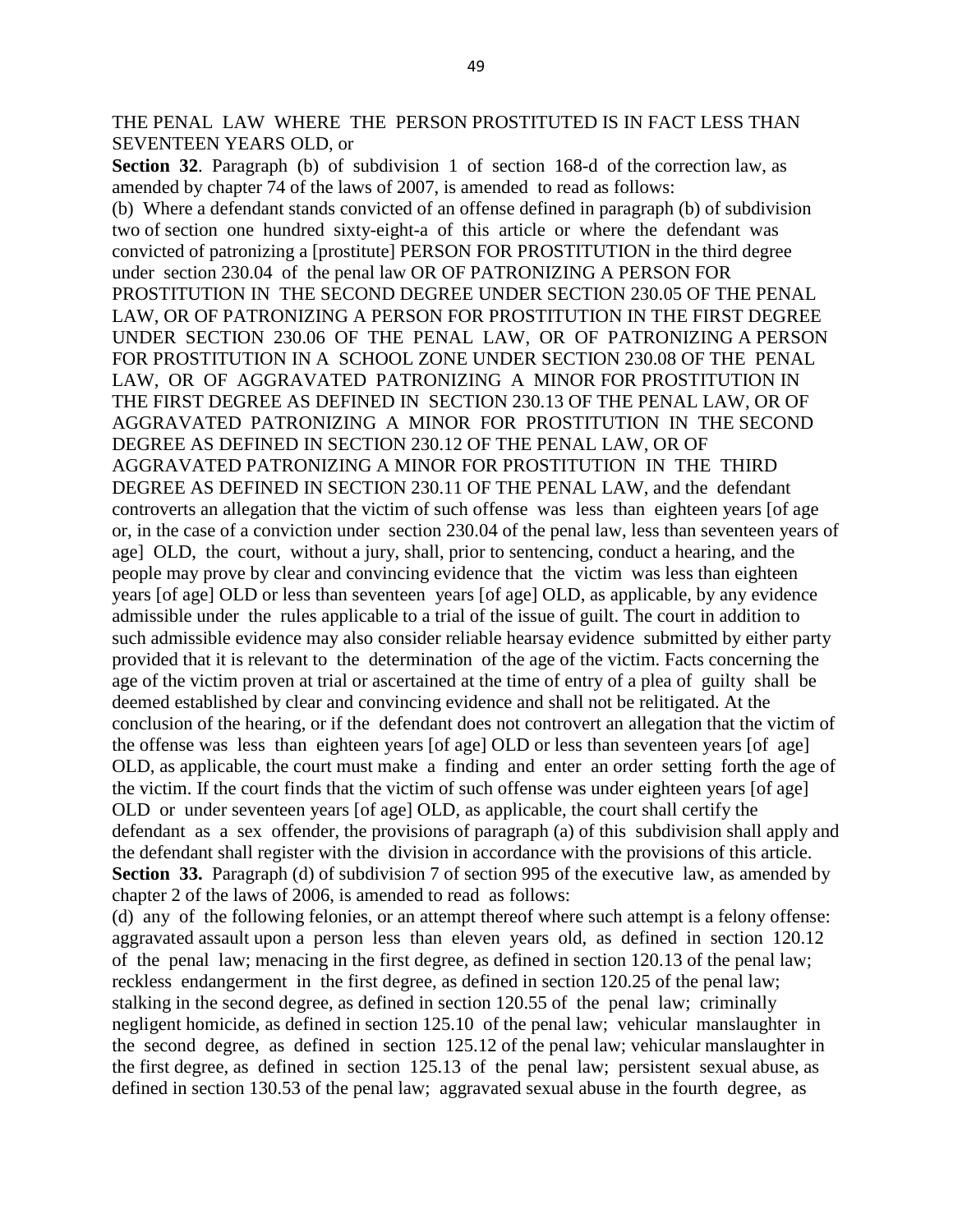defined in section 130.65-a of the penal law; female genital mutilation, as defined in section 130.85 of the penal law; facilitating a sex offense with a controlled substance, as defined in section 130.90 of the penal law; unlawful imprisonment in the first degree, as defined in section 135.10 of the penal law; custodial interference in the first degree, as defined in section 135.50 of the penal law; criminal trespass in the first degree, as defined in section 140.17 of the penal law; criminal tampering in the first degree, as defined in section 145.20 of the penal law; tampering with a consumer product in the first degree, as defined in section 145.45 of the penal law; robbery in the third degree as defined in section 160.05 of the penal law; identity theft in the second degree, as defined in section 190.79 of the penal law; identity theft in the first degree, as defined in section 190.80 of the penal law; promoting prison contraband in the first degree, as defined in section 205.25 of the penal law; tampering with a witness in the third degree, as defined in section 215.11 of the penal law; tampering with a witness in the second degree, as defined in section 215.12 of the penal law; tampering with a witness in the first degree, as defined in section 215.13 of the penal law; criminal contempt in the first degree, as defined in subdivisions (b), (c) and (d) of section 215.51 of the penal law; aggravated criminal contempt, as defined in section 215.52 of the penal law; bail jumping in the second degree, as defined in section 215.56 of the penal law; bail jumping in the first degree, as defined in section 215.57 of the penal law; patronizing a [prostitute] PERSON FOR PROSTITUTION in the second degree, as defined in section 230.05 of the penal law; patronizing a [prostitute] PERSON FOR PROSTITUTION in the first degree, as defined in section 230.06 of the penal law; AGGRAVATED PATRONIZING A MINOR FOR PROSTITUTION IN THE FIRST DEGREE AS DEFINED IN SECTION 230.13 OF THE PENAL LAW; AGGRAVATED PATRONIZING A MINOR FOR PROSTITUTION IN THE SECOND DEGREE AS DEFINED IN SECTION 230.12 OF THE PENAL LAW; promoting prostitution in the second degree, as defined in section 230.30 of the penal law; promoting prostitution in the first degree, as defined in section 230.32 of the penal law; compelling prostitution, as defined in section 230.33 of the penal law; disseminating indecent [materials] MATERIAL to minors in the second degree, as defined in section 235.21 of the penal law; disseminating indecent [materials] MATERIAL to minors in the first degree, as defined in section 235.22 of the penal law; riot in the first degree, as defined in section 240.06 of the penal law; criminal anarchy, as defined in section 240.15 of the penal law; aggravated harassment of an employee by an inmate, as defined in section 240.32 of the penal law; unlawful surveillance in the second degree, as defined in section 250.45 of the penal law; unlawful surveillance in the first degree, as defined in section 250.50 of the penal law; endangering the welfare of a vulnerable elderly person, OR AN INCOMPETENT OR PHYSICALLY DISABLED PERSON in the second degree, as defined in section 260.32 of the penal law; endangering the welfare of a vulnerable elderly person, OR AN INCOMPETENT OR PHYSICALLY DISABLED PERSON in the first degree, as defined in section 260.34 of the penal law; use of a child in a sexual performance, as defined in section 263.05 of the penal law; promoting an obscene sexual performance by a child, as defined in section 263.10 of the penal law; possessing an obscene sexual performance by a child, as defined in section 263.11 of the penal law; promoting a sexual performance by a child, as defined in section 263.15 of the penal law; possessing a sexual performance by a child, as defined in section 263.16 of the penal law; criminal possession of a weapon in the third degree, as defined in section 265.02 of the penal law; criminal sale of a firearm in the third degree, as defined in section 265.11 of the penal law; criminal sale of a firearm to a minor, as defined in section 265.16 of the penal law; unlawful wearing of a body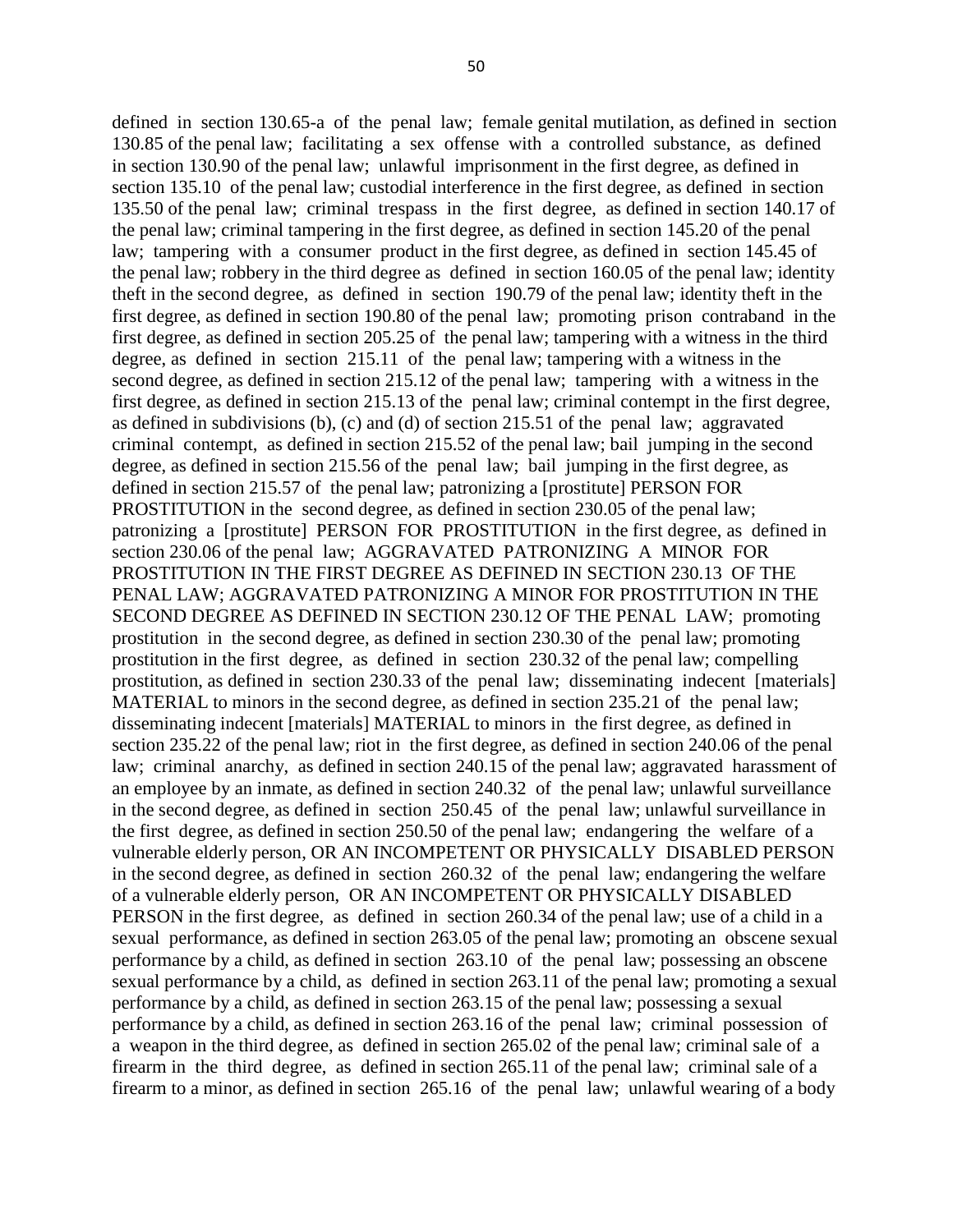vest, as defined in section 270.20 of the penal law; hate crimes as defined in section 485.05 of the penal law; and crime of terrorism, as defined in section 490.25 of the penal law; or **Section 34.** Paragraph (c) of subdivision 4 of section 509-cc of the vehicle and traffic law, as amended by chapter 400 of the laws of 2011, is amended to read as follows: (c) The offenses referred to in subparagraph (i) of paragraph (b) of subdivision one and subparagraph (i) of paragraph (c) of subdivision two of this section that result in disqualification for a period of five years shall include a conviction under sections 100.10, 105.13, 115.05, 120.03, 120.04, 120.04-a, 120.05, 120.10, 120.25, 121.12, 121.13, 125.40, 125.45, 130.20, 130.25, 130.52, 130.55, 135.10, 135.55, 140.17, 140.25, 140.30, 145.12, 150.10, 150.15, 160.05, 160.10, 220.06, 220.09, 220.16, 220.31, 220.34, 220.60, 220.65, 221.30, 221.50, 221.55, 230.00, 230.04, 230.05, 230.06, 230.08, 230.11, 230.12, 230.13, 230.19, 230.20, 235.05, 235.06, 235.07, 235.21, 240.06, 245.00, 260.10, subdivision two of section 260.20 and sections 260.25, 265.02, 265.03, 265.08, 265.09, 265.10, 265.12, 265.35 of the penal law or an attempt to commit any of the aforesaid offenses under section 110.00 of the penal law, or any similar offenses committed under a former section of the penal law, or any offenses committed under a former section of the penal law which would constitute violations of the aforesaid sections of the penal law, or any offenses committed outside this state which would constitute violations of the aforesaid sections of the penal law.

**Section 35**. Section 2324-a of the public health law, as amended by chapter 260 of the laws of 1978, is amended to read as follows:

§ 2324-a. Presumptive evidence. For the purposes of this title, two or more convictions of any person or persons had, within a period of one year, for any of the offenses described in section 230.00, 230.04, 230.05, 230.06, 230.08, 230.11, 230.12, 230.13, 230.20, 230.25 [or], 230.30 OR 230.32 of the penal law arising out of conduct engaged in at the same real property consisting of a dwelling as that term is defined in subdivision four of section four of the multiple dwelling law shall be presumptive evidence of conduct constituting use of the premises for purposes of prostitution.

**Section 36.** Subdivision 2 of section 715 of the real property actions and proceedings law, as added by chapter 494 of the laws of 1976, is amended to read as follows:

2. For purposes of this section, two or more convictions of any person or persons had, within a period of one year, for any of the offenses described in section 230.00, 230.04, 230.05, 230.06, 230.08, 230.11, 230.12, 230.13, 230.20, 230.25, 230.30, 230.32 or 230.40 of the penal law arising out of conduct engaged in at the same real property consisting of a dwelling as that term is defined in subdivision four of section four of the multiple dwelling law shall be presumptive evidence of conduct constituting use of the premises for purposes of prostitution. **Section 37.** Subdivision 3 of section 231 of the real property law, as amended by chapter 203 of the laws of 1980, is amended to read as follows:

3. For the purposes of this section, two or more convictions of any person or persons had, within a period of one year, for any of the offenses described in section 230.00, 230.04, 230.05, 230.06, 230.08, 230.11, 230.12, 230.13, 230.20, 230.25, 230.30, 230.32 or 230.40 of the penal law arising out of conduct engaged in at the same premises consisting of a dwelling as that term is defined in subdivision four of section four of the multiple dwelling law shall be presumptive evidence of unlawful use of such premises and of the owners knowledge of the same.

**Section 38**. This act shall take effect on the ninetieth day after it shall have become a law.